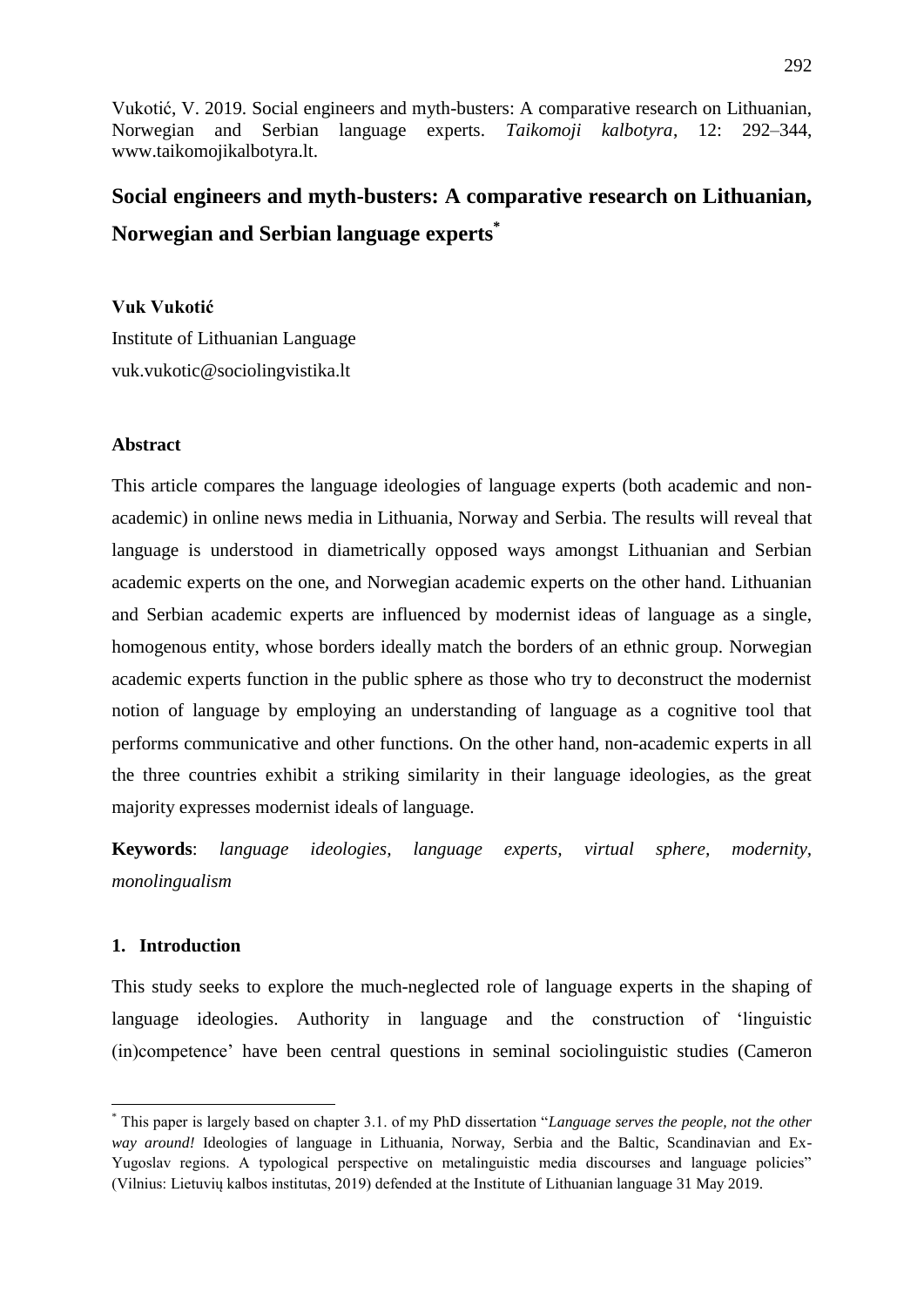1995, Milroy & Milroy 1999), yet relatively few studies explore the ideologies of the principal voice of authority: the language expert. The discursive construction of a "language expert' is somewhat researched (Milani 2007, Reyes & Bonnin 2016), but the 'expert ideologies', have not been of interest to any of the studies I found.

In the contemporary conditions where knowledge is produced and circulated at an increasingly faster pace, experts help lay people orient themselves in the making of practical and ideological choices.

The number of experts – as well as their, sometimes radically different, opinions – can be dazzling. This was pointed out as early as 1966 by Luckman and Berger, who illustrate how one is often in need of "experts on experts" (1991: 60) to make the simplest choice, such as which brand of medicine to buy. When it comes to language experts, their traditional, "modernist" role has been associated with the training in good and correct language use, to set linguistic norms and to preserve a monolingual ideology (Milroy 2001). This view of the language expert is challenged by the increased migration, globalisation, visibility of multilingual practices at workplaces and in the public sphere.

Ideologies of language produced by experts can be shaped by these traditional roles, as well as local histories and local ways of dealing with global trends. This research will take a comparative perspective in order to differentiate between local, regional and possibly universal tendencies. Hence, the discourses of Lithuanian, Norwegian and Serbian experts will be analysed. The three countries have different (geo)political histories, religions, economic success rates, etc., but all the three were created in the  $19<sup>th</sup>$  century by new elites that sought independence from larger state formations. Their linguistic histories are specific: the Lithuanian language is the main national symbol of the country thanks to the fascination of Indo-Europeanists with its supposedly archaic features. It was standardised with the basis in the Sudovian speech, which had a written tradition, but with significant purist interventions, such as the erasure of a great number of Slavic and German loanwords. The Norwegian linguistic situation is a textbook example of diglossia: dialects are used in spoken and standard language(s) in written form. There are also two standards, Bokmål and Nynorsk.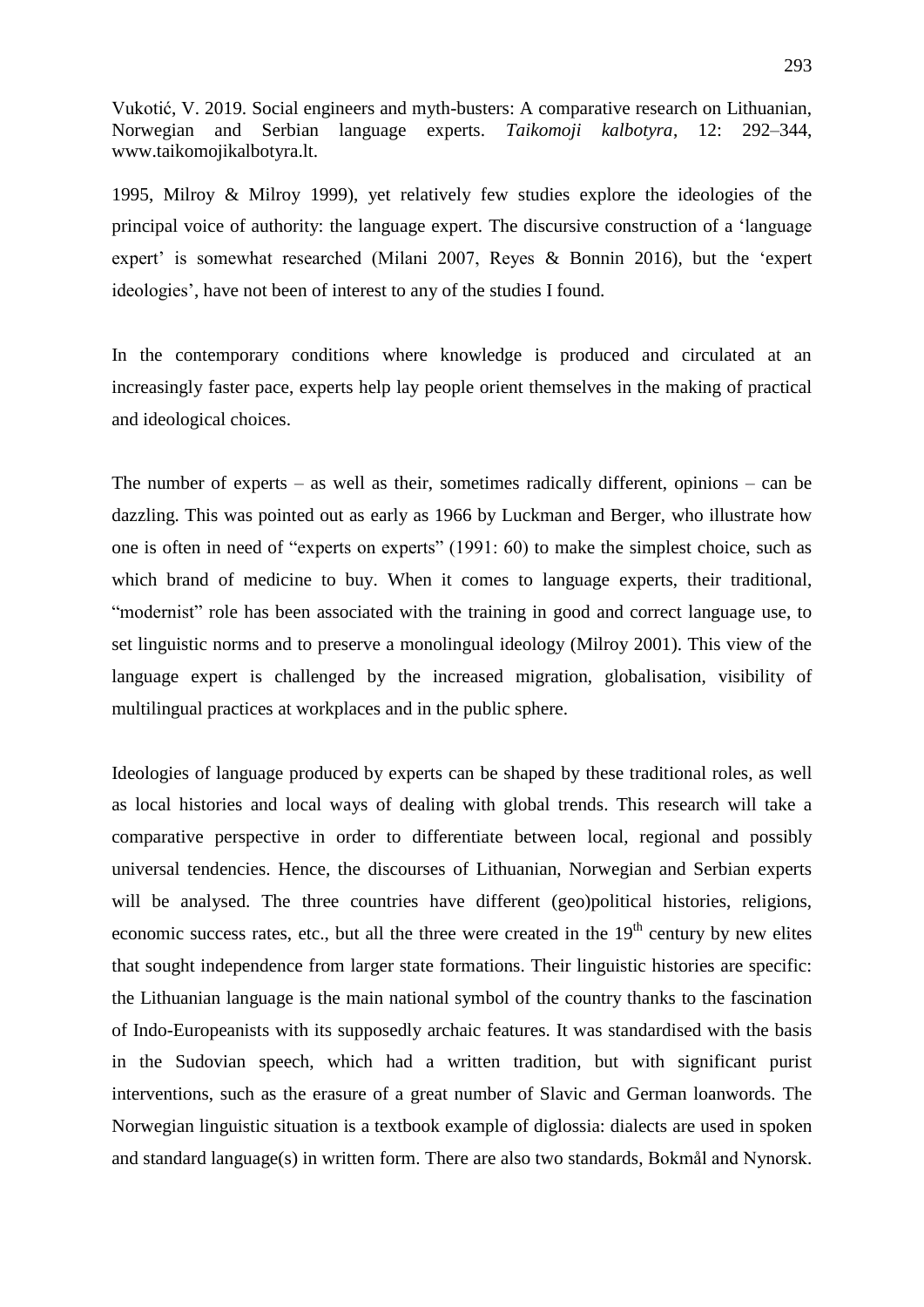The first was created by Norwegianizing the Danish written language that was used in the capital, while the latter was created based on a number of West-Norwegian dialects, which the standardizer considered to be the "purest". In Serbia, the first standard was created based on the East Herzegovina dialect for the future Serbian state but was later influential outside of Serbia in the formation of a common standard in Yugoslavia. Until the wars of the 1990s, the language was officially called Serbo-Croatian. Another specific trait is the parallel use of two scripts – Latin and Cyrillic.

This paper takes the texts of language experts from the largest online news outlets in Lithuania, Norway and Serbia as the basis for the comparison of language ideologies. The main question in this research is "What different ideologies about language are present amongst Lithuanian, Norwegian and Serbian experts in online public discourse?"

### **2. Theory**

It is virtually impossible to define ideology in a manner that would satisfy even a part of those who theorise about it (cf. Gerring 1997). It is, therefore, advised to use an operational definition. The commonly used definition of language ideologies is "…shared bodies of commonsense notions about the nature of language in the world" (Rumsey 1990). The first keyword is "shared": ideologies cannot be unique to a single person, but rather at least somewhat frequent socially conditioned systemic beliefs. The second keyword is "commonsense", which signalizes that ideology is located in pragmatic and discursive presuppositions (de Saussure 2012) rather than clearly articulated statements. This definition was criticised because it "properly highlights the informal nature of cultural models of language but  $(...)$  does not problematize language ideological variation (by age, gender, class, etc.)" (Kroskrity 2004: 496). The criticism is valid and relevant for ethnographic research, but as my research seeks to identify ideologies circulating in the public space, not *personally* held beliefs, I feel Rumsey's definition is appropriate for this paper.

#### **2.1. Research method and theoretical model**

The method consists of three parts. I first seek to identify elements of online public discourse that express expert"s **beliefs** about language (the beliefs will be presented in bold script). The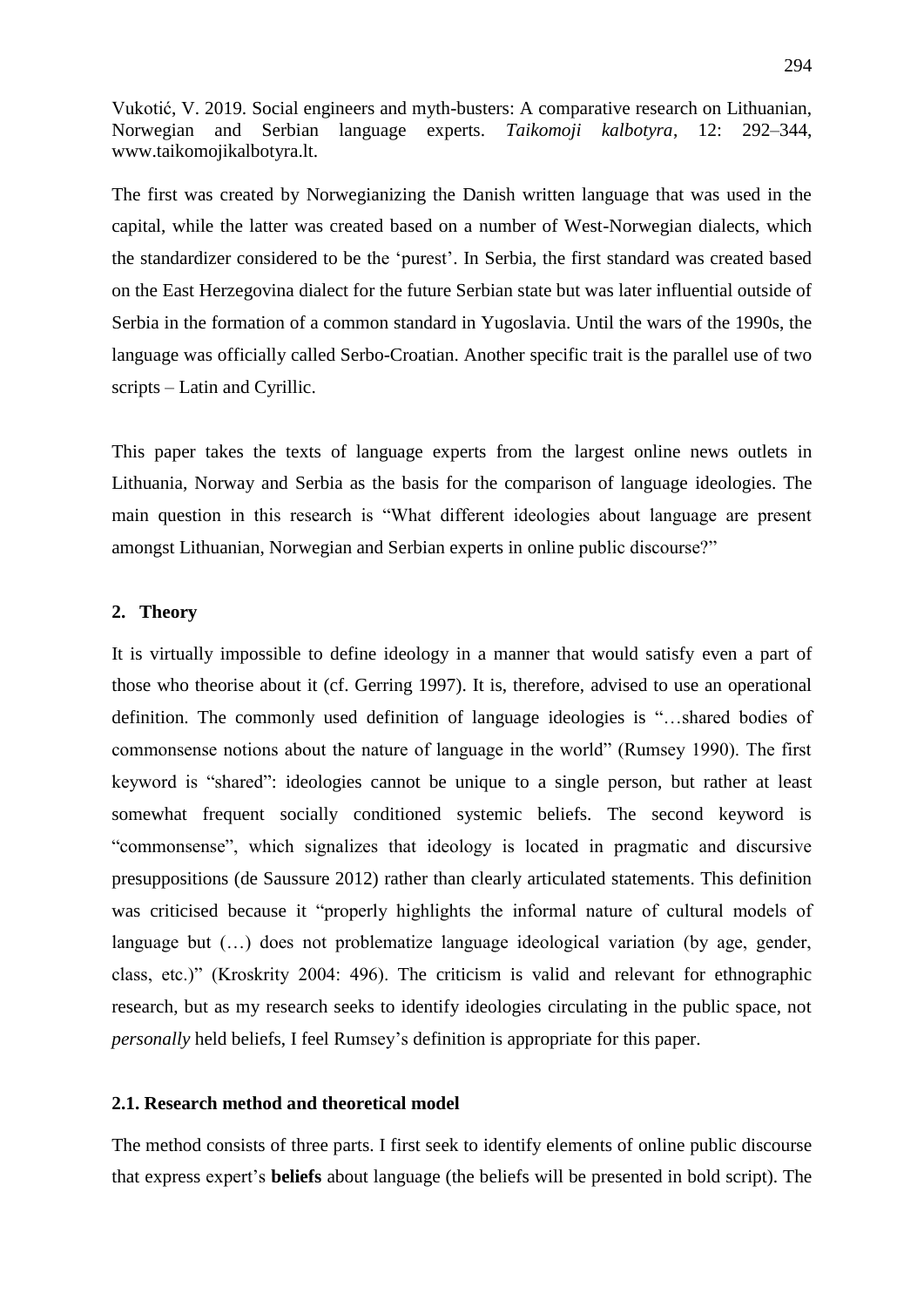second part of the analysis analyses which beliefs of language go hand-in-hand and form ideological clusters of beliefs. Such ideologically connected beliefs will be considered a *notion of language* if they appear more than two times in the data. For the sake of convenience, the beliefs and notions identified will be described in most detail in the first country analysed, Lithuania (section 3.1.). Third, all the identified beliefs and notions of language will be compared quantitatively (refer to appendices 1 and 2 for a detailed presentation of the qualitative findings).

However, if all possible beliefs about different elements of language (from sounds and letters to expressions and ways of speaking) were analysed, a comparative research would prove impossible. I will further narrow down the analytical focus to only those aspects of language that the previous research has shown are subject to ideologisation. I have identified three aspects of this type (which will be considered the theoretical model in this research):

- I **Representation**. This aspect shows how the relationship between language/variety and the *group* which speaks that language/variety is idealised. The relationship is considered idealised if there is a process of essentialisation between the two phenomena; for example, (all) Lithuanians are linguistically represented by the Lithuanian language (variation, second language speakers, etc. are erased from the picture).
- II **Expertise**. It is common to assume that some speakers are more competent in language than others according to certain criteria. "Expertise" is the ideologised understanding of these criteria, or what is considered "correct" or "good" language.
- III **Function**, or what function of language is idealised. In most cases it is the communicative or the symbolic function.

The first aspect is historically conditioned by nation-building, during which a modern nationstate was imagined as a perfect match between a territory, language and a people (which will here be called **ethnic representation**). Even though it is now known that this goal is unreachable, it still remains one of the default ways of thinking about the language-peopleterritory relationship (cf. Gorham 2000, Bauman & Briggs 2003, Moschonas 2004, Spitzmüller 2007, Berthele 2008, Tardy 2009). Such a view of language representation has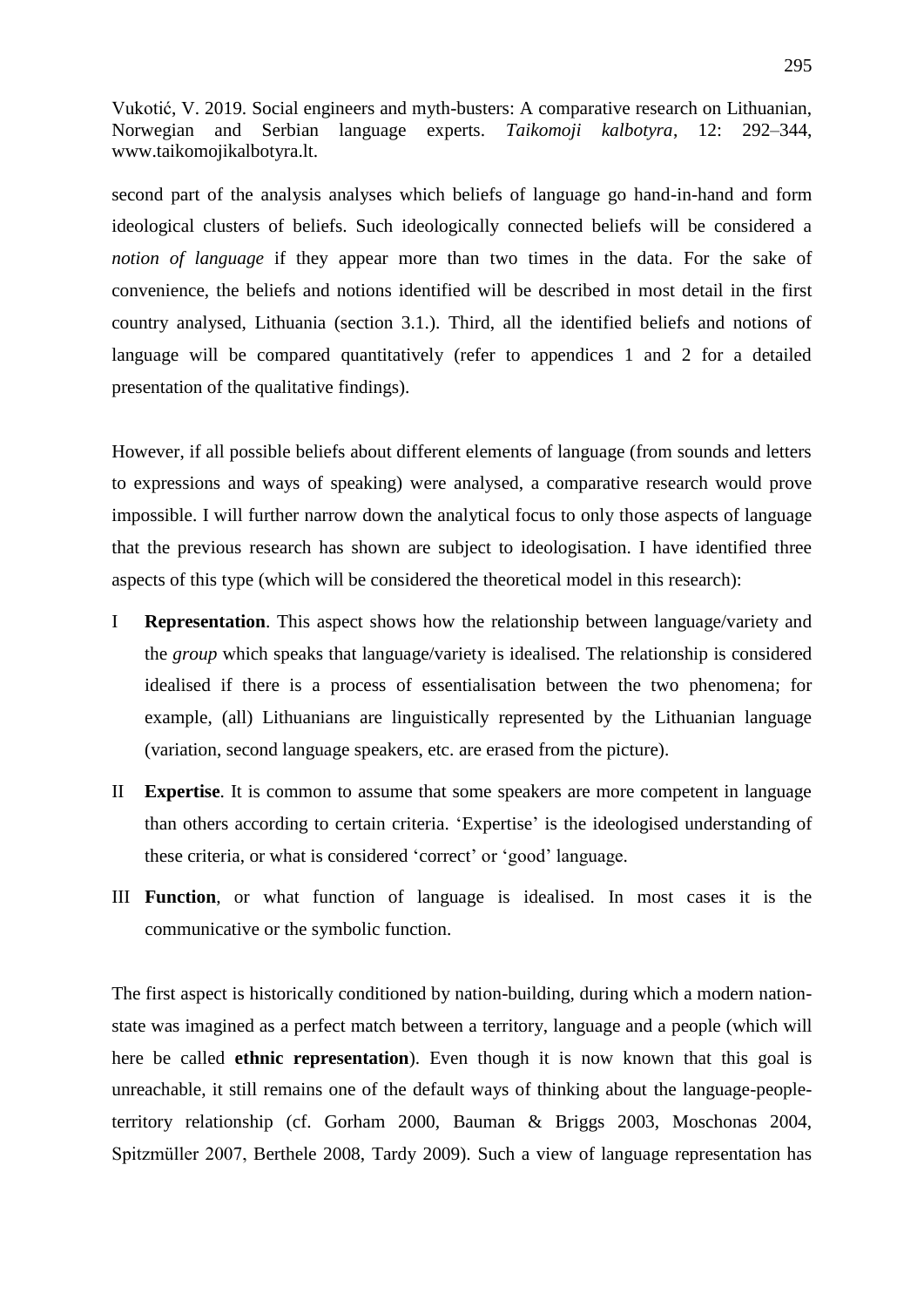been challenged in the 20<sup>th</sup> century by connecting language to **local** (in this paper referred to as **geographical**), **social** or **class** identities, or even claiming that one"s language only represents **the individual**.

The second aspect comes from the legacy of the Enlightenment, which sought to distance itself from the idea of language as a tool of manipulation (rhetoric) and develop a positivist, communicative notion of language. This eventually developed in a strict normativist ideology, revolving around what is "allowed" and "not allowed" to say or write. Standardisation can be seen as the peak of this ideology, as language use is seen as regimented by an external standard, implemented through schooling, eventually resulting in the construction of (in)competent language users (cf. Bauman & Briggs 2003, Bermel 2007, Milani 2007, Edwards 2012, Reyes 2013). This understanding of expertise will be called **external**, as reference is made to extra-human sources of linguistic competence (grammar books, dictionaries or linguistic authorities). The inverted belief will be called **internal expertise**, where the speakers, with their innate linguistic competence, are seen as the legitimate producers of correct language.

The third aspect concerns which function of language becomes ideologised. This can be the **communication** or the **symbolic function** (aiming to express identities). Historical studies have shown that there has been tension between these two functions due to the different roles language played in the formation of nation-states, either as an instrument to participate in the public sphere (civic nationalism) or as a marker of national identity (ethnic nationalism). Alternatively, language can also be seen as a tool of achieving non-communicative goals, such as earning money or achieving social mobility (**instrumentalist function**). The function of language has been shown to become the centre of controversies in regard to immigrant (non-native tongue speaking) language varieties, urban variety mixing, multilingual practices, perceived decrease in the literacy level, etc. (cf. Geeraerts 2003, Stroud 2004, Berthele 2008, Polzenhagen and Dirven 2008).

Apart from the beliefs mentioned above, I seek to identify new beliefs, as long as they fall into one of the three categories of the theoretical model. Such a methodological decision is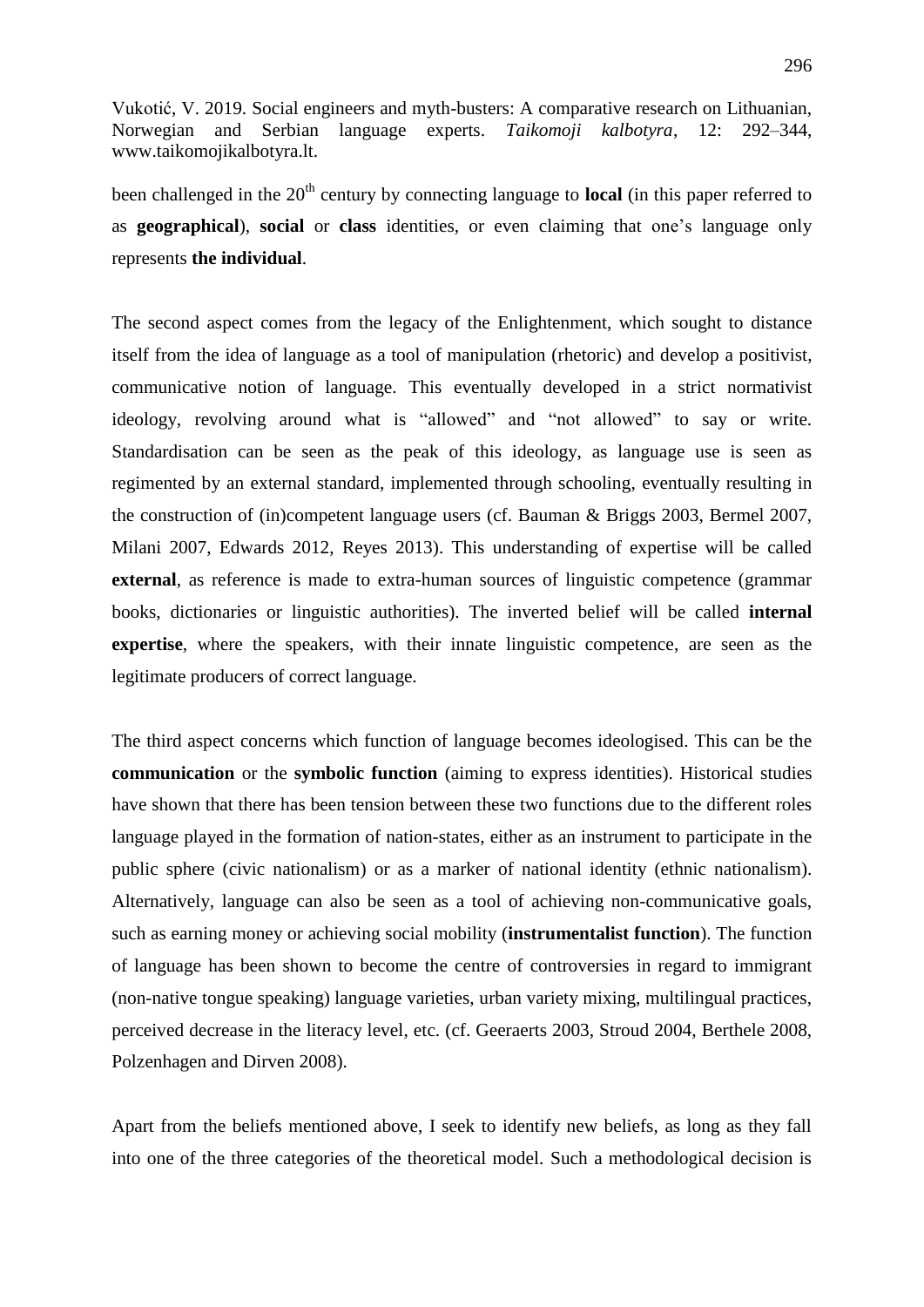preferable for comparative research, as the findings can be more easily contrasted to each other in-between countries. The shortcoming is the possible exclusion of a number of ideologised elements, which could play a role in the formation of ideologies.

Before moving on to the analysis, I will shortly review the previous research on expert ideologies, with special focus on Lithuania, Norway and Serbia.

## **2.2. Previous research**

Three problems are of relevance to the research question at hand. What is the role of the language expert in the public sphere? What counts as a language expert? What ideologies have already been noticed in the discourses of Lithuanian, Norwegian and Serbian language experts?

The first question was addressed in Deborah Cameron"s seminal publication on prescriptivism from 1995. Her book was an intervention into the Anglophone linguistic tradition, which dismissed prescriptivism as an essentially non-linguistic, and therefore irrelevant, research object (1995: 4). Fishman (2006) also mentions that linguists have tended to refrain participation in public debates on language. Nowadays, it is reported that they do participate in the public sphere, but they are often misunderstood and misrepresented by the media (cf. Jaspers 2014). However, these observations may be generalizable to the societies of the former Western bloc but not to the former Eastern Bloc, where a change in the understanding of what a 'language expert' is, occurred. In the early Soviet Union, many leading linguists competed to be the first to introduce the best version of a socially engaged "Marxist linguistics", which would oppose the disinterested bourgeois linguistics (Fedorova 2010). Some efforts had a real social dimension to their epistemology, similar to that of Labov"s sociolinguistics from the 1960s, but they did not develop further, as they were killed by Stalin. Stalin"s article on the nature of linguistics (1950) reintroduced purist/prescriptivist attitudes towards language ("speech culture") and gave it hegemonic status (Gorham 2010). In Yugoslavia, a part of the "Non-Aligned Movement" (1961-) of countries that did not align with either of the blocs in the Cold War, the situation was, again, different. Controversially, studies show that the leading language experts in this socialist country were inclined to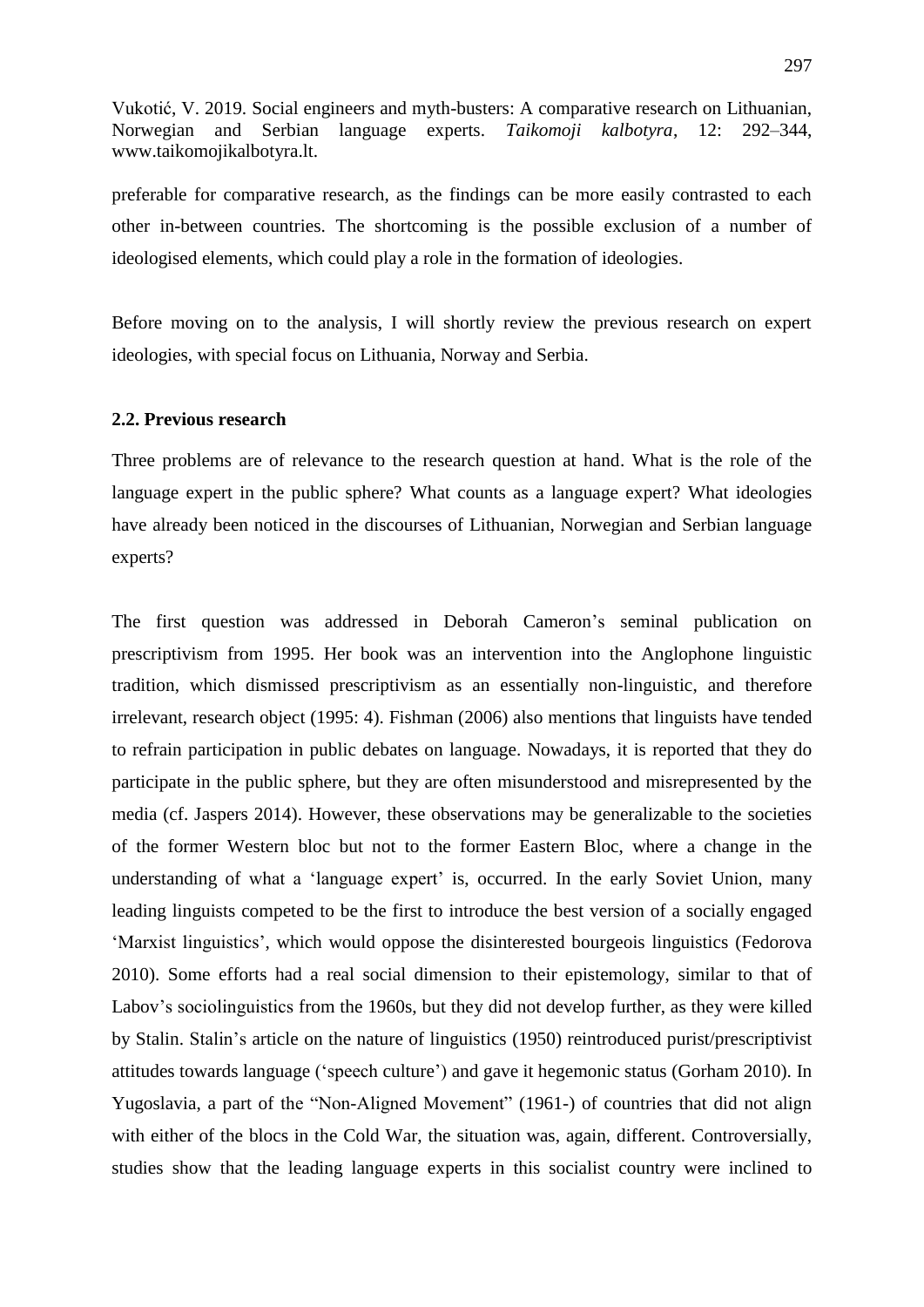linguistic nationalism. It was explicit and public amongst Croatian linguists (with very prescriptivist and purist elements), which got them into trouble with the central Yugoslav government (Greenberg 2004, Kordić 2010). Linguists in other Yugoslav countries exhibited a much more latent version of nationalism: its influence was noticed in the academic work of dialectologists, as both Bosnian, Croatian and Serbian linguists engaged in drawing ethnic boarders through dialectological research (Greenberg 1996, 1998). It was also noticed in the practice of writing dictionaries, as some dictionaries of Serbian authors often downplayed Croatian varieties and elevated the Serbian ones (Bagdasarov 2018). During the 1980s, leading Serbian and Slovene linguists, too, started expressing their linguistic nationalism more and more openly (Tollefson 2002, Budding 2003).

A second question concerns the nature of the expert. Are all experts the same? If no, how are their identities constructed? When studying media discourse, one must admit that the people presented as prominent experts in media debates would rarely be considered experts on the subject at hand in an academic context. Milani (2007) showed how a debate of key issue concerning immigrant language varieties in Sweden came to be dominated by a researcher on comparative literature, because the media provided her with a platform, shunning aside experts with much more academic competence in the field of second language learning, variation and immigration. Media has not only the power to choose who will be considered an 'expert' and who a 'layman' (cf. Johnson & Milani 2010); it has also historically had the role of constructing the subjects of the modern nation-state, including those who have authority to speak and those who do not (Heller 2011). As my research is focused on the media discourse, I am compelled to treat experts as those people that the media outlet decides to present as experts.

The third question concerns what we already know on language experts in Lithuania, Norway and Serbia.

Lithuanian linguists exhibit strong prescriptivist and nationalist attitudes towards language in their academic writing. The ideological baggage includes a disguise of language regulation as a "theory of language cultivation" (Keršytė 2016, Vaicekauskienė 2017), nationalisation of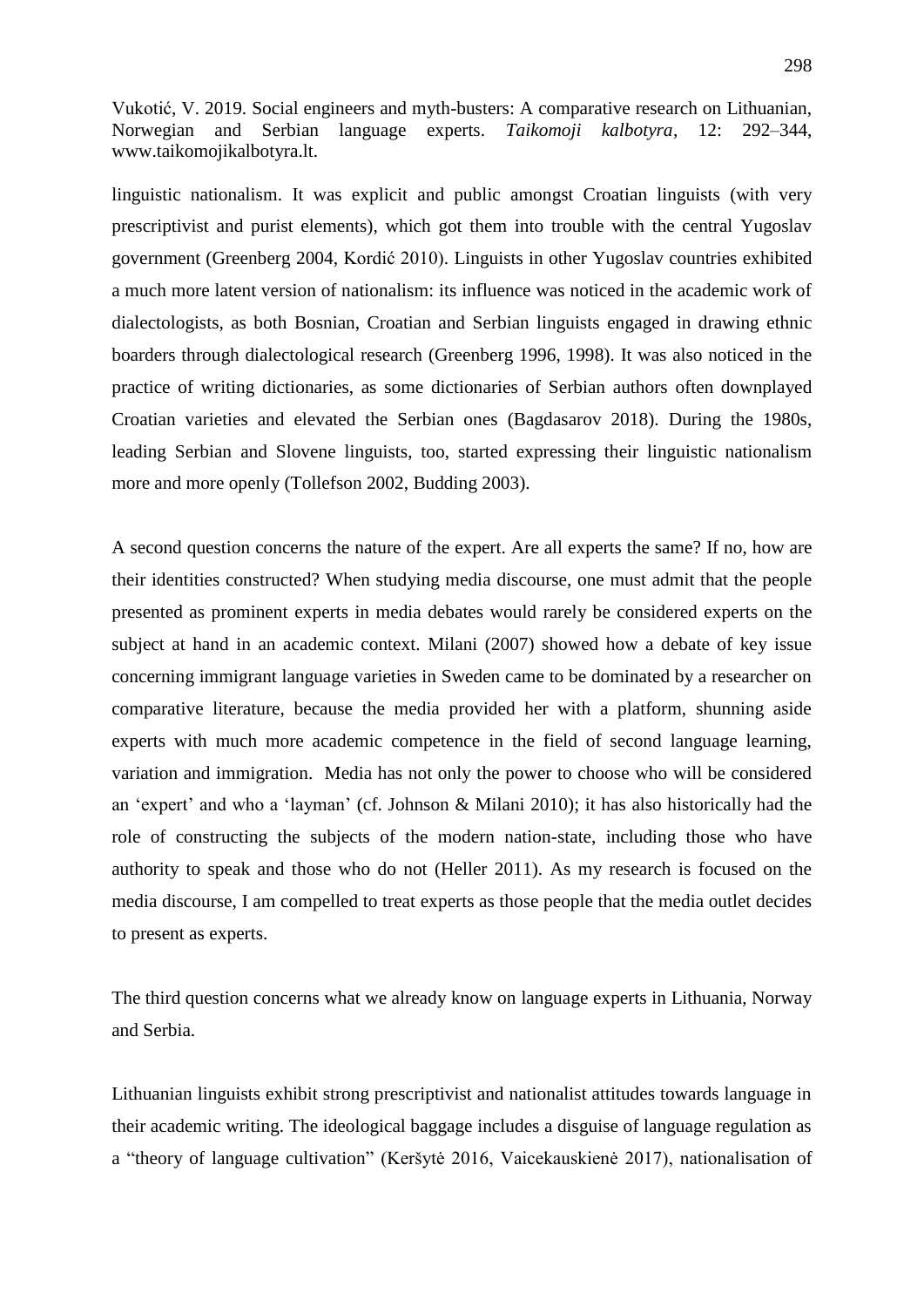language values and a view of standard language as a tool of control of linguistic production in society (Raila & Subačius 2012) and in the educational system in particular (Vaicekauskienė, in print). Other traits include a discursive construction of threats of foreign languages, primarily English (Vaicekauskienė 2016), the connection of linguistic correctness and purity to moral decency (Subačius 2016) and a dismissal of urban speech varieties as "bad" or "mixed" language (Čičirkaitė 2019).

Three studies mention ideologies of Norwegian experts. Ims (2014) has researched a TV show about language and found that a Norwegian teacher was constructed as a monolingual authority that is worried over linguistic competences of children with multilingual background, indirectly expressing the idea that their Norwegian has to be "correct" and "pure" (2014: 17). Svendsen and Marzo (2015) analysed media representations of the socalled "Kebab Norwegian", an urban Oslo multiethnolect. They found that academic experts in media expressed neutral or positive attitudes about the variety, while the overall media discourse around it was negative. The experts participating in the debate did not manage to establish their own understanding as dominant and ultimately contributed to the spread of the ideologically laden term "kebab-Norwegian" (Svendsen & Marzo 2015: 75). The multiethnolect is seen as a "homogenous variety" that has a territory (Oslo) and a homogenous group that speaks it (young immigrants), and as an obstacle to social mobility – ideologically in line with a purist and nationalist understanding of language. One study was written about the debate on bilingualism, a newspaper-mediated debate between language researchers that took place in November-December 2013 (Saltnes 2016). This MA thesis shows that the debate was framed as "for and against bilingualism in school" (one group stressed the advantages, and the other the disadvantages of it), but in the end, it essentially was "good solutions and methods to help these children that all the researchers were ultimately looking for." (Saltnes 2016: 49). This debate falls in the criteria for data selection; hence, it will be analysed in 3.2.

As mentioned above, many Serbian linguists have expressed nationalist and monolingual ideologies, both period of state socialism and after it (Greenberg 2004). The prominent Serbian linguist Ranko Bugarski, who wrote extensively on linguistic nationalism in Serbia,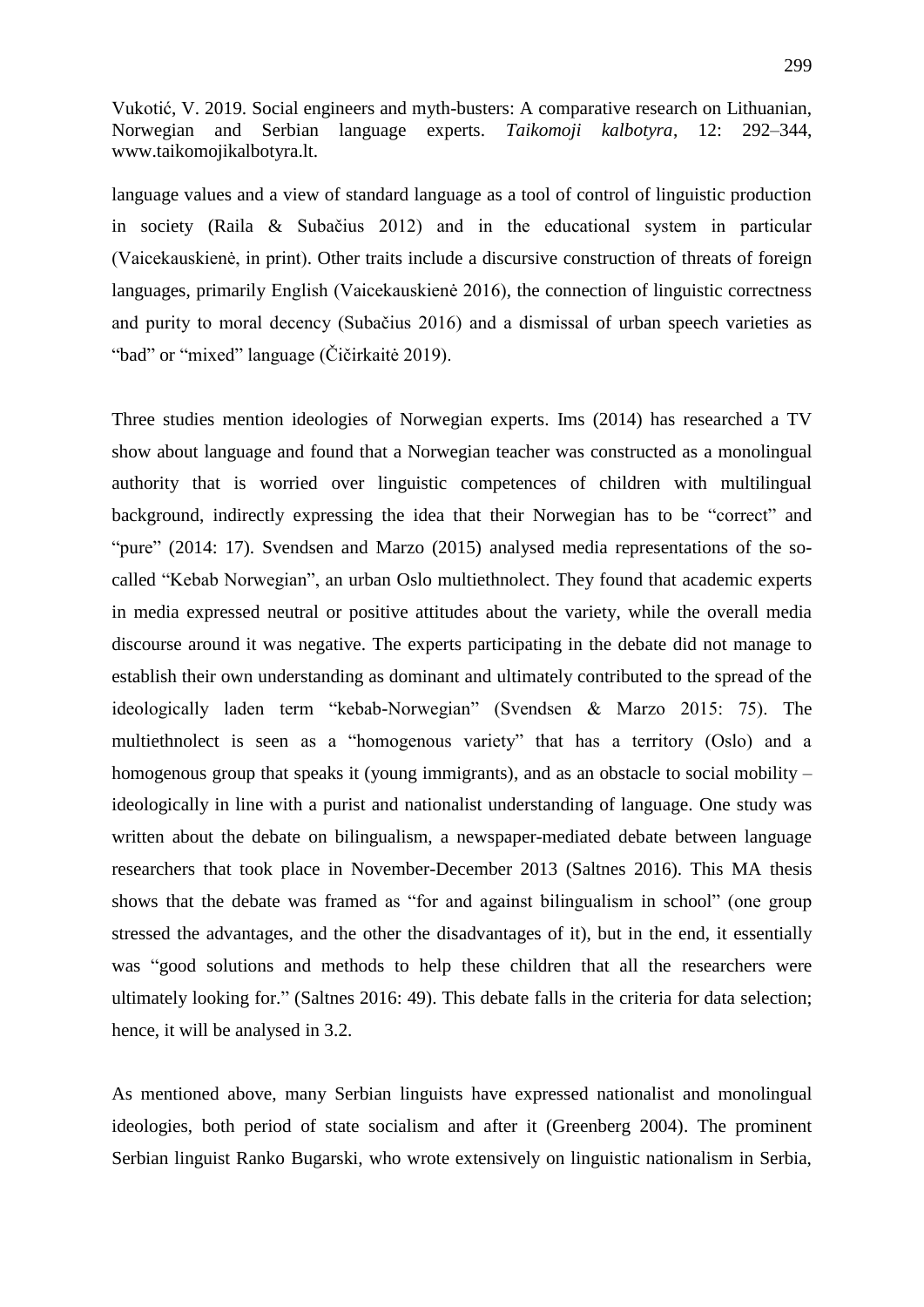explains that Serbian linguistic nationalism, in its most extreme version, is based on the belief that the only "true" or "original" language in the Balkans is Serbian, while Bosnian, Croatian and Montenegrin are made-up languages of made-up nations (2018: 23). This belief is held by the group of linguists that Robert Greenberg labelled "Neo-Vukovites" (because of their inclination to accept only the authority of Vuk Karadžić, the primary standardiser of Serbian language), whose most prominent figures are the professors of the university of Belgrade Miloš Kovačević and Mihailo Šćepanović. Jovanović (2018) analysed the texts of the same type right-wing linguists and found that the additional elements to their ideology are the Cyrillic script and Orthodox Christianity. He finds that, in the understanding of those linguists, the Cyrillic script, nourished by the Orthodox church, is what makes the Serbian language unique from the neighbouring ones. These linguists then see the Latin script as a foreign one, "occupying" the domestic, Serbian, Cyrillic script.

In conclusion, Lithuanian experts express both prescriptivist, monolingual attitudes and negative views of mixing, while Serbian experts mostly express nationalist, monolingual ideologies. In Norway, the research indicated that a regular language teacher could hold negative attitudes towards 'mixing' and multiethnolects (that dominate the media discourse), while academic linguists would see them in a neutral or positive light. It should also be noted that previous research indicates that the discourse on language in Lithuania and Serbia revolves around the *majority* language, while in Norway it revolves around *minority* languages and "new" varieties of Norwegian that emerge in contact with migration. Nevertheless, the ideologies found in public discourse are comparable (see 3.4.).

#### **2.3. Data**

The data consists of news portal articles that are either written by or contain the voice of the language expert. Language experts are constructed in media discourse by crediting their knowledge as "professional or scientific" (Habermas 2006: 416), for example, by referring to their profession (teacher, university lecturer or researcher) or through affiliations (universities, linguistic academies or societies). As mentioned above, I will not check the credentials attributed to experts by the media, assuming most of the readers do not do so either (including, inevitably, a number of self-proclaimed experts).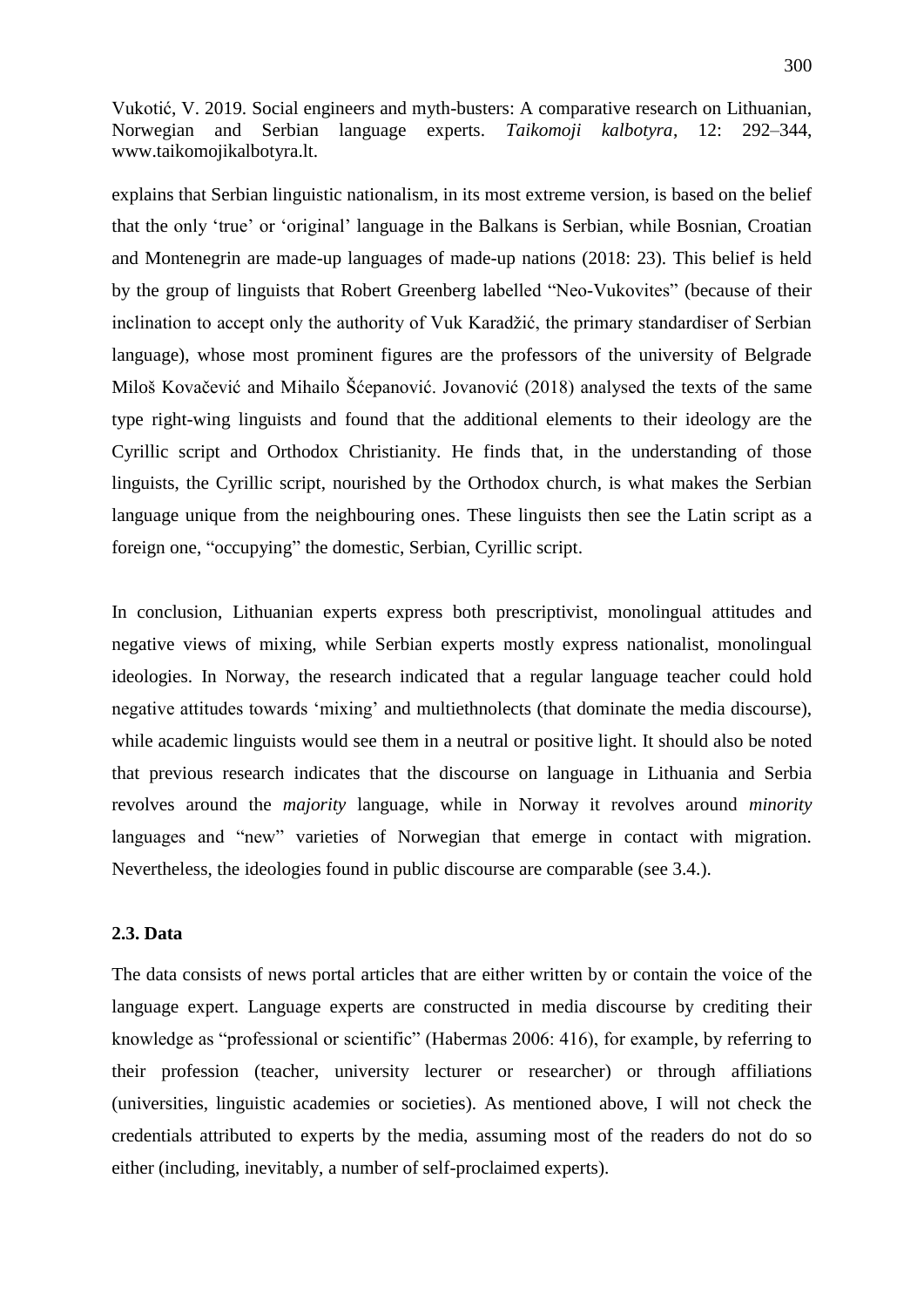The articles were collected by searching the most popular news portals. I included all the genres: general news, opinion pieces, columns, interviews, chronicles and other texts. The time frame for the collection was set starting from the year 2008 to (and including) 2016. This period was chosen because online media became widely used in these three countries in different time periods (in Norway, it happened already in the 1990s, and in Serbia, in the 2000s). 2008 was chosen as an approximate year when online media could definitely be considered a real alternative to print media in all the three countries; many newspapers had by then opened their own portals, where they started mirroring the content from the printed versions.

The main criterion for the selection of news portals was their popularity. I initially searched the eight most visited news portals (according to indexing service alexa.com) for articles including statements of language experts. The search was carried out through the websites' own search engine by using the keywords: language, the Lithuanian / Norwegian / Serbian language and linguist / philologist. The search terms in Lithuanian were "kalba", "lietuvių kalba", "kalbininkas / kalbininkė" and "filologas". The Norwegian keywords were "norsk språk", "språk", "språkviter / lingvist", "bokmål" and "nynorsk". In Serbian, the keywords were "jezik", "srpski jezik", "lingvista" and "filolog". When possible, the portals" own subject-tags were used.

As it turned out, only six Lithuanian, four Norwegian and four Serbian news portals contained data relevant for the research. They are, in Lithuania: "delfi.lt", "15min.lt", "bernardinai.lt", "lrt.lt", "lrytas.lt" and "lzinios.lt"; in Norway: "aftenposten.no", "dagbladet.no", "nrk.no" and "vg.no"; in Serbia: "politika.rs", "telegraf.rs", "blic.rs", "danas.rs" and "novosti.net". The rest of the news portals either had no relevant content, or there were articles containing statements of language experts, but without expressing beliefs about language (for example, a new edition of a grammar book is announced, or a short comment is given on a political topic). In some, relevant content was found, but it was unoriginal (fully copied from one of the above-mentioned portals), so such articles were excluded from the data. The portals excluded this way were "respublika.lt" and "tv3.lt" in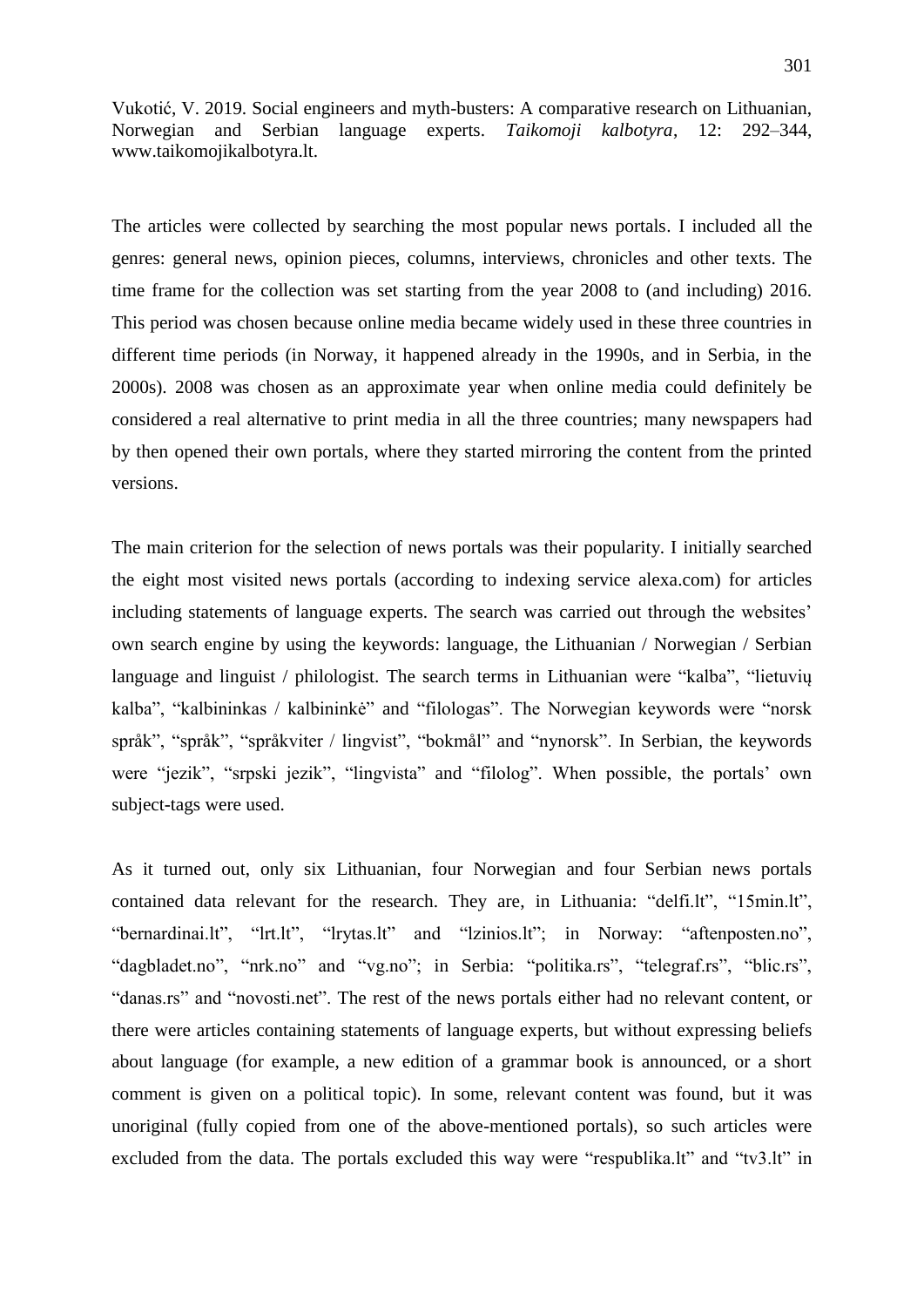Lithuania, "dagsavisen.no", "tv2.no", "adressa.no" and "klassekampen.no" in Norway and "kurir.rs", alo.rs", "b92.net" and "naslovi.net" in Serbia. In this way, 62 articles in Lithuanian, 44 in Norwegian and 78 in Serbian were collected (184 in total).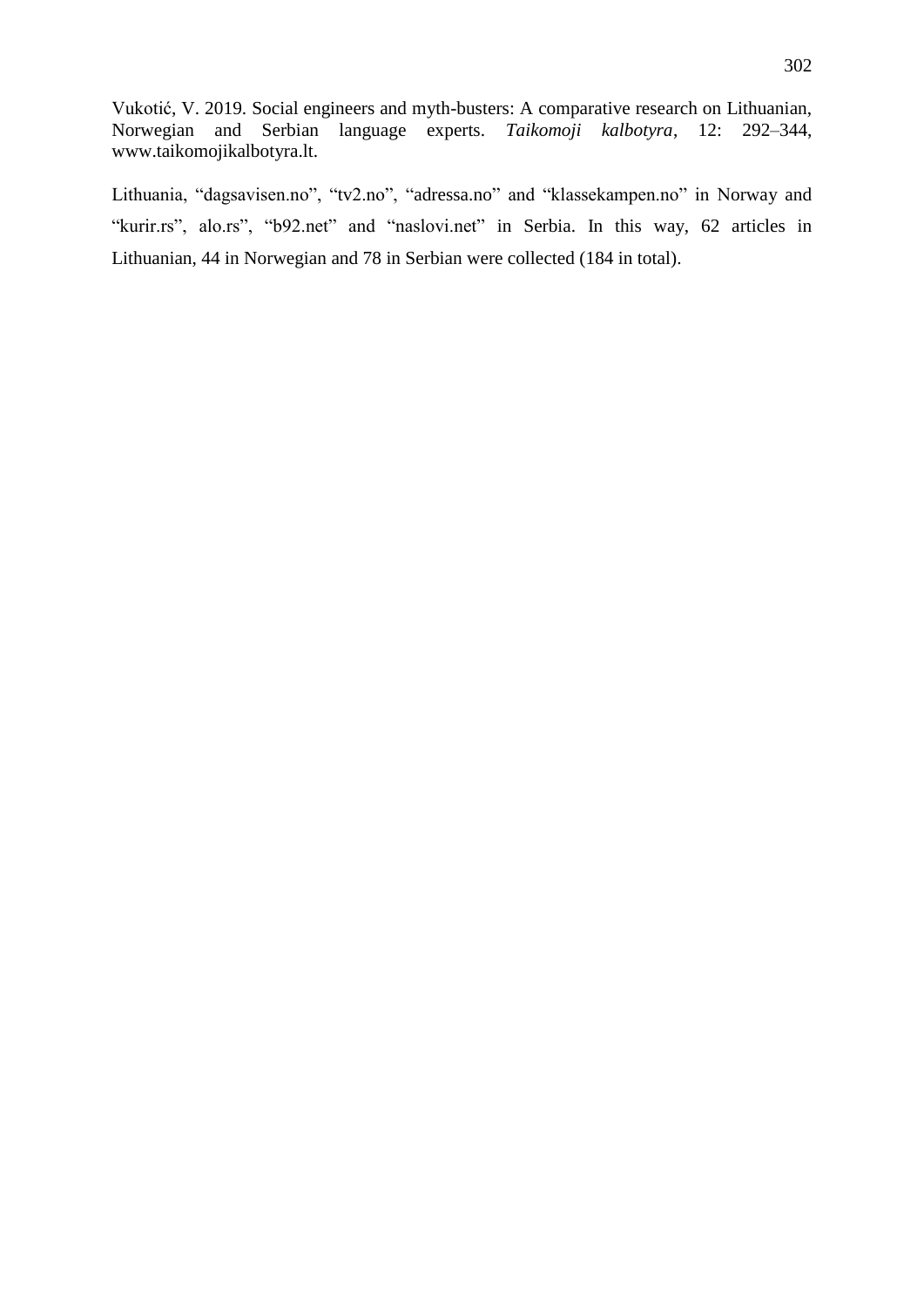# **3. Analysis**

## **3.1. Lithuanian experts**

The discourse of Lithuanian experts is dominated by academics who are or have been involved in official language planning institutions (n=43). Another group of articles are the "alternative" academics who criticize the first, dominant group of academic experts (n=12). Lastly, non-academic experts voiced their opinions in 10 articles.

The discourses of the first and third group are very similar. Both share a pre-supposition that when one speaks publicly about language, one is supposed to speak about a 'single' Lithuanian language and the potential dangers or problems it faces. It belongs to the order of discourse that dictates that the Lithuanian language faces internal (incorrect use of language amongst speakers) and external (English and other languages) dangers (cf. Vaicekauskienė & Šepetys 2016). Minority languages and foreign languages are marginal subjects in the Lithuanian virtual sphere, unless they somehow affect the national (Lithuanian) language. For example, an article about foreign language learning in Lithuanian (LT-4) is entitled "M. Ramonienė: Learning foreign languages will not harm the Lithuanian language"; or news piece about Polish as a minority language is presented through the lenses of how it will affect the Lithuanian language (LT-40). In other words, the "danger to Lithuanian language" is the criteria that makes a linguistic topic newsworthy. This is due to the fact that linguistic nationalism intensified in the period of the1990s, when it was also institutionalised (Vaicekauskienė & Šepetys 2018).

The first belief frequent in the first group is that language represents an **ethnic group**. It comes from the historically bound narratives of Lithuanian as "an ancient Indo-European language". I will illustrate this narrative with an article, in which the interviewee, Zigmas Zinkevičius, a professor of Baltistics and former (1996-1998) Minister of Culture, says:

**1.** O *mūsų tautos kalba* (…) liudija priešingai: ištisus tūkstantmečius *buvome* labai sėslūs, nes *mūsų* kalba išlaikiusi daug archaikos, kuri teaptinkama indoeuropiečių prokalbėje. (…) Sutikite, *mažai tautai* tai – didelis laimėjimas, dėl kurio *didžiosios pasaulio kalbos* atranda *lietuvių kalbą* – vieną archajiškiausių indoeuropiečių kalbų. [And the *language of our people* (…) witnessed the opposite: *we* were very sedentary for a thousand years, that is why *our language*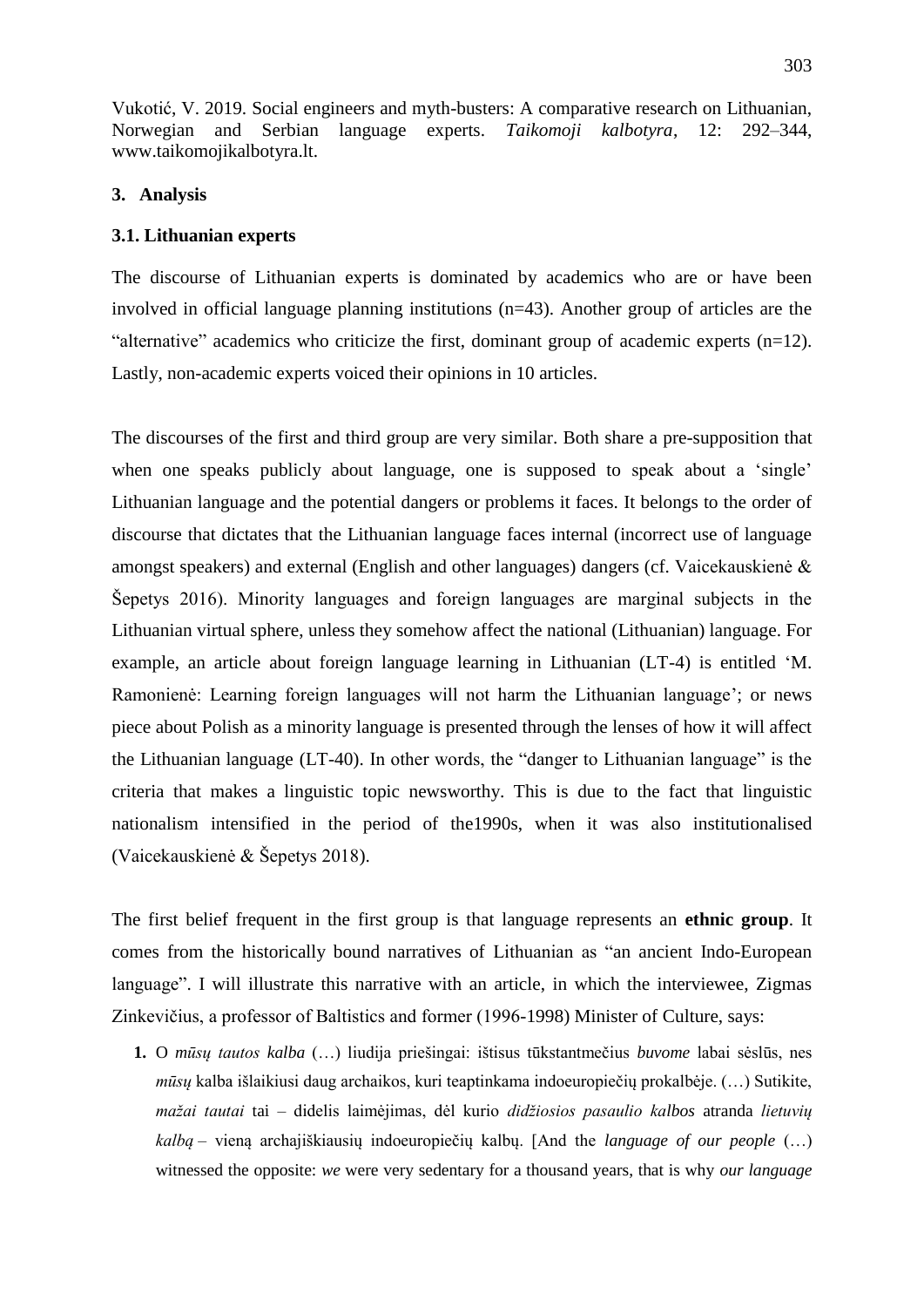keeps lots of the archaic features, which can be found only back in proto-Indo-European. (…) You have to agree, it is a great victory for a *small nation*, because of which the *great languages of the world* discover the *Lithuanian language* – one of the most archaic Indo-European languages.] (LT-8, italics<sup>1</sup> by me)

The diachronic tradition, launched by the discovery of the conservative features of Lithuanian, is still a dominant paradigm in Lithuanian linguistics. What is of interest for this paper is the elevation of this "ancient" character of the language to the status of a national symbol. The words in italics point to the essentialisation of the relationship between a language and a nation. *Deictic pronouns* are especially powerful in this type of discourse: the first-person plural refers to "all Lithuanians in the past several 1000 years", creating an impression of there being a single language belonging to a single people over a millennium. This one-nation-one-language ideology erases linguistic variation, changing levels of national and linguistic awareness (etc.) from the picture. In the theoretical model, this is **ethnic**  representation: it is pre-supposed that languages represent **ethnic groups**.

**Ethnic** representation is manifested in another narrative, the "aggression of foreign languages". Academic experts use conflict metaphors to talk about the influences of foreign languages on Lithuanian. Two recent former heads of the State Commission of Lithuanian Language (examples 2-3) talk about this in the context of English, while the former head of the Lithuanian Language Commission (from the Soviet times), talks the same way about the influence of the Russian language (example 4).

- **2.** Mokyklose jau dabar nuo penktos klasės dvikalbis mokymas, *kišama svetima* kalba, *svetimas* mąstymas. "Already now, from the fifth grade in school, pupils learn another language, a *foreign* language is being *forced* [upon children], *foreign* thinking." (LT-14)
- **3.** Tinkama kalbos *apsauga* ir tvarkyba padeda išvengti bent jau kai kurių grėsmių. [Appropriate language *protection* and regimentation helps evade at least some dangers.] (LT-17)
- **4.** …visur patyrėme *rusybių antplūdį*, didelį poveikį gramatikos sistemai, jautėme tikrą kalbos *nuopuolį*. "… [in Soviet times] we experienced an *invasion* of *Russicisms*, a great influence on the grammar, we experienced a real linguistic *downfall*." (LT-60)

1

 $<sup>1</sup>$  All the italics in the examples are my own, used for emphasis, unless noted otherwise.</sup>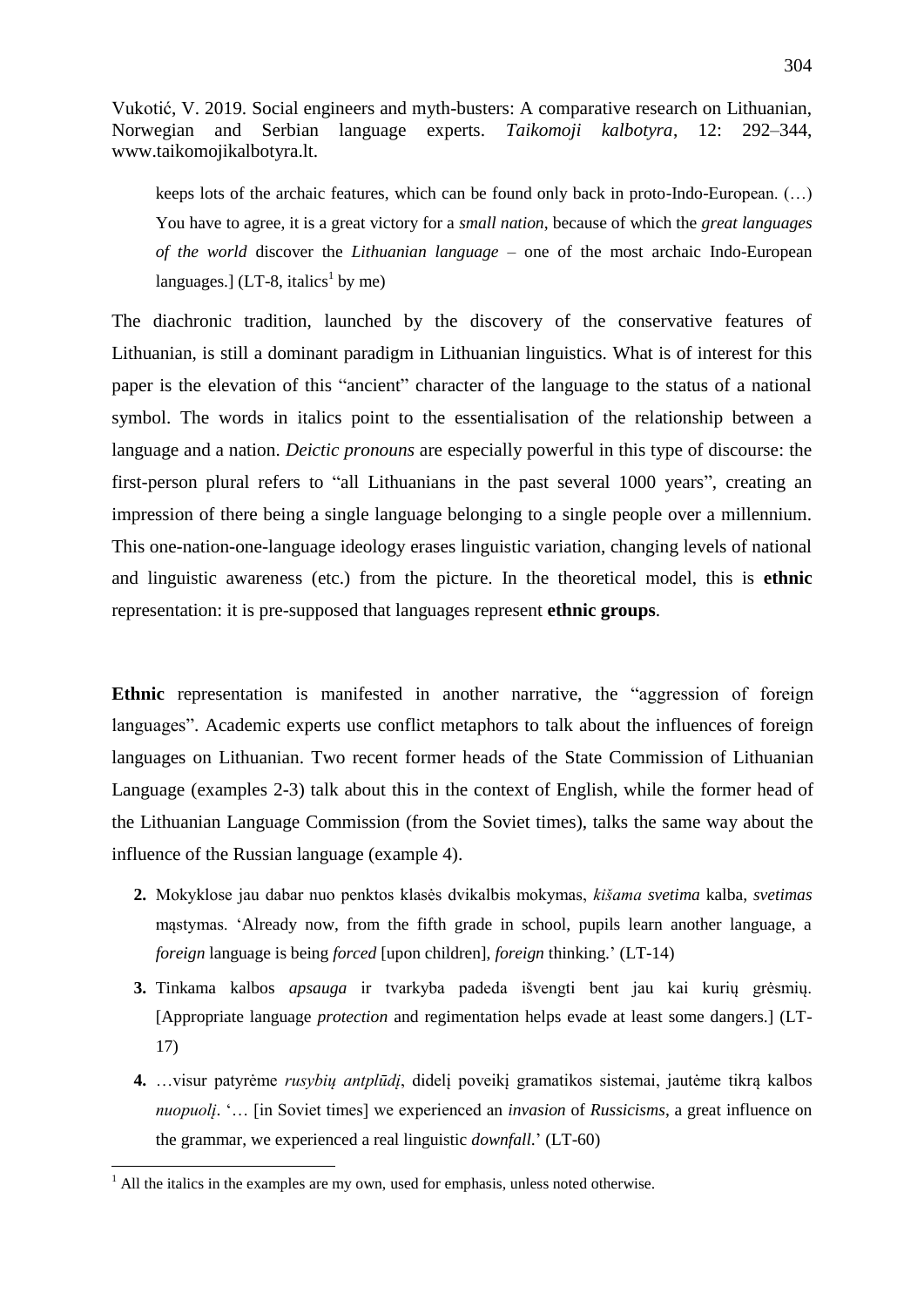Lithuanian and foreign languages are in a *battle* or *conflict*, which is illustrated by the words in italics in examples 2-4. These words are about attack, defence ("pushing", "invasion" and "forced"), winning and losing ("threat" and "defence"). This shows that the "battle between languages" is like a battle between two nations – a Lithuanian vs. a non-Lithuanian one. The pre-supposed normal state would be a language made up of only "domestic" material. Hence, language itself is defined through an **ethnic** criterion.

The only competing belief amongst this group of academic linguists is **geographical representation**, which comes up in dialect-related topics (example 5).

**5.** Net ir broliai žemaičiai jau kartais vengia tarmiškai šnekėti, dėl to iš tikro šnektos labai nyksta. Mes bandome padėti jas išlaikyti – tai mūsų kultūros paveldas… "Even our Samogitian brothers<sup>2</sup> sometimes avoid speaking in dialect; that is why dialects are indeed very much disappearing. We try to help preserve them – that is our cultural heritage...'  $(LT-7)$ 

In the discourse of non-academic experts, dialects are seen negatively (which is the main difference between the two groups). A prominent Lithuanian language teacher, who served as a head of the linguistic society "Lituanistų sambūris" ("The gathering of Lithuanian philologists") calls local dialects "nothing more than a mash of Russian, Polish, other Slavic and Germanic words" (LT-25). The denial of dialects into the Lithuanian *we* by pointing out the foreign elements in them is a clear sign that language is understood in exclusively **ethnic** terms.

When it comes to **expertise**, the dominant type is **external**. Language is defined through external authorities, such as institutions, dictionaries, grammar books and linguists' research. The language that is *defined by authorities* is considered to be good, pure and correct, while real-life usage of language is considered faulty, impure, bad or even dangerous to the set system.

Qualitative analysis reveals several keywords that point to **external** expertise when language usage is discussed. These are references to language that is seen as incorrect: "semi-language", 'language errors', 'norm', 'rules', 'system' and 'structure'.

1

 $2$  Samogitians are West Lithuanians, often referred to as "brothers" to East Lithuanians.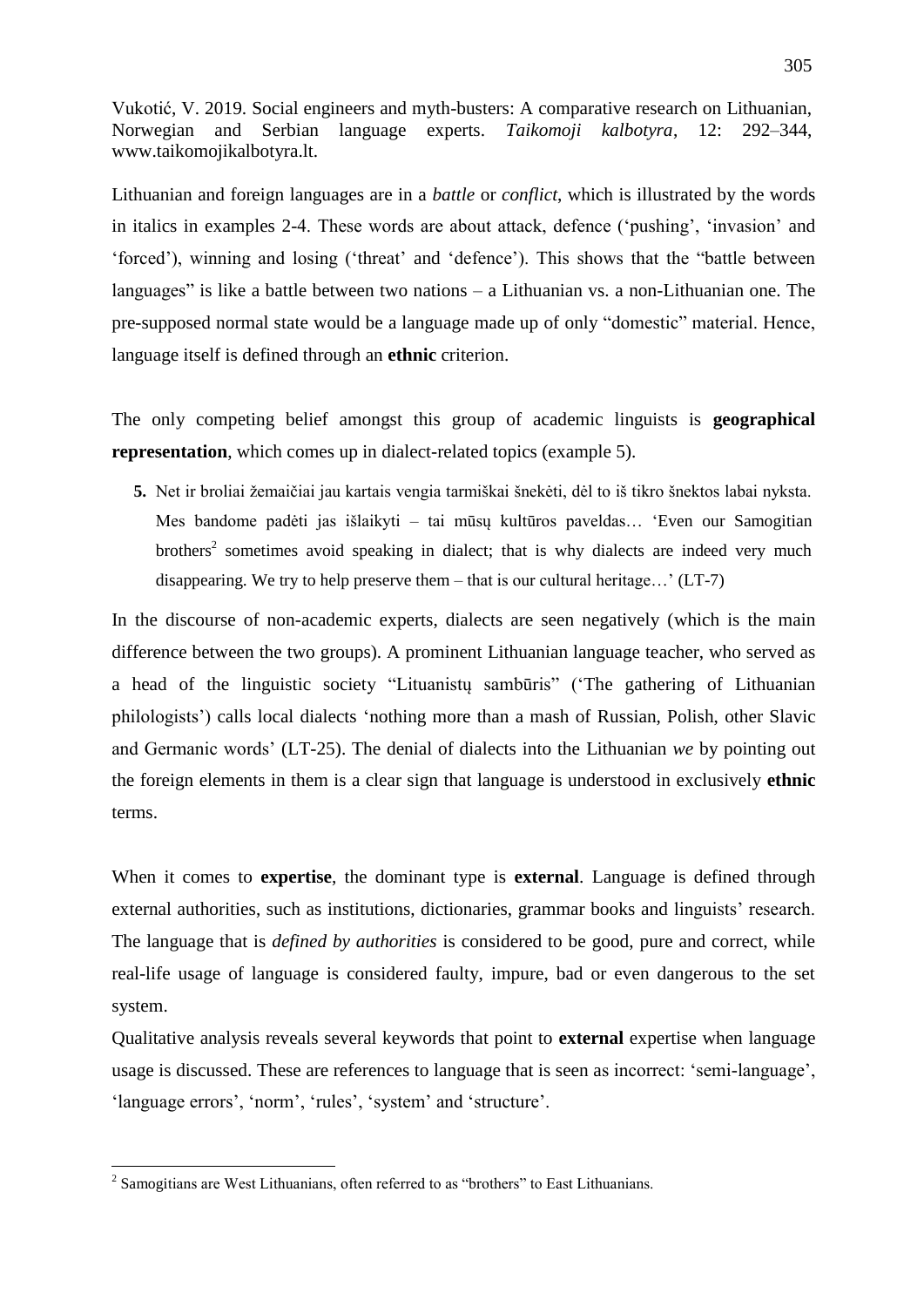In the Lithuanian institutional discourse, "language errors" (a frequent topic of many articles) cover virtually all levels of language, divided into 8 categories: "lexical, word structure, use of cases, prefixes, use of forms (morphology), parts of speech and sentence conjunction errors, word order and pronunciation".<sup>3</sup> Journalists themselves initiate interviews by talking about language errors, as the media is the main target of the state-enforced language surveillance (Vaicekauskienė 2012: 88). In one interview, an editor is asked: "How do you manage to correct all stylistic, grammar, punctuation, word stress and other errors?" (LT-58). Already in the journalist's question, it is suggested that the correctness of language is a job for **external** authorities, not users. The expert interviewed accepts this supposition.

The texts of academic experts exhibit the same style of speaking about language. **External**  rules are compared to traffic rules and upbringing.

**6.** Laisvame pasaulyje kiekvienos profesijos žmogus kuria kalbą – tik ją turime, kaip minėjau, vertinti kaip sistemą.  $(...)$  Žinoma, taisykles galima keisti  $(...)$ . Tačiau tokių keitimų ribas aiškiai nustato sisteminiai dalykai. Noras keliauti be jokių taisyklių kyla iš menkai šeimos ir mokyklos subrandinto kalbos sistemos suvokimo. "In the free world, people of all professions create language, but we have to, as I have said before, evaluate it [that language] as a system. (…) Of course, we could change normative rules (…). However, the limits of such changes cannot violate the systematic factors. The desire to drive against all rules comes from a poorly developed understanding of the language system in school and the family." (LT-17)

An often-used term in the discourse of academic experts is 'semi-language', which is seen as the most dangerous variety.

- **7.** Juk mokslinio pranešimo negalėtume skaityti tarmiškai tarmė tam nepritaikyta. Jeigu vis tiek bandysime tai padaryti, sukursime tam tikrą fantomą, puskalbę, kuri iš tikrųjų neegzistuoja. "You simply cannot give a scientific presentation in a dialect – a dialect is not fit for it. If we anyway try to do that, we create a phantom, a semi-language, which in reality does not exist.' (LT-27)
- **8.** Jei visi ims kalbėti *puskalbe*, pasikeis sintaksė, niekas *nebetaisys klaidų*, kalba gali *mirti* labai greitai. "If everyone stars speaking in *semi-language*, the syntax will change, no-one will *correct errors*, language can *die* very quickly." (LT-14)

**.** 

<sup>3</sup> This is my own translation of the categories listed in the *List of Language Errors*. The whole list can be found at:<http://www.vlkk.lt/aktualiausios-temos/didziosios-klaidos>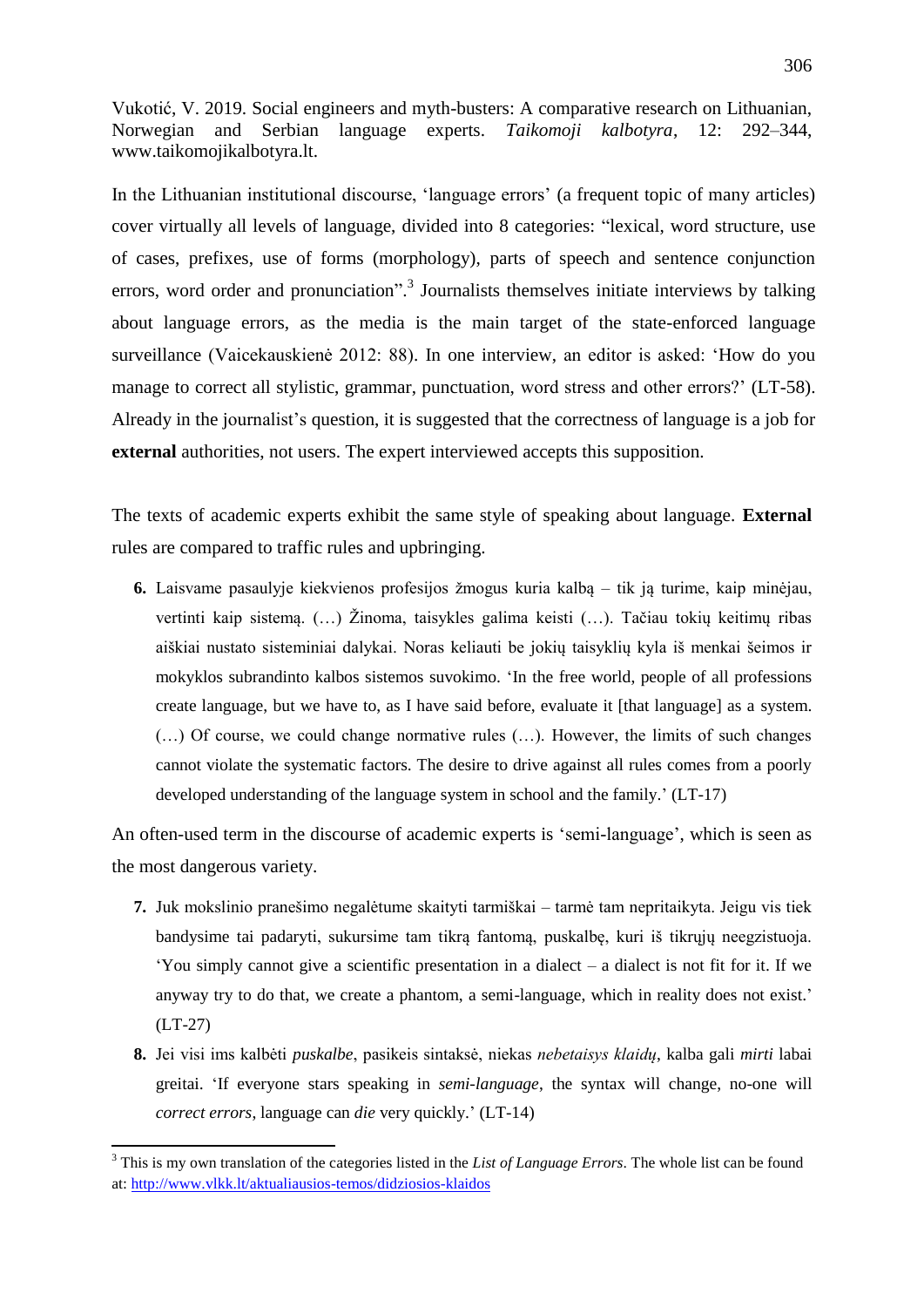Semi-language as the catalyser of language death can be interpreted as **external expertise** in the following way: only the systematic, "grammatical" way of speaking and writing is acceptable, because there are **external** authorities that prescribe it. **External** expertise often goes hand in hand with **ethnic** representation (cf. LT-14), forming a notion of language that will be called "monoglot", because it supposes that language is invariable and "that a society is *in effect* monolingual (…) coupled with a denial of practices that point toward factual multilingualism and linguistic diversity" (Blommaert 2006: 243–44, italics in the original).

The next belief often present is the **symbolic function** of language as a tool of **cultural identification**. It is rarely found alone, and is often combined with **external expertise**, forming a notion of language that I will call "normative". Here, language is seen as a public face, or in the words of the former head of the Lithuanian Language Research Institute, Jolanta Zabarskaitė, "correct language is one"s business card" (LT-24), and, in the words of a leading standard language scholar, Rita Miliūnaitė, "language quickly reveals who you are, how you live' (LT-9). Thus, a strict hierarchy of correct forms and appropriate varieties is formed; their use is seen as a reflection of a person's social status:

**9.** (...) iš kalbos nesunku atskirti *Gariūnų berniuką* nuo *studento*, *mokytoją* nuo *fūristo* ir pan. (…) *aukštesniųjų* visuomenės sluoksnių kalba bus *labiau standartizuota*, o iš *žemesniųjų* niekas to nė nereikalauja. "(...) it is not difficult to separate *a market seller from* a university *student*, a *teacher* from a *truck-driver* and similar (...) the language of the *higher* classes will be *more standardised*, and no-one demands that from the *lower* classes." (LT-16)

Because of the strict **hierarchy** of linguistic varieties and **social** identities expressed in this discourse, this function will be classified as the function of **hierarchical social identification**.

Another sub-function is that of **national identification**, observed in those articles where **ethnic** representation was found. By using his/her language, one is said to express national values, culture and worldviews. In this Humboldtian fashion, as the former head of the Lithuanian Language Research Institute says, "language is a unique product of humanity, allowing us to transfer the culture and the value of different nations from generation to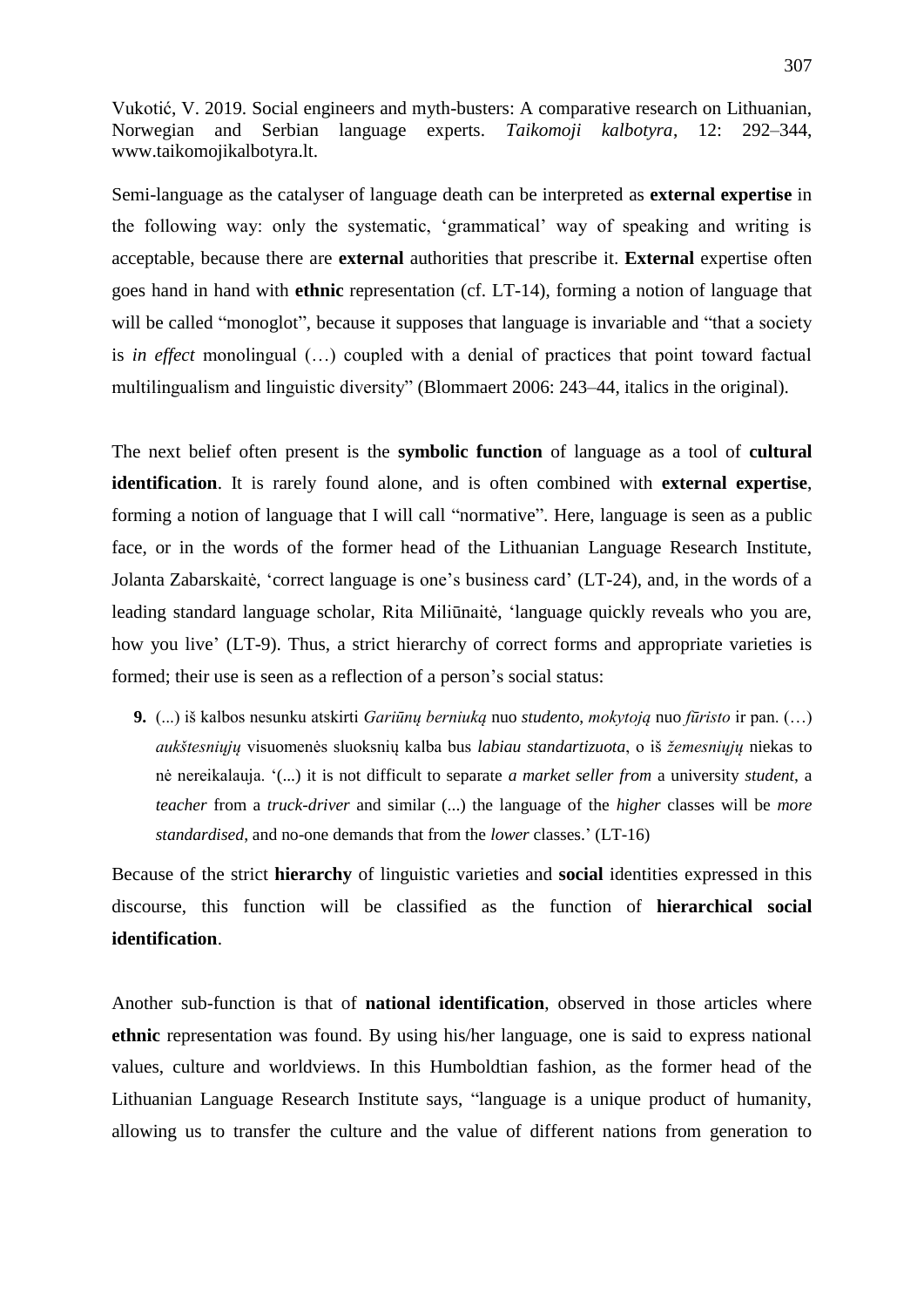generation" (LT-48). Accordingly, using a language that has more foreign elements is seen as a disturbance in a person"s ethnic identity:

10. Kalbininkė puikiai prisimena tikra situacija, kai jaunuolis grižta iš tarybinės armijos ir *apsimeta*, kad nebemoka lietuviškai, su motina šneka darkyta lietuvių-rusų kalba. "Dabar lygiai tas pats – išeivis, kuris iš Lietuvos išvažiavo prieš karą, po karo, šneka daug geriau negu nuvažiavęs ir porą metų, atsiprašau, paplovęs indus kur nors Anglijoje. Grižęs staiga jis neištaria "tė", nebemoka normalios lietuviškos sintaksės. 'The linguist perfectly recalls a real situation when a young man came back from the Soviet army and pretended that he had forgotten Lithuanian, he talked with his mother in some broken Lithuanian-Russian language. "Now it"s the same – an emigrant who left Lithuania around World War II, is much better in Lithuanian than the one who, excuse me, washed dishes for a few years some place in England. When he returns, suddenly he cannot pronounce "t", does not use normal Lithuanian syntax'  $(LT-31)$ 

This combination of **ethnic representation** and **function of national identification** shall be referred to as the "ethnolinguistic" notion of language.

In some cases, we can see a combination of all three aspects. Example 11 illustrates the idea that "correct national language" has the function to identify one"s national and social status (representation: **ethnic**, expertise: **external**, function: **cultural identificational**, both **national and hierarchical-social**). This will be referred to as the 'national-elitist' notion of language*.*

**11.** Kažkur dingo nuostata, kad aš esu lietuvis, rašau taisyklingai, viešai kalbu taisyklingai. 'The attitude that I am Lithuanian, I write correctly, I speak correctly in public has somehow disappeared.' (LT-15)

An alternative, less frequent, is the understanding of expertise as **autonomous** (n=8). What is essentially different is the relationship towards language change: unlike in the examples above, where external language regulation is considered necessary and effective, change is seen as inevitable. Language is seen as its own master, separated from the language speakers and authorities alike, developing according to unknown rules. The words "change" and 'development' are keywords in this discourse (example 12). It is usually activated when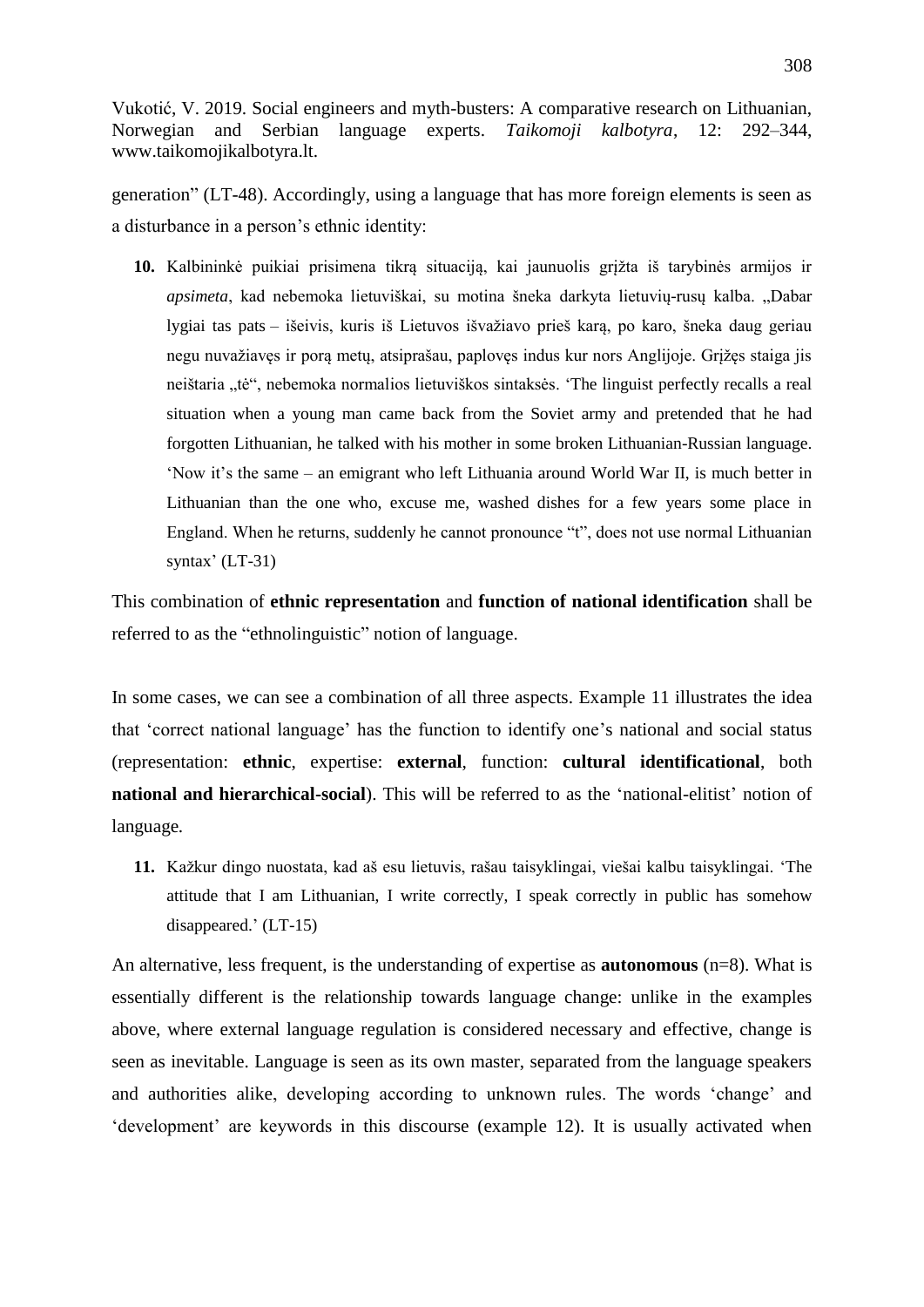talking about changes on the level of the whole linguistic community over long periods of time.

12. Nors žmonės mėgina šnekamasias kalbas veikti, dažnai jos vis tiek kinta savo nenuspėjamais būdais, tarsi pasijuokdamos iš tų pastangų. "Although people try to influence spoken languages, often they still change in their own unpredictable ways, as if they are making fun of those attempts." (LT-41)

The remaining 12 articles present voices of academics who oppose and criticise the dominant ideas of language. Their position as an "alternative" voice is visible from the titles of the articles, designed to challenge the dominant "danger" narrative; hence, many are titled "The Lithuanian language is not in danger'  $(LT-5)$ , 'Is the youth's literacy decreasing? Let us not make an idol out of Lithuanian language' (LT-32) or, ironically, 'The size of language errors'  $(LT-41)$ .

The **external expertise** in the dominant discourse is challenged via an **internal** understanding of **expertise**. The experts refer to *mother tongue competence* as proof that linguistic expertise is **internalised** in the minds of the speakers, and not in dictionaries, institutions, or authoritative norm-setters.

- 13. Suaugusiam žmogui pakeisti *gimtosios kalbos* elementa (...) reiškia pastangą irašyti naują ţodį į atmintį vienoje smegenų zonoje (…) Negalima įsivaizduoti tokių keitimų sėkmės visos *gimtakalbių bendruomenės* mastu. "To change an element of the *mother tongue* (…) it means an attempt to write a new word in the memory in one zone of the brain (…) We cannot imagine such changes on the scale of a whole linguistic community." (LT-41)
- **14.** Kalbininkas, kaip ir kiekvienas žmogus, gali sukurti žodį, bet tai tikrai nėra jo funkcija" (…) kiekvienas iš mūsų yra kalbos kūrėjas "A linguist, like any other person, can create a word, but that really is not his function  $(...)$  Any one of us is the creator of language' (LT-36)

The keywords 'mother tongue' and 'language creator' are used to point out that it is the cognitive and social linguistic capabilities as well as experiences what makes one a language expert (**internal expertise**).

Contrary to the dominant discourse, where language is "more than communication", the counter-discourse stresses that the **communicative function** is primary. Like in the previous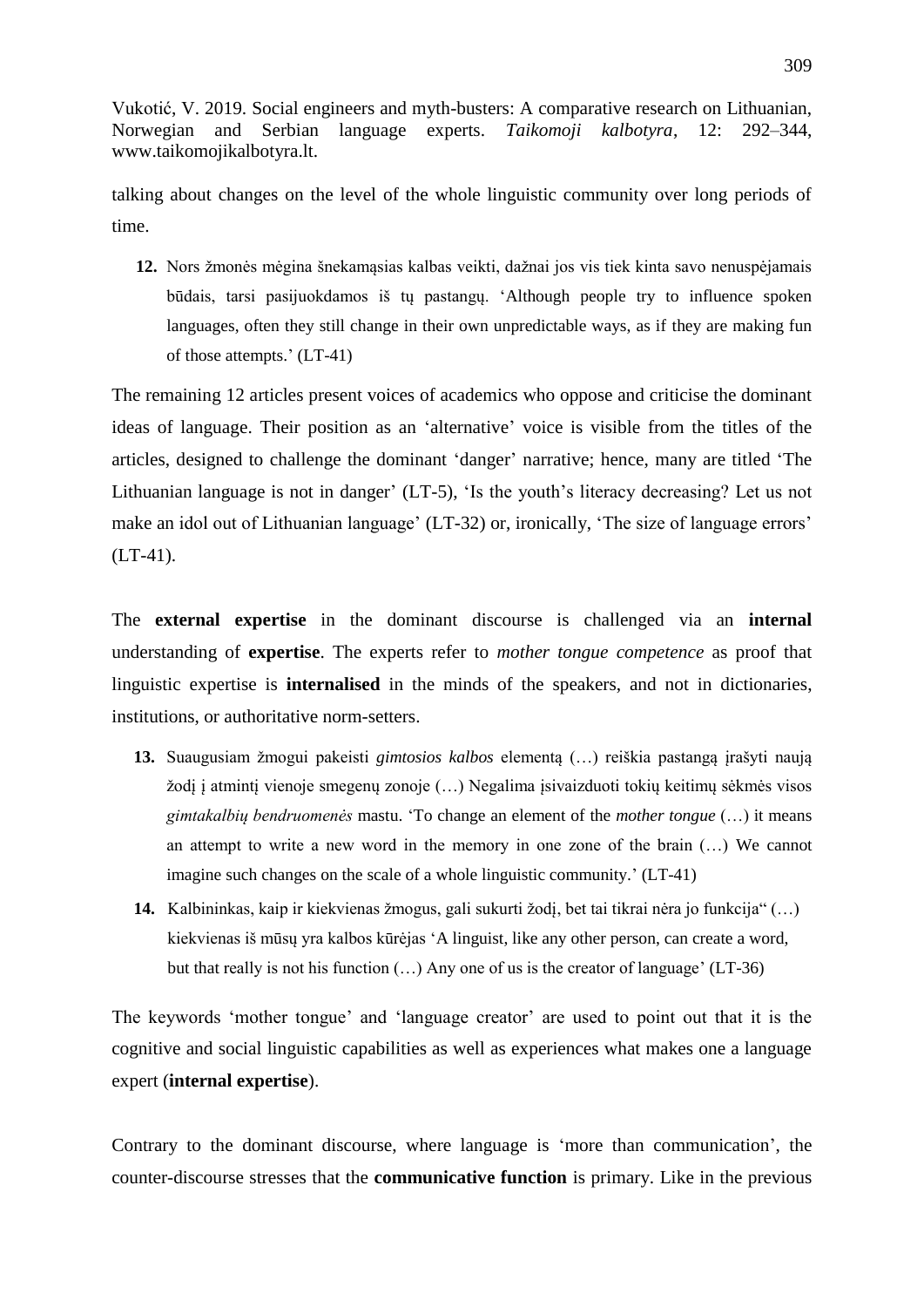case, this function is rarely found in isolation from other beliefs; it is most often connected to **internal** expertise. In example 15, expertise is considered the ability to communicate successfully, rather than to uphold normative rules or avoid non-domestic vocabulary:

15. Mes kalbą naudojame komunikavimui – rašykite kaip patogu. Kai reikia greitai išsiųsti žinutę, galiu prisiekti, nė vienas tuo metu negalvoja apie lietuvių kalbos kančią – tokio dalyko nėra. "We use language for communication – write as you please [ref. to texting without specific Lithuanian characters]. When you need to promptly text a message, I can swear that no one is thinking about a language that is suffering – there is no such thing.'  $(LT-57)$ 

The combination of these two beliefs will be referred to as the *pragmatic notion of language*.

The **symbolic** function is also found in the data. Unlike in the dominant discourse, it is stressed here that we can be "different" through language:

**16.** Pagal socialine nuojauta sprendžiame, kaip ir kada tinkama kalbėti, o ne visada vienodai. Kalba yra labai ryški tapatybės dalis ir, laimei, leidžia mums būti skirtingiems. 'According to the social instinct, we choose when and how we should speak, and not always the same way. Language is a very clear marker of identity and, luckily, it allows us to be different.' (LT-13)

This view of language does not offer a fixed group that is represented through language (i.e. "Lithuanians"), nor a social class / status in society (compare example 16 with examples 9 and 10), but rather different social identities can be expressed by an individual. Thus, this **horizontal social-identificational function** relies on the belief that **social identity** is what is **represented** through language. This combination of beliefs (the social and the linguistic) comes from sociolinguistic research, so it will be referred to as *variationist notion of language*.

Alternative academic experts, who criticise the above-described discourse, tend to distance themselves from the belief that language represents an **ethnic** group, for example, a Lithuanian professor from the University of Illinois states: "In America, there are Lithuanians who do not speak Lithuanian. You will not tell him, that he is not Lithuanian.' (LT-62). It should be noted that, even though no competing belief regarding representations is offered, the **ethnic** belief is intentionally rejected by pointing out that there is not one-on-one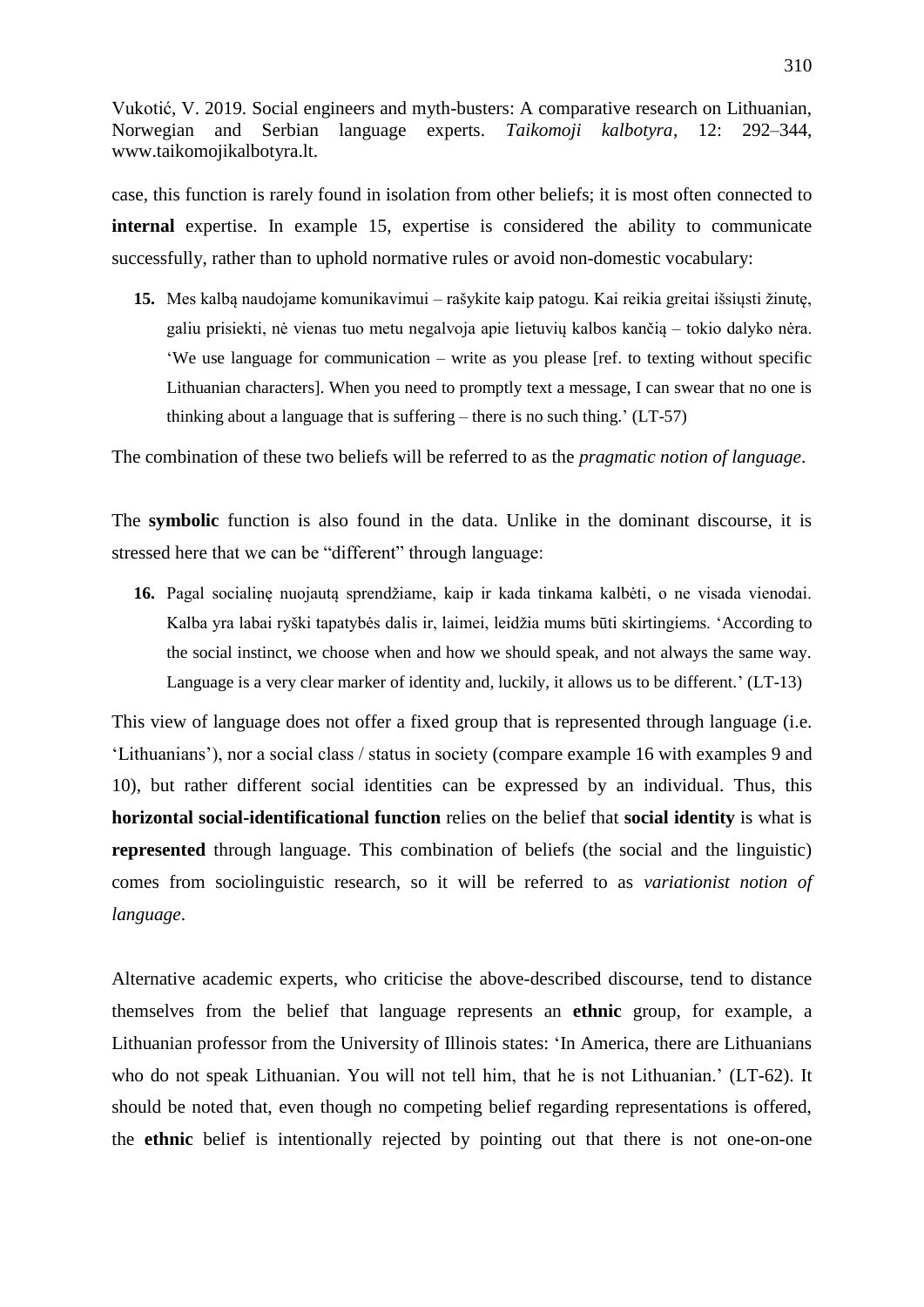relationship between language and ethnicity. This will be coded as **anti-ethnic representation**, as it is also an important element in the construction of ideology.

To summarize, the beliefs and notions of mainstream academics (**ethnic representation**, **external expertise** and **social-identificational function**) can be categorised as *monolingual*, as they bear similarity to the ideology of language origination in European modernity, a synthesis of linguistic normativism and nationalism (Bauman & Briggs 2003). The beliefs that come as a critique of monolingual beliefs (**social** and **individual representation**, **internal expertise**, **horizontal social-identificational** and the **communicative function**) seem to take their ideological starting point in the idea that language originates within human consciousness, not historical narratives, and will thus be categorised as *cognitivist* beliefs and notions of language. **Autonomous expertise** does not fit into either of these categories, so it will be classified as a *historical* belief, as the explanation for the nature of language is found in its own history.

In the discourse of most academic and virtually all non-academic experts, language is understood as the main feature of national identity, and one"s public face and speaking correctly are connected to one"s moral values and patriotism. In the analytical model, the aspect of representation is **ethnic**; the expertise is **external**. The **geographical** representation is present amongst some academic linguists as secondary, but not amongst non-linguists. The function is mostly **identificational**: in some articles, language is a symbolic act of showing a person"s social identity (**hierarchical social-identificational**), and in others, one"s national identity (**national identification**), depending on whether **ethnic representation** or the **external expertise** are also present in the article.

The opposing notions of language are found in the counter-discourse of some academics, here labelled *alternative academic experts*. The aspect of representation largely remains unrealised in their discourse (see appendix 2; in a few cases, **anti-ethnic** and **social representation** were found): the **expertise** is **internal**, and the **function** is **communicative** or **horizontalidentificational**.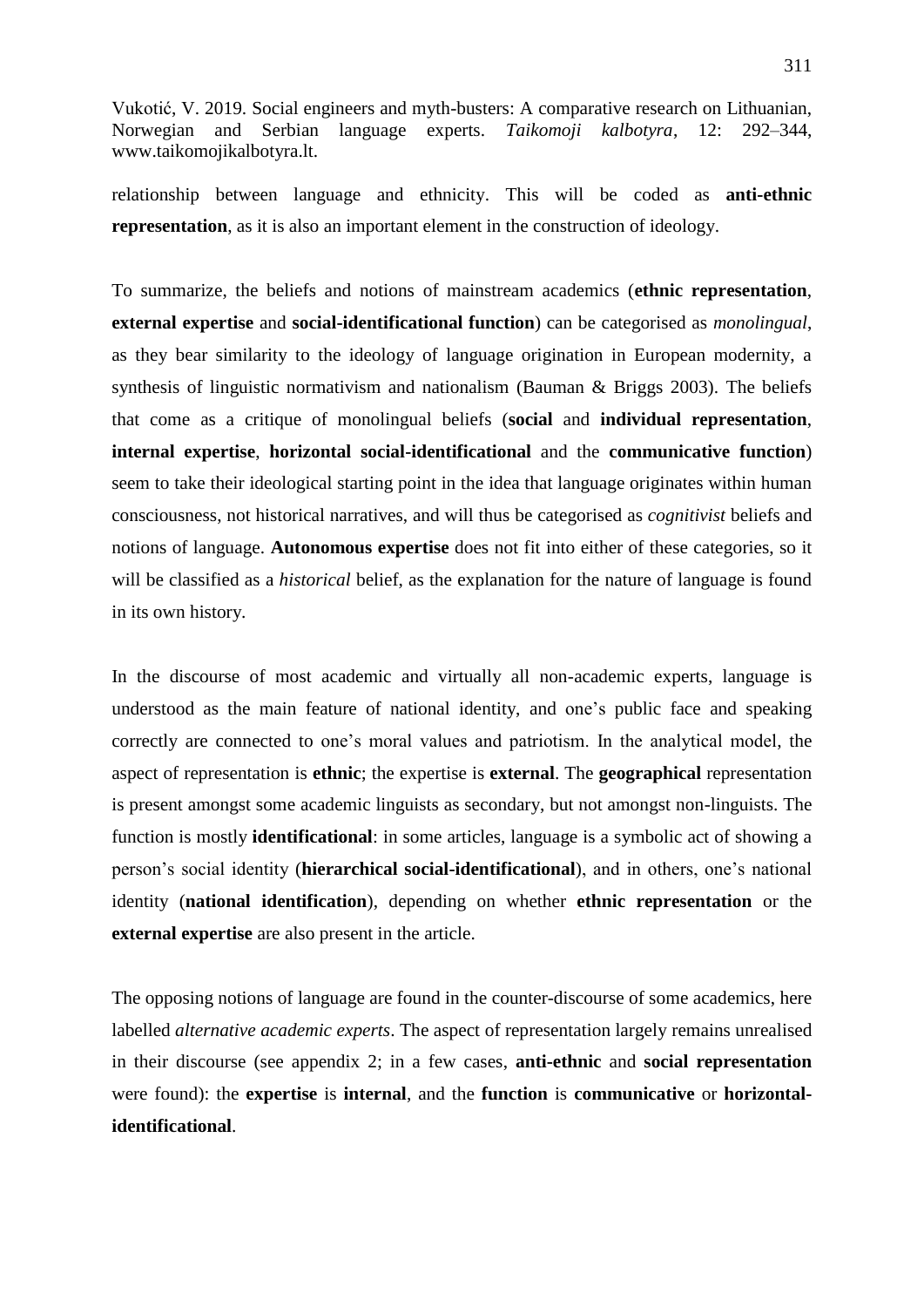# **3.2. Norwegian experts**

The 44 articles gathered encompass a broad range of topics. A series of five articles was a debate about bilingualism (mentioned in 2.2.); another five are more about youth language and emerging linguistic varieties in urban areas; nine articles are about dialects and written languages; five about language change; four about language and politics (two about language policy, and two about the language of politicians).

The largest number of articles collected was written by academic experts (n=8). The first group of academic experts are labelled *researchers*, because they are presented through research institution affiliations, talk about the results of their research and comment on the linguistic issues from that perspective. The other group are *popular* experts, linguistic celebrities (n=8) that regularly comment on language-related subjects: Helene Uri, Sylfest Lomheim and the journalist Per Egil Hegge. The first two do hold a PhD in linguistics, but they are not presented as researchers in the news article because of their general fame. Helene Uri is famous primarily as a best-selling novelist, and Sylfest Lomheim is a former head of the Language Council, a politician and a permanent commentator on a weekly radio show that deals with language. The third celebrity, Per Egil Hegge, is a columnist popular for his column on language correctness. Non-academic experts (n=8) include language teachers, heads of linguistic societies and journalists.

The first subject to be analysed is the 2013 "bilingualism debate". The debate was initiated by researchers from the Department of Education (University of Oslo), who pointed out that immigrant children need more Norwegian language training, noting that their bilingualism is an impairment rather than an advantage. As a response, researchers from the University of Trondheim and the Centre for Multilingualism (University of Oslo) claimed:

**17.** Flerspråklighet er positivt i seg selv. Det er mye forskning som viser at barn som lærer flere språk utvikler kognitive evner og spesifikke ressurser. "Bilingualism is positive in itself. There is much research that shows that a child who learns several languages *develops cognitive capabilities and specific resources*." (NO-18)

To this, the first group answered back that: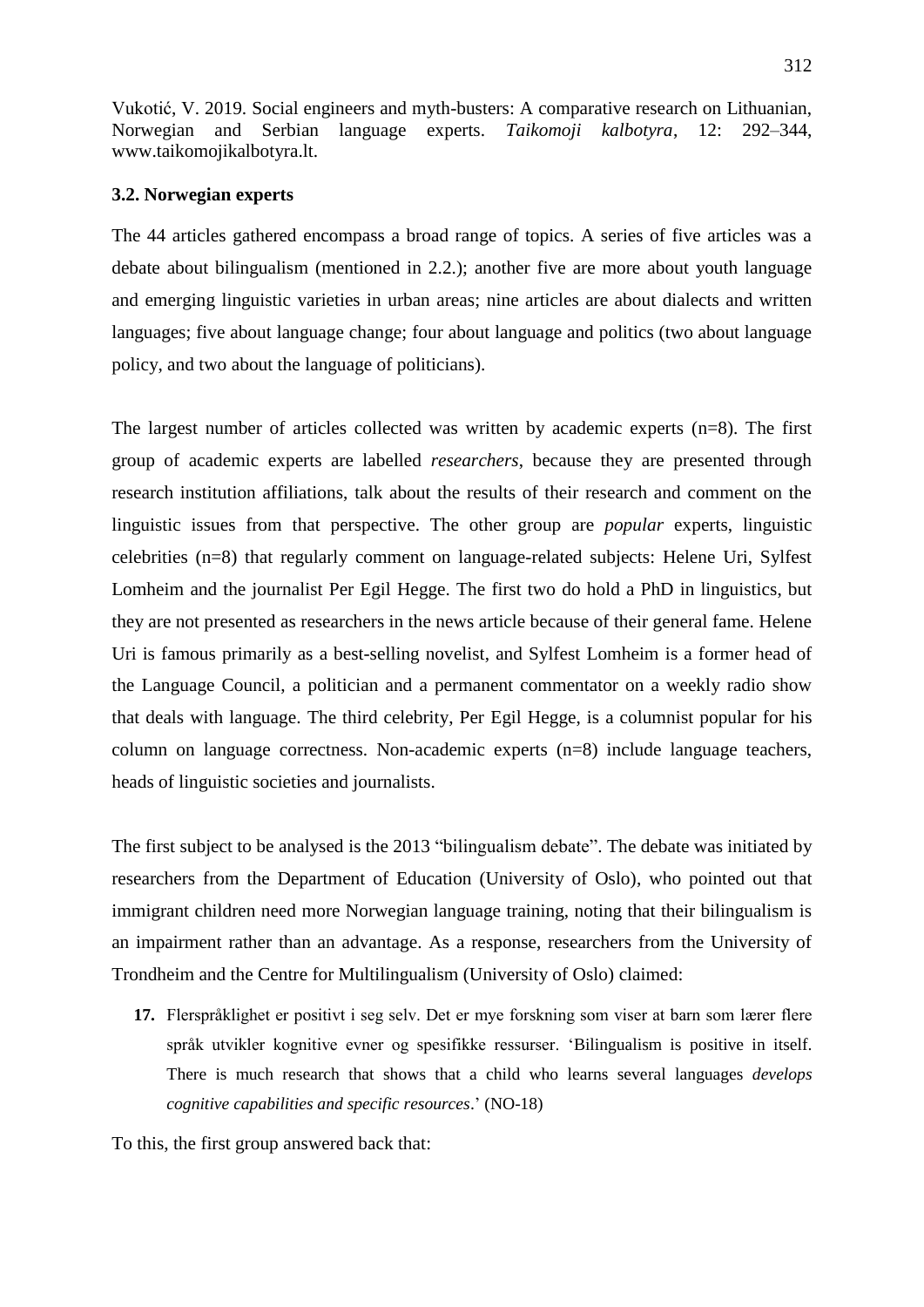**18.** deres forskning viser at de tospråklige har svakere språkforståelse på skolespråket enn de enspråklige barna. (...) Vi har brukt et stort utvalg lese- og læringstester og sammenlignet utviklingen med de enspråklige. "their research shows that bilinguals have *weaker understanding* of the school's language than monolingual children. (...) We used a large sample of reading and learning tests and compared them to the monolinguals.' (NO-20)

When comparing examples 17 and 18, it should be noted that what is being debated is essentially two functions of language: the **communicative** (example 18) and the **instrumentalist** (example 17). The latter function is concerned with the ability of language to develop other skills (in this case the cognitive ones), while the first one is solely about the ability to perform communicative tasks, such as reading, writing, talking or understanding. Despite their different views on bilingualism, all the researchers viewed language(s) as an *instrument* of achieving various goals.

In the discussions about multiethnolects, a subject close to that of bilingualism and migration, identity becomes a topic inevitably connected to language. In such discussions, beliefs connected to **representation** are often expressed. One article explores the phenomenon that ethnic Norwegian young people are using the same language as many children of immigrants (often called "Kebab-Norwegian"). An academic expert comments that this situation is typical and natural:

**19.** Norskfødt ungdom snakker gebrokkent fordi de vil markere tilhørighet til sine venner som har innvandrerbakgrunn. Dette handler om nye måter å være norsk på. Norge er mer enn Kari og Ola. "A Norwegian-born youth speaks with this accent because they want to mark the affiliation with their friends who have immigrant background. This is about new ways of being Norwegian. Norway is more than Kari and Ola.' (NO-8)

"Kari and Ola" is a culturally bound phrase meaning "typically Norwegian", as Kari and Ola are typical Norwegian names. By using this phrase, the **ethnic** representation is deconstructed and replaced by the belief that language **represents a social group**. Also, language is seen as a tool of **identification**, and as mixed urban varieties are seen as natural, language **functions**  as an **identifier of** a **group/social identity**.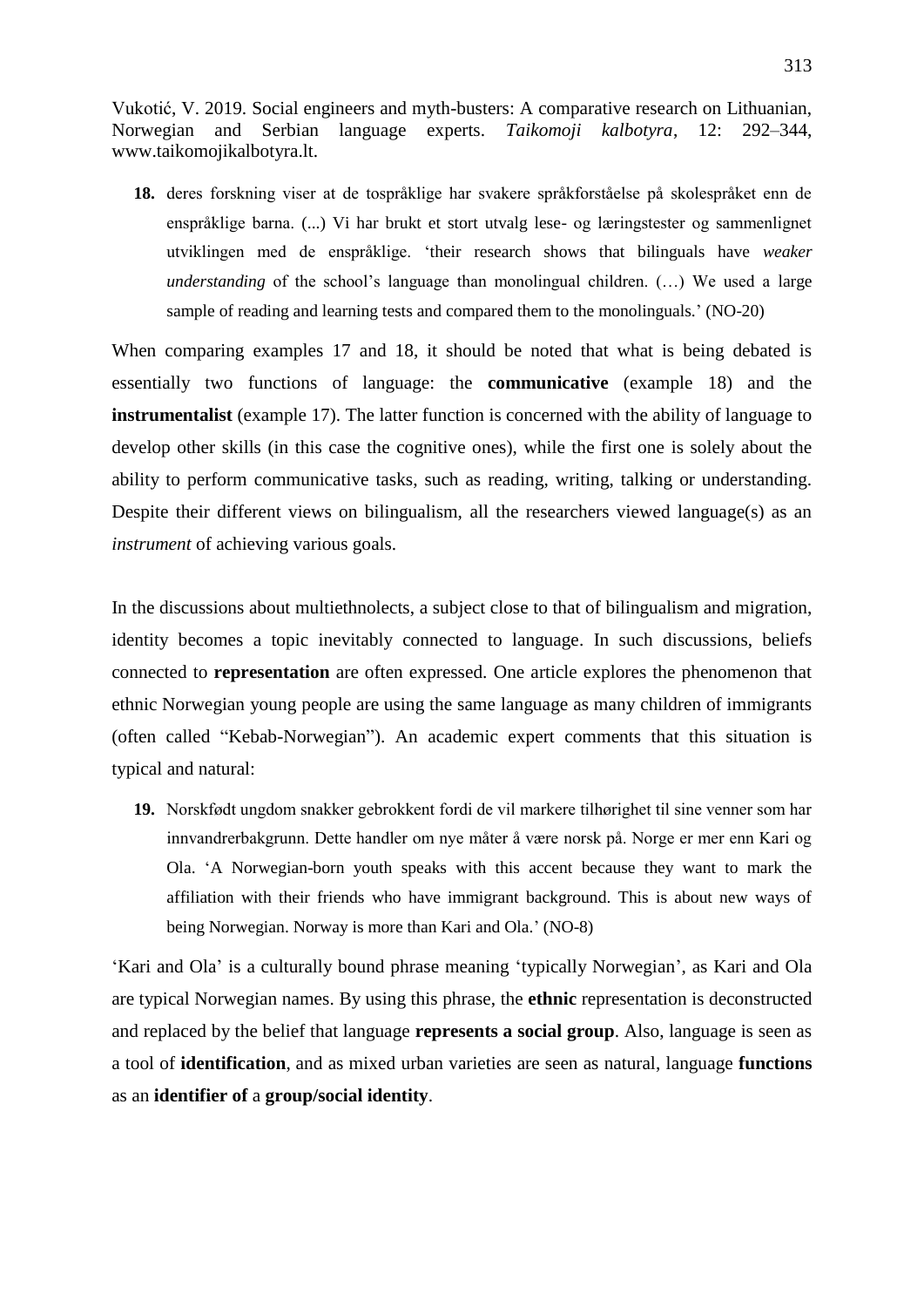The next big topic is language change. Here, most of the academics function as "mythbusters", deconstructing the notion that standard language is a guarantee of stability (**external** expertise). A frequent belief that comes up is **autonomous expertise**, meaning that language is "its own master". The example below personifies language through the metaphor LANGUAGE IS AN ORGANISM; it is given attributes of a living being, such as "will":

**20.** Man kan lage regler, man kan bruke rødblyanten, man kan forklare og argumentere. Men språkets iboende krefter er sterkere enn alle foreldre og lærere til sammen. (…) Språket lever sitt eget liv og har en sterk egenvilje. "One can make rules, one can use the red pen, one can give explanations and arguments. But the internal powers of language are stronger than all parents and teachers put together. (…) Language lives its own life and has its own strong will.' (NO-33)

Academic experts also refer to the "purity myth", engaging in a discussion about representation and detaching it from the notions of ethnicity (**anti-ethnic representation**):

**21.** Norsk er likevel ikke et truet språk. Men det endrer seg, slik det alltid har gjort. Et språk består i stor grad av lånord. På den måten er alle språk hybrider. "Norwegian is, nevertheless, not an endangered language. But it changes, as it always has done. A language consists of a high degree of borrowings. In this way, all languages are hybrids.' (NO-9)

The discourse of popular experts is structured so that one (Helene Uri) is constructed as the "liberal" and the other (Sylfest Lomheim) as the "conservative" voice on language issues. The ideology seen in Lomheim"s articles is based on the **ethnic** notion of representation and **external** expertise.

**22.** vi savner bevissthet på å ta vare på det språket vi er best på, norsk "we do not have the consciousness to take care of the language that we know best, Norwegian" (NO-3)

Many linguists in Norway see Lomheim to be a lone voice in these views, yet they acknowledge his popularity amongst non-linguists. It is important to notice that Lomheim was the head of the Norwegian Language Council from 2003 to 2010 even though his ideas were met with strong resistance from academics (cf. NO-4). On the other hand, Helene Uri is constructed in the media as the liberal expert, who is "pro English words" and "pro youth language". However, the notions of language found in her articles vary greatly. In most cases the function is **communicative** and **expertise internal,** like in example 23, where good language is the question of the speaker and communicative situations.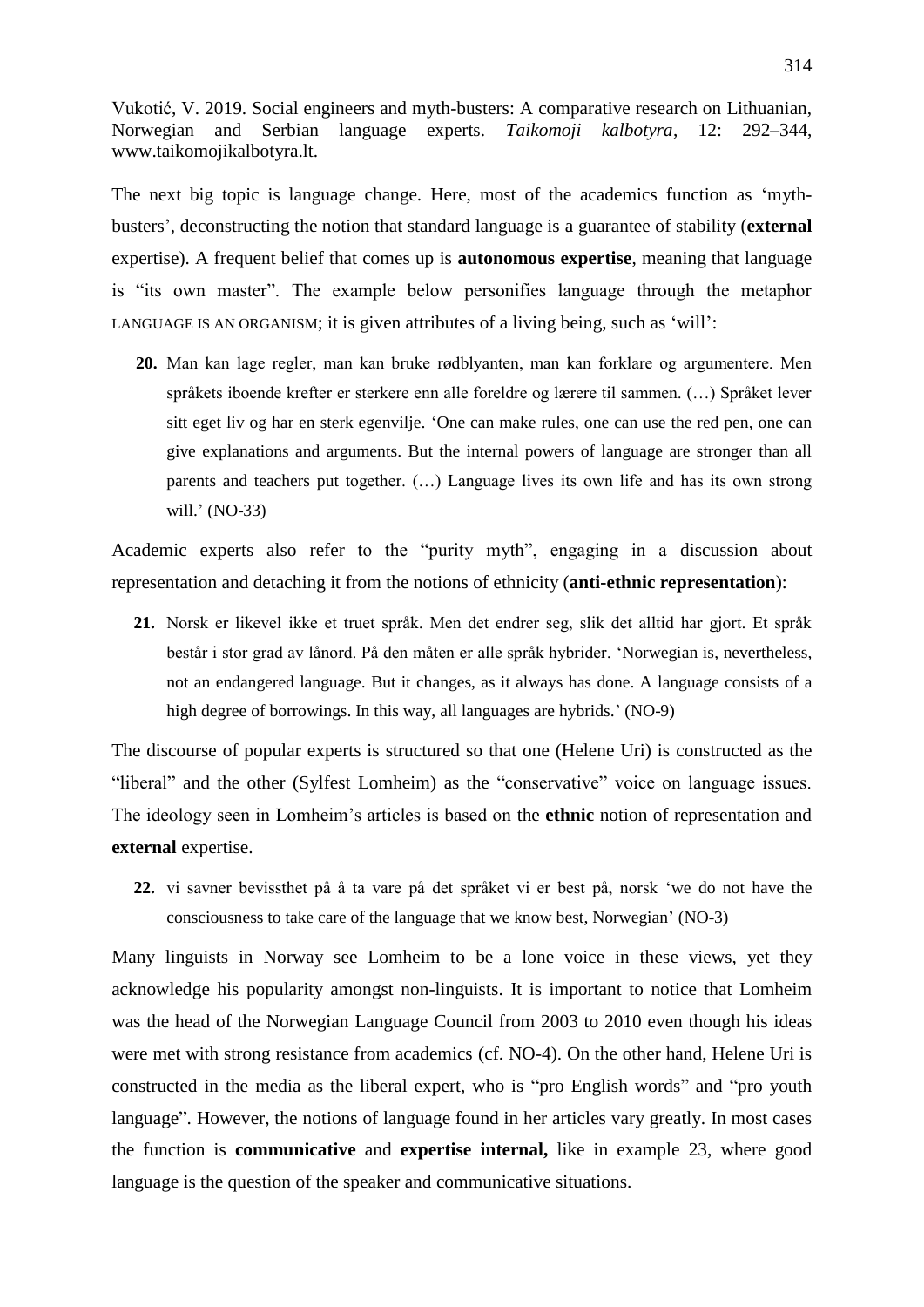**23.** Det er ikke noe som er lov og ikke lov, det er opp til språkbrukeren selv. Det kommer også an på hvem avsenderen er. "There is no allowed and not allowed, that is up to language users themselves. It also depends on who the sender is' (NO-36)

The notion of representation is sometimes activated in Uri's articles alongside a variety of other approaches. In example 23, it appears that language is observed on an **individual** level. With the communicative function of language, it constructs an *atomic* notion of language (language is a personal possession, used for intrapersonal communication). However, in other articles, it varies between **anti-ethnic** and **ethnic**:

- **24.** Og norsk forblir norsk likevel selv om det skulle komme inn enorme mengder lånord og oversettelseslån fra engelsk "Norwegian will be Norwegian anyway – despite the fact that enormous amounts of loanwords and translation loans will come from English." (NO-19)
- **25.** Den største trusselen er at man bruker engelsk der det er fullt mulig å bruke norsk. Den strategiske språkpolitikken i Norge må dermed legge opp til å vise at norsk duger. "The biggest threat is that one uses the English language [in situations] where it is totally possible to use Norwegian. The strategic language policy in Norway, therefore, has to make sure that Norwegian becomes good enough." (NO-5)

These discrepancies could have emerged due to several reasons: either because the subject varies between the *corpus* to *status* of language; it could also be a product of journalistic practice (as only one of Uri"s articles in my data was authored by Uri herself); or they could also be a result of a changed opinion. This question is not that relevant for the present research, but future studies should note the discrepancy.

Articles of non-academics mostly exhibit language monolingual beliefs: **external expertise** and **ethnic representation** (5 out of 6 articles). In an opinion article, a language teacher asks: "Is the Norwegian Language Council asleep?", referring to a lack of normative and regulative practices of the institution. He writes that the Council should protect the language, referring to a linguist who, he claims, used to function as "language police":

**26.** Finn-Erik Vinje er min språkhelt. Før i tida var han på TV og snakka om hva som var lov og ikke lov. På et eller annet tidspunkt må Vinje ha blitt ei belastning, for en dag var han borte vekk. Dermed forsvant språkpolitiet.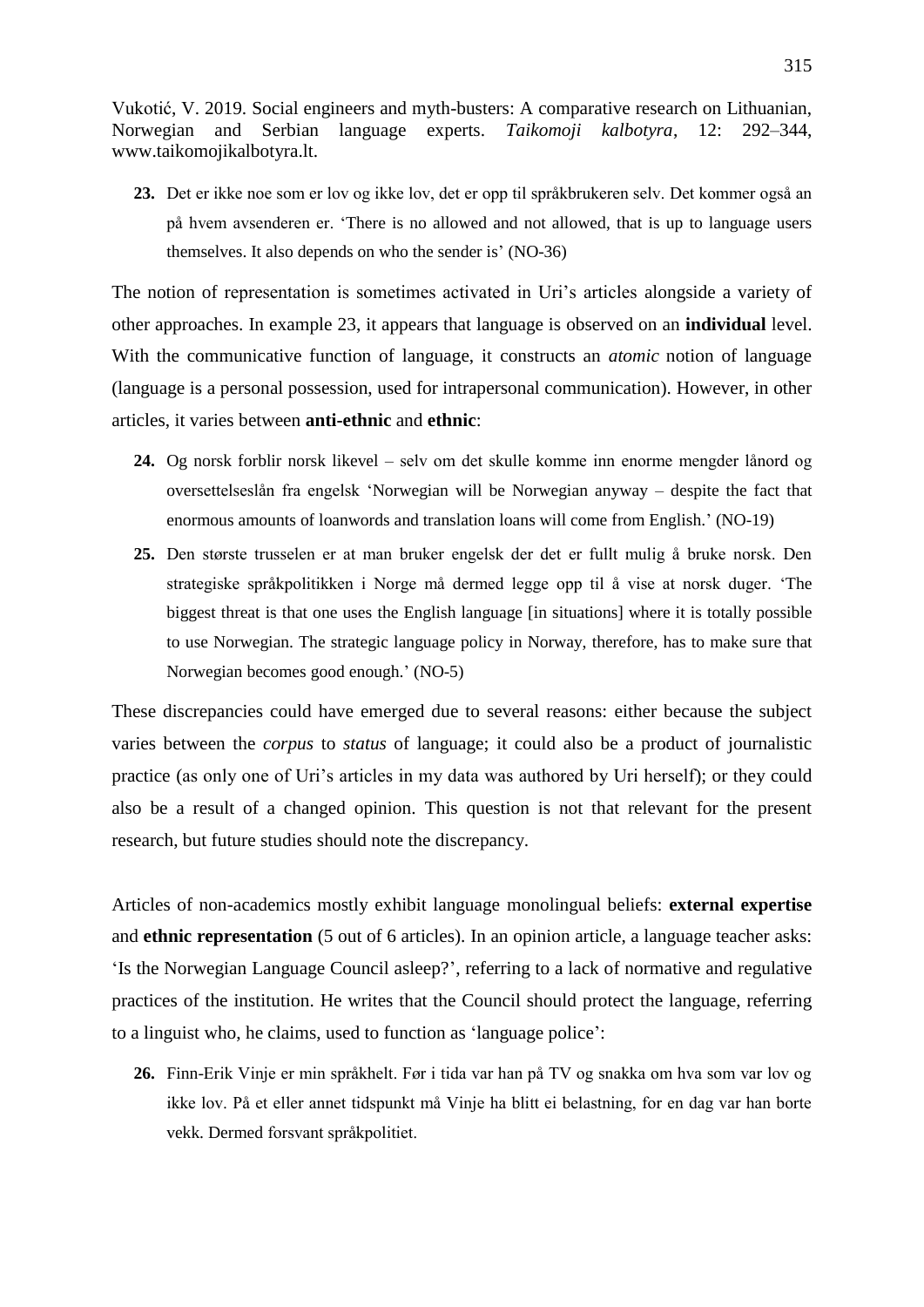Jeg har trodd at Språkrådet skal verne det norske språket (…) Finn-Erik Vinje, vi trenger et språkpoliti! "Finn-Erik Vinje is my linguistic hero. Earlier, he talked on TV, and talked about what is allowed and what is not. At one or another point, Vinje must have become a burden because one day he was gone. Then the language police disappeared. I thought that the Council should protect the Norwegian language (…) Finn-Erik Vinje, we need the language police!' (NO-28)

The notion of **function** was rarely found in the Norwegian data, except for the debate on bilingualism, where both sides employed the **instrumentalist** notion of language. The **communicative** function was found in 5 articles, and the **symbolic** one appeared in those discussing multiethnolects.

To summarize, the distribution of the beliefs about **representation** is either role- or topicdependant. The **ethnic** representation is found amongst non-academics, while the academic linguists either distance themselves from the **ethnic** notion of language or employ the notion that language **represents social groups**. Norwegian academic experts exhibit only **internal** or **autonomous** expertise, in no case **external**. **External** expertise is found amongst nonacademics and in the texts of the popular linguist Sylfest Lomheim. This clear difference between academic and non-academic experts might come from the fact that Norwegian experts build their identity as "myth busters": they seek to deconstruct a certain belief about language (usually **ethnic** representation or **external** expertise). The topic of youth language and identity provokes the belief in **(horizontal) social identification** as a central **function** of language.

# **3.3. Serbian experts**

Unlike in Norway and Lithuania, four out of five news-portals seem to have a clear linguistic ideology. The more right-wing "politika."  $(n=44)$ , "novosti.rs"  $(n=6)$  and "telegraf.rs"  $(n=2)$ provide space for the voice of many experts from Serbian academic institutions (both in Serbia and the parts of Bosnia and Montenegro where Serbs live) and well-known language editors. Their ideology, as I will illustrate below, most often includes beliefs on the *monolingual* side. The liberal-left "danas.rs" (n=17) endorses linguists that criticise the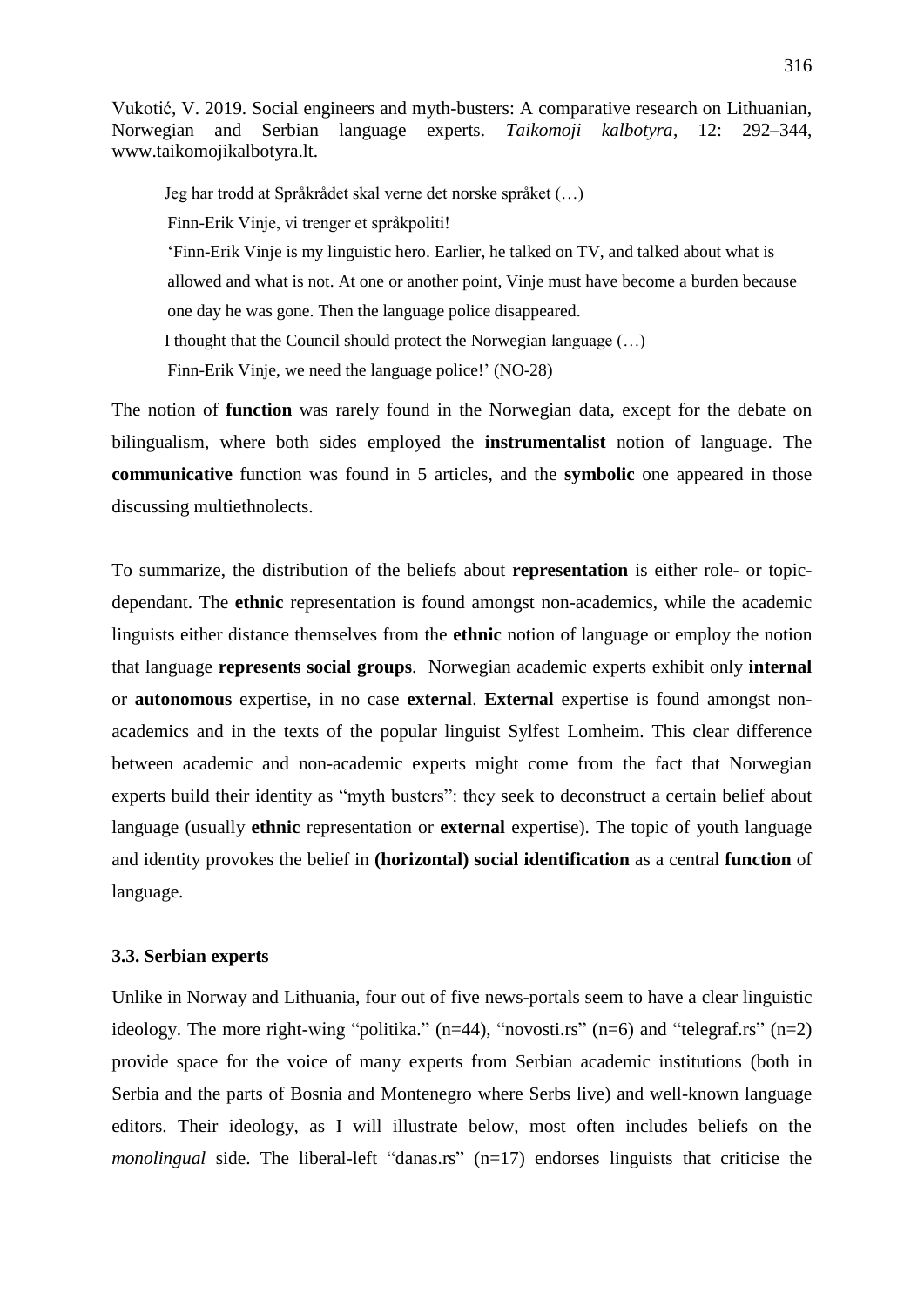ideologies of language of the first group, expressing *cognitivist* beliefs. Their views are shared by like-minded experts from Bosnia, Croatia and Montenegro, which is why their opponents label them as "pro-Yugoslav" (because they also express positive attitudes towards Serbo-Croatian). The news portal "Blic"  $(n=9)$  does not seem to represent any specific language ideology.

The ideology of the experts of the first group is largely based on **ethnic representation**, **external expertise** and the **symbolic function** of language. The narratives revolving around **ethnic** representation connect, much like in the Lithuanian context (cf. example 1), Serbian identity to a presumably homogenous Serbian language over space and time:

**27.** bili smo pod okriljem Pećke patrijaršije (…). I to je bilo dovoljno da sačuvamo srpstvo, da ne zaboravimo sopstveno srpsko ime, svoj srpski jezik i njegovo pismo. "we were under the Patriarchate of Peć (…). And that was enough to preserve Serbianhood, not to forget our own Serbian name, our Serbian language and its [Cyrillic] script.' (SR-68)

The first part of the quote, which refers to the Patriarchate of Peć, the first autocephalous (Serbian) Orthodox church established in 1346, is used to signal the unity of Serbian people and its language over many centuries.

Serbian experts additionally voice the views of **ethnic representation**. Some linguists represented on "politika.rs" and "novosti.rs" (n=8) belong to an ideological group whose discourse features the belief that language represents **a primordial ethnic group**. Since the beginning of the 1990s, these linguists have been employing a "Greater Serbian narrative" in their texts. "Greater Serbia" is an extreme-right wing version of Serbian nationalism, which seeks to unite all the lands in which Serbs have presumably lived. What they see as Serbs are, however, not limited to self-identified Serbs, but include all who speak a language mutually intelligible with Serbian (including Bosnian, Croatian and Montenegrin). In this discourse, Croats who speak dialects close to standard Serbian (that is, most of them) are "catholicised Serbs', Bosnians are 'Islamised Serbs', while Orthodoxy (the dominant religion in Serbia) is seen as the original religion (changed through the missionary work of the Ottoman and the Austro-Hungarian empires). As the Serbian (Orthodox) are the original people, the Serbian language is also seen as the original language in the region, while Bosnian, Croatian or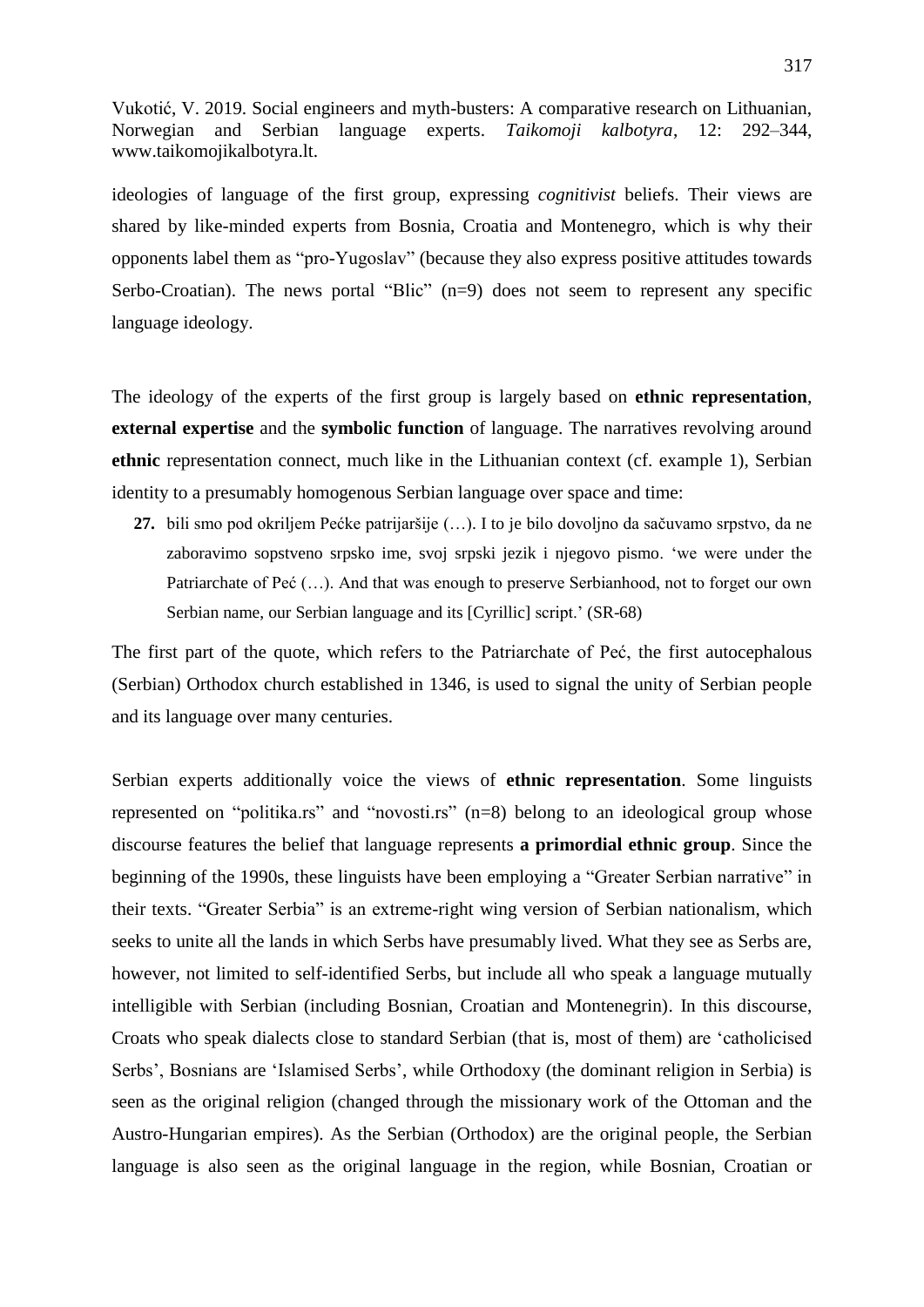Montenegrin are not considered real languages (see appendix 3: SR-11, SR-12, SR-43, SR-68, also examples 28 and 29). These attitudes are never expressed directly (as the public discourse would deem it unsuitable) but rather indirectly. The closest one gets to a direct expression of this ideology is found in an opinion article by a retired professor of the Serbian language from the University of Novi Sad:

**28.** Језик (…) се не може лако сагонити у калупе према жељама оних који би да од њега неки део "одсеку" или да из њега нешто "оскубу". За те послове Хрвати су се кандидовали почетком прошлога века, "Бошњаци" – пре коју деценију, а Црногорци – пре коју годину. И сви се надметали у томе ко ће уверљивије и успешније лагати не водећи рачуна о томе да су пре тога сви они до јуче били Срби и сви говорили српским језиком. "Language (…) cannot be re-shaped according to the wishes of those who wish to "cut off" or "reduce" some of its parts. The Croatians engaged in such activity in the beginning of the last century, the "Bosniaks" – a few decades back, and the Montenegrins – a few years ago. And they all competed in who would tell more believable lies, careless of the fact that they all used to be Serbs and spoke the Serbian language.' (SR-43)

The text refers to the proclamations of Bosnian, Croatian and Montenegrin as languages separate from Serbian, interpreting them as fake. In a less open manner, the "Grater Serbian narrative" can be masked behind the authority of  $19<sup>th</sup>$  century philologist Vuk Stefanović Karadžić (hence, Greenberg's (2004) name Neo-Vukovites), who shared similar views on ethnicity in the Balkans. The author of the quote in example 29, professor of the Universities of Belgrade and Kragujevac Miloš Kovačević, uses the term "Štokavian language community" to refer to the Štokavian dialects, a group of similar dialects extending over large parts of Bosnia, Croatia, Montenegro and Serbia, which he considers to be the **original language** (**primordial ethnic** representation) of the Serbian nation:

**29.** Ни у Вуково доба, као ни данас, сви Срби – Србима нису хтели да се зову. У скоро двестагодишњем ходу српског језика (…), делови штокавске језичке заједнице – прогласили су се посебним народима. Два дела, на основу верских критеријума: Хрвати и Муслимани, с тим да су ови други себи наденули име – Бошњаци. Трећи део, иако верски подударан са Србима, угледајући се на Хрвате и Муслимане, такође се прогласио посебним народом – Црногорцима. (…) сви српском Вуковом језику укинуше српско име, и преименоваше га у тзв. хрватски, босански/бошњачки и црногорски језик. "Neither in Vuk"s times, nor today, do all the Serbs want to call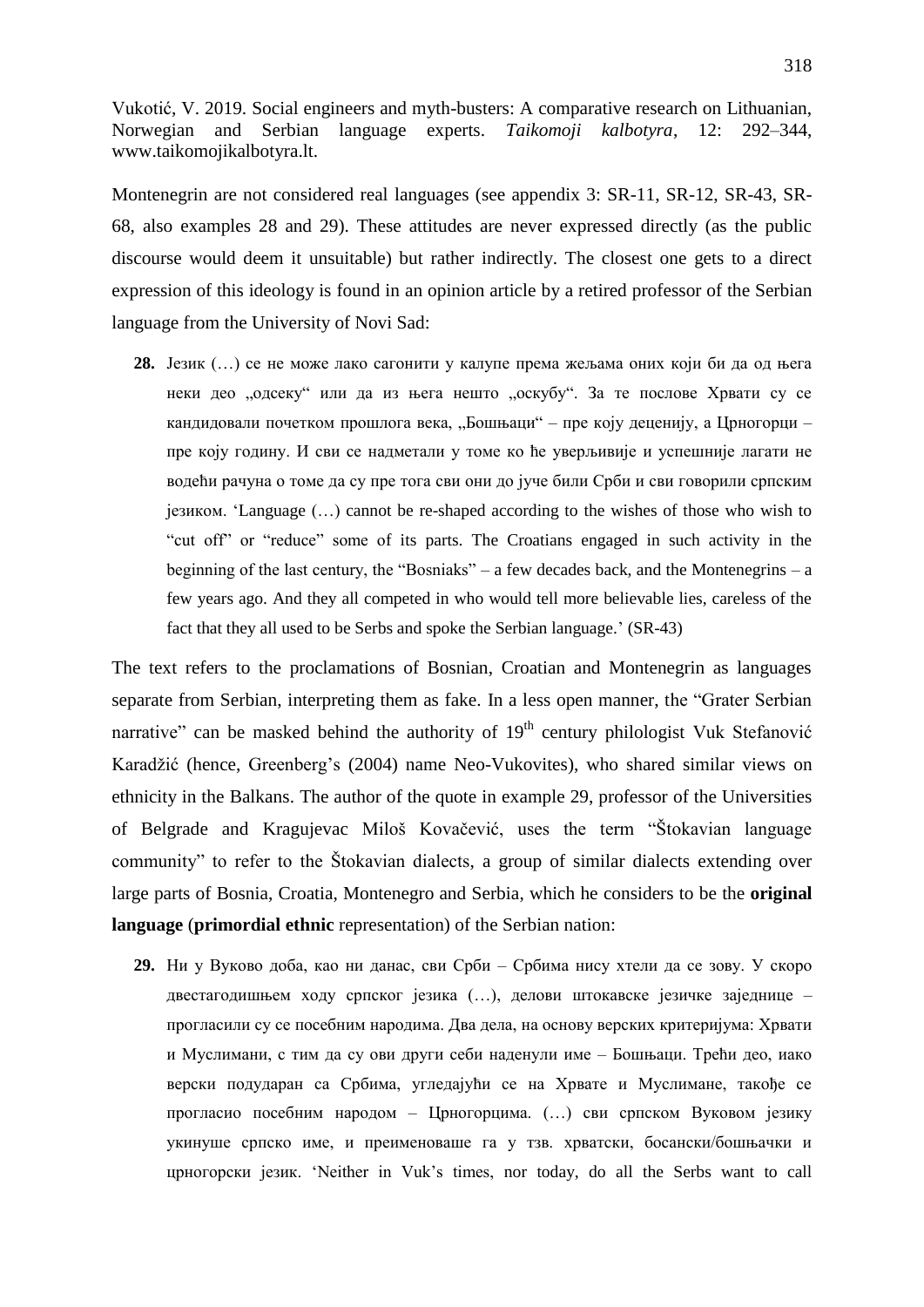themselves Serbs. In nearly two hundred years of the history of the Serbian language (…), parts of the Štokavian language community proclaimed themselves separate peoples. Two of them, according to religious criteria: the Croats and the Muslims, and the latter ones gave themselves the name "Bosniaks". The third part, even though religiously identical with the Serbs, looking up to the Croats and the Muslims, also proclaimed themselves Montenegrins. (…) all of them abolished the Serbian name of Vuk"s language, renaming it into the so-called Croatian, Bosnian/Bosniak and Montenegrin languages." (SR-34)

On the other hand, the experts in the liberal-left news portal "Danas.rs" (labelled "alternative experts" in appendix 2) speak directly to this notion of representation and offer a competing, **anti-ethnic representation**. In the following quote, the one-nation-one-language ideal is taken from the discourse of the linguists described above, deconstructed as "Nazi ideology":

**30.** "Jedna država, jedan narod, jedan jezik" bio je Hitlerov ideal (...) Nauka je tokom prošlog veka napustila romantičarsku ideju o jedinstvu jezika i nacije, aktuelnu u vreme kad su se one tek formirale, uvideći da nacije ne nastaju na osnovi jezika. Današnje države i jezici koji se u njima govore jasno to pokazuju (Austrijanci nisu Nemci, ali govore nemački…). "One-stateone-people-one-language was Hitler"s ideal (…) Science has abandoned the romantic idea of the unity of the language and the nation during the last century, relevant in the time of their formation, realizing that nations do not appear on a linguistic basis. The today"s states and language that are spoken there clearly show that (Austrians are not Germans, but speak German... $)'$  (SR-22)

When these experts criticise the Greater Serbian discourse by claiming that languages belong to "speakers" (example 31), but do not closely define what they mean by that, it can also be treated as either **anti-ethnic** or **individual representation**:

**31.** Jezici pripadaju svojim govornicima ma kojem narodu oni pripadali "Languages belong to their speakers, no matter what people they belong to' (SR-71)

The prescriptivist notion of language (and its components, **external expertise** and **social identificational function**) is activated in the articles of the first group of academics by a related subject, the question of literacy and correctness. A professional linguist is replying to a worried mother (example 32), who noticed that her son talks to her using a lot of slang words.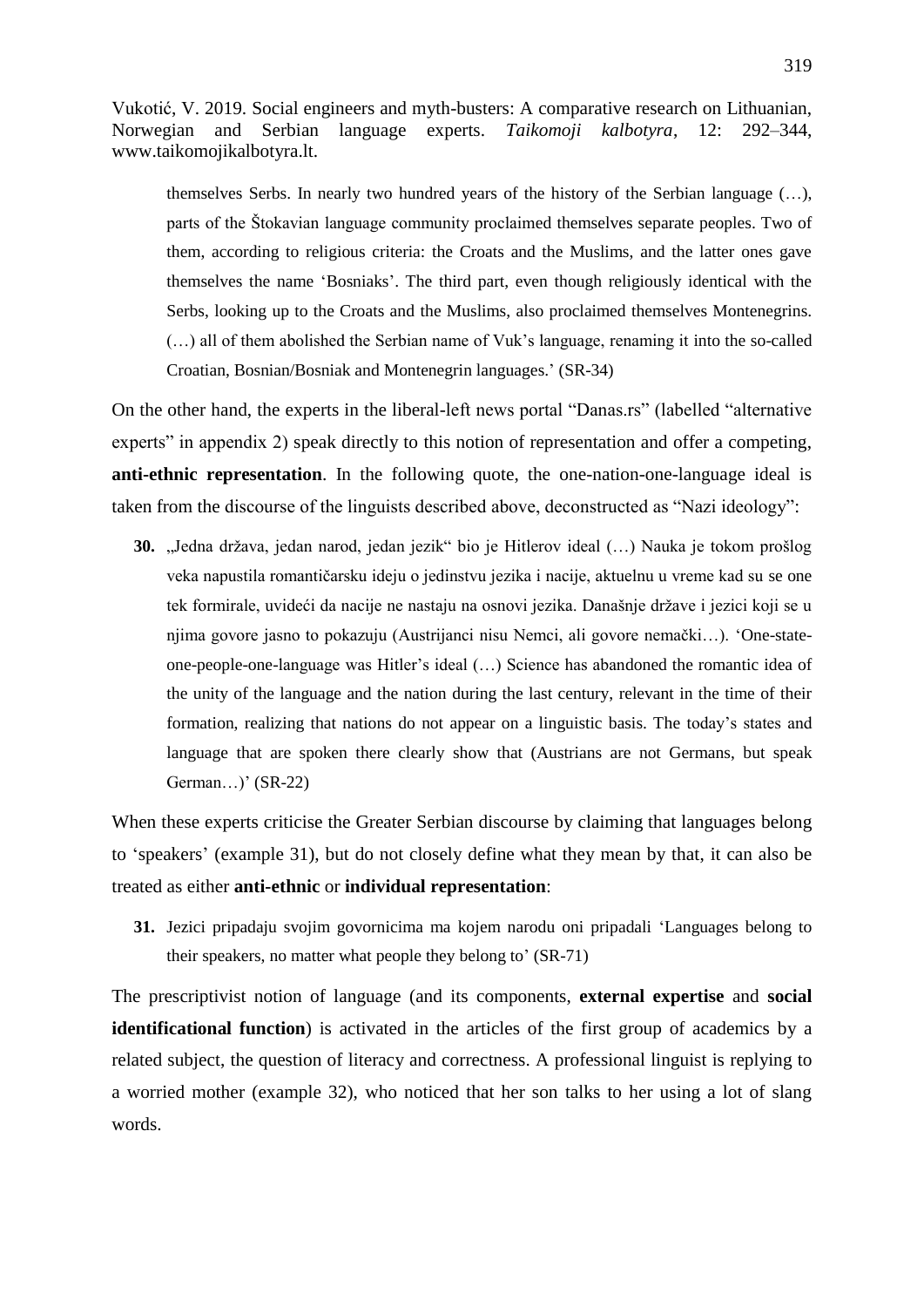**32.** Мада је модерни живот у великој мери демократизован, а граница између допуштеног и недопуштеног померене, мора се имати више мере када је језик јавне речи у питању. Жаргон не би смео да продире у књижевни језик. Опасност не представљају поједине речи већ конструкције које нарушавају језичку структуру. "Even though modern life is mostly democratised, and the border between the allowed and the not allowed has moved, we have to have moderation when it comes to language. Slang should not penetrate into literary language. The danger are not single words, but constructions that disrupt the linguistic structure.' (SR-8)

Later in the text, the linguist (otherwise an author of handbooks on correct language) rephrases the use of incorrect grammar as "sinning against the norm", a sign that bad use of language is connected to something morally wrong. Through language, one can measure how much of the existing social norms and social value systems the person upholds or does not. The function of language as a tool of **social identification** is here seen in a **hierarchical** way, in which 'lower' varieties are seen as faulty and dangerous, and 'higher' ones as morally superior and valuable**.**

In the discourse of the second group of academics, the **internal expertise** is highlighted by referring to the **function** of language to produce meaningful utterances (**communicative**), as in example 33, or by connecting it to varieties, as in example (34).

- **33.** Ima tekstova koji su bez pravopisnih i gramatičkih grešaka, ali nije jasno šta je pisac hteo da kaže. Sa druge strane, ima tekstova i sa jednim i sa drugim greškama, ali je potpuno jasno šta pisac govori. "There are texts with no written or grammatical errors, but it is unclear what the author tried to say. On the other hand, there are texts with both kinds of errors, but it is absolutely clear what the writer is saying." (SR-30)
- **34.** Može se govoriti o standardnim i nestandardnim oblicima, ali kategorije pravilno / nepravilno nisu prihvatljive sa stanovišta moderne lingvistike, između ostalog i zato što se time stvaraju negativne predstave o govornicima nestandardnih varijeteta. "You can only speak about standard and non-standard forms, but the categories of correct / incorrect are not acceptable from the standpoint of linguists, amongst other things because they create a negative view of the speakers of non-standard varieties." (SR-30)

The reference to non-standard varieties signalizes both **geographical** representation, but also (in this context) that expertise is **internal**, as it is used as an argument against the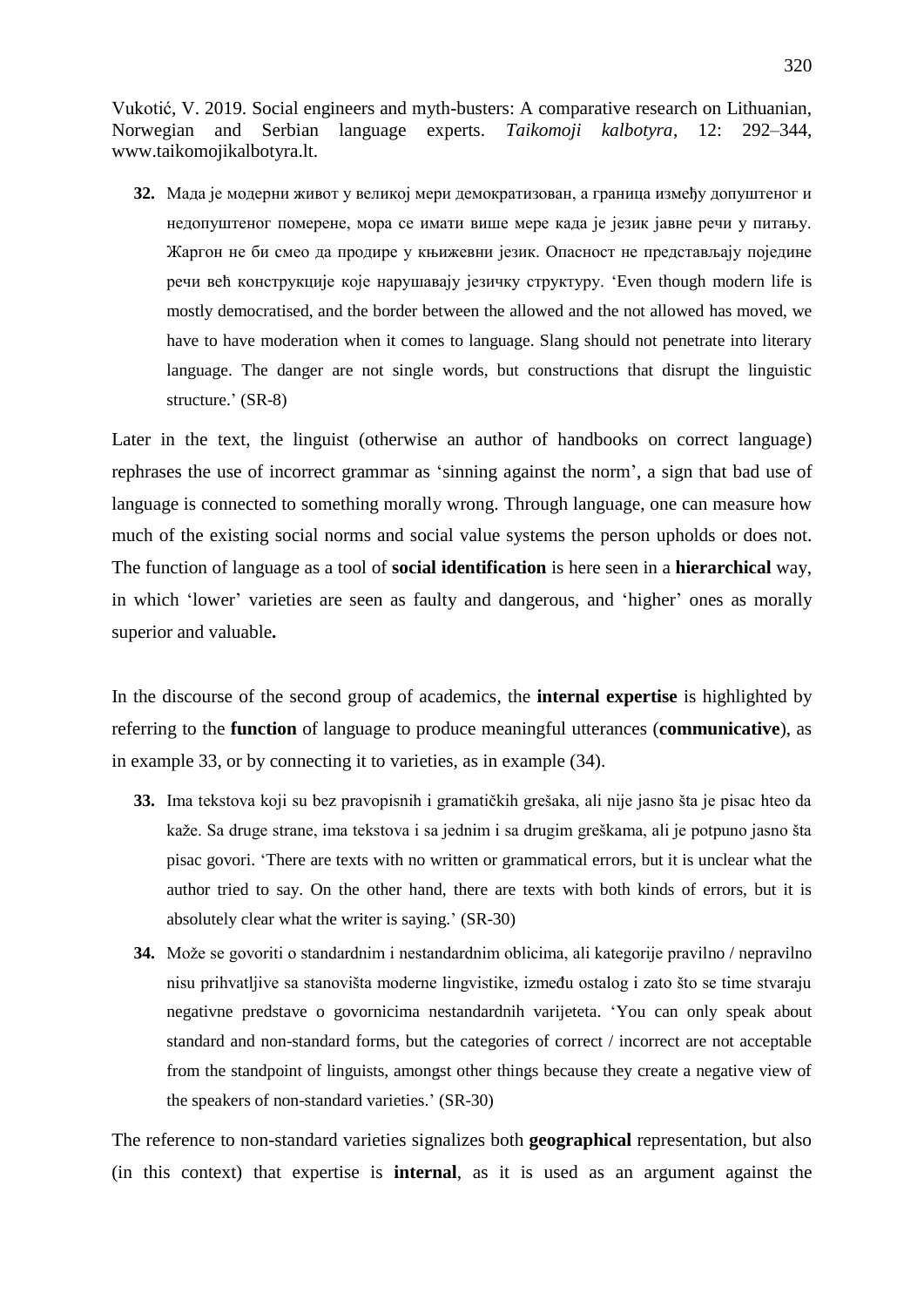"correct/incorrect" narrative (**external** expertise). Also, the inclusion of non-standard varieties into a legitimate place of language points to the **social identificational function** of language, but unlike in the example above, it is **horizonal**, as all varieties are seen as valid.

To summarise, the unique feature of the Serbian experts' is **primordial ethnic representation**, while the other aspects shift between mutually exclusive beliefs such as **internal** vs. **external expertise**, the function of **hierarchical social identification** vs. **communication** and **horizontal social identification**. Experts in the right-wing "politika.rs", "novosti.rs" and "telegraf.rs" promote *monolingual* beliefs, and liberal-left "danas.rs" (or alternative) experts promote the opposite, *cognitivist* beliefs. Non-academic experts largely express monolingual beliefs.

## **3.4. Quantitative and comparative results, discussion**

In this section, I will present a comparison of the beliefs, the types of experts and will supplement this information with quantitative data (all numbers and percentages are presented in appendices 1 and 2).

**Types of beliefs:** As stressed in the summary of 3.1., beliefs about language can be classified into two main categories, the *monolingual* and the *cognitivist*, and one small category: *historical*. The first category is close to what has been described as the modernist (Bauman & Briggs 2003) or monoglot (Silverstein 1996) ideology of language: real language is seen as the one that is "ethnically pure" and "correct" and is thus used to measure one"s loyalty to a nation-state and personal social status. In the theoretical model, it takes the form of **ethnic** (sometimes also **geographical**) representation, **external** expertise and **culturalidentificational** functions, as well as the complex notions formed by those beliefs (nationalelitist, monoglot, ethnolinguistic, normativist and prescriptivist). Cognitivist beliefs come as a criticism of the monolingual beliefs; they are **social** or **individual** (or without) representation, **internal** expertise and the **communicative** function, and the notions formed by those beliefs (*pragmatic, variationist* and *atomic*). Lastly, the *historical* ideology consists of only one belief: the **autonomous** expertise. This is so because this belief usually erases the aspect of representation and function from the picture: language is talked about in its own terms,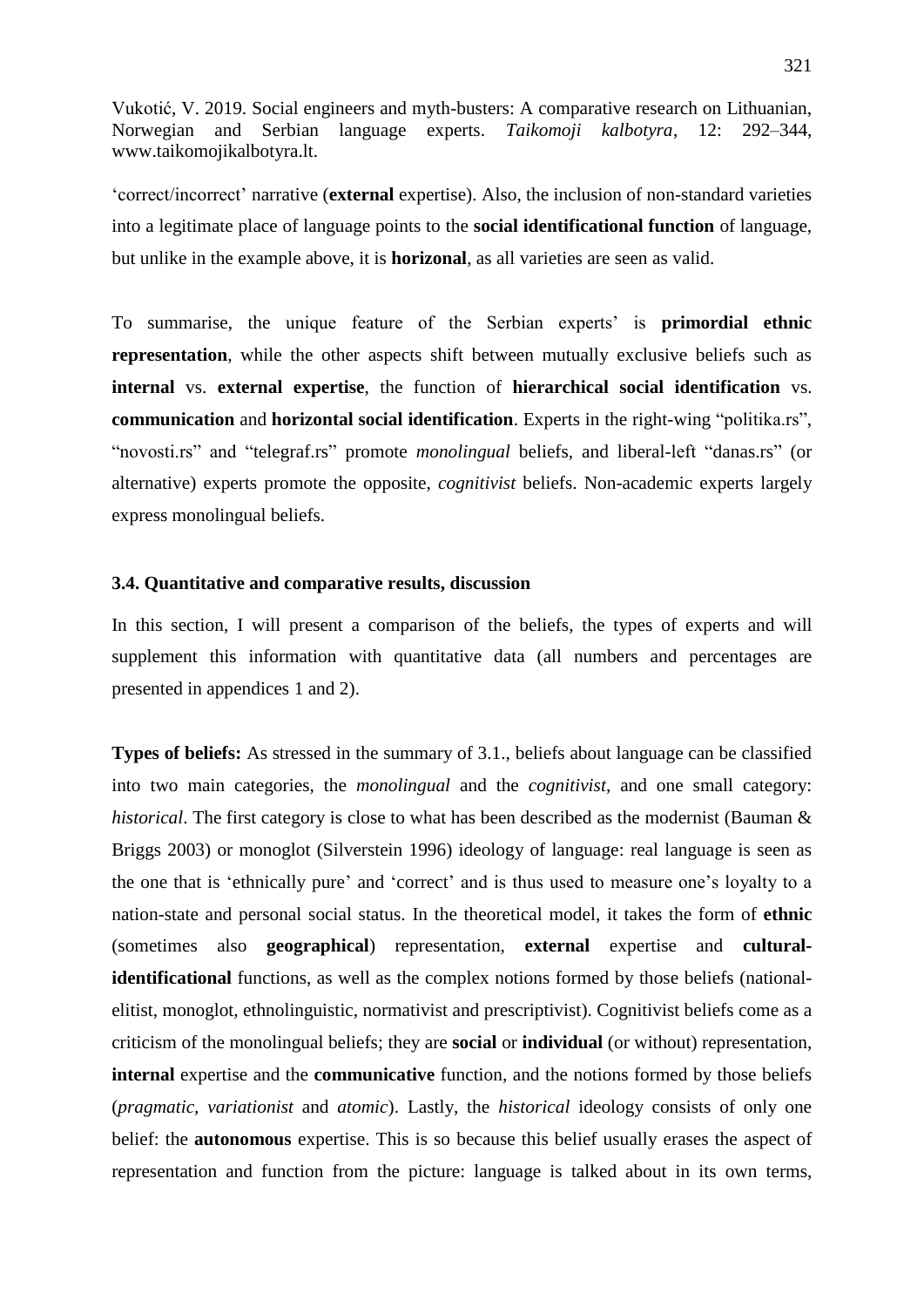separated from the speakers that use it. These overall ideologies will be discussed more in the end, but first, a quantitative comparison is provided.



Figure 1. Categories of beliefs and notions of language (notions in caps).

**.** 

**Representation:** Beliefs about representation were expressed much more often in Lithuanian (75.8%) and Serbian (75.9%) than in the Norwegian (38.6%) discourse**. Ethnic**  representation was found in 59.7% of all Lithuanian articles and in 65.8% of all Serbian articles (NO: 22.7%). In Lithuania and Serbia, it was the academic experts who mostly expressed **ethnic** representation (LT n=24 out of 62; SR n=44 out of 79). The alternative groups of academic experts mostly do not talk about representation, except for a few cases, where they express **individual**  $(LT n=5, SR n=2)$  and **anti-ethnic**  $(LT n=1, SR n=3)$ representation. In Norway, there is a clear divide: (researcher-)academic experts mostly refrain from expressing beliefs about **representation** (such views were found in only 7 out of 30 articles), and when they did it, it was **social group-based** (n=3), **individual** (n=2), or **antiethnic** (n=3), and **geographical** or **ethnic** representation (each in only one article)<sup>4</sup>. One the

<sup>&</sup>lt;sup>4</sup> In some articles, there is more than one belief expressed, often because more than one expert is interviewed, or because the same expert expresses two different beliefs.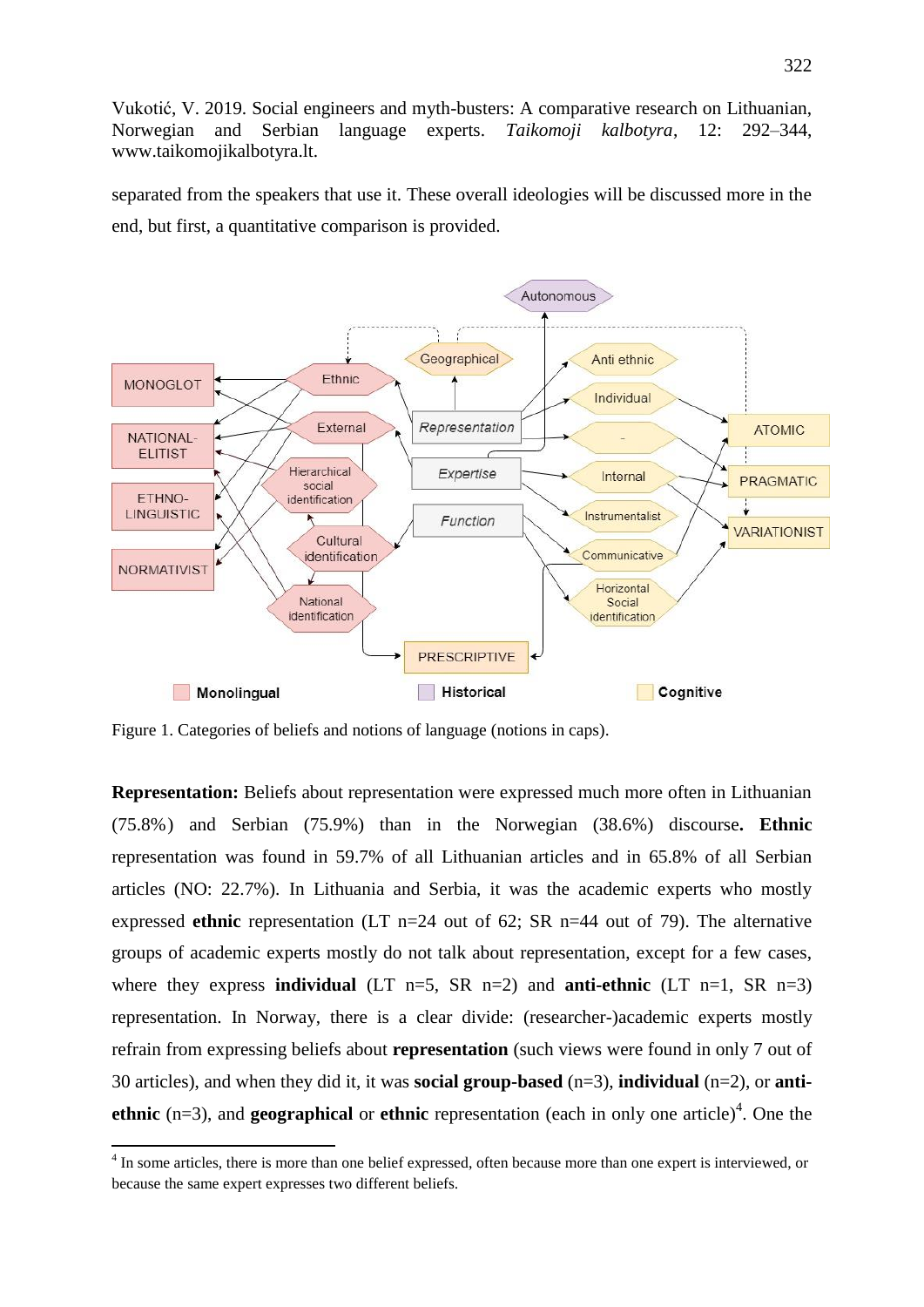other hand, **ethnic** representation was found dominant in the articles where *popular experts* (n=6 of 7) and *non-academic* experts (n=3 of 4) express themselves. Non-academic experts express similar beliefs of representation in all the three countries (almost entirely **ethnic** in Norway, and completely **ethnic** in Lithuania and Serbia).

**Expertise**: In Lithuania and Serbia, mainstream academic experts express predominantly **external**, while the alternative academic experts predominantly express **internal expertise** in almost all of the articles (appendix 2). In Norway, none of the articles of dominant researcher-academics expressed **external expertise**, but rather **internal** or **autonomous**. Also, **autonomous** expertise is much more prominent amongst Norwegian than Lithuanian and Serbian experts. The non-academic experts express mostly **external expertise**.

**Function**: The two most prominent functions in the three countries are the function of **cultural identification** (language is a mirror of **social status** or **nationality** or both) and the **communicative** function (language is primarily a tool of communication). Like with the beliefs about expertise, the beliefs about function are clearly distributed amongst the roles: academic experts in Lithuania and Serbia predominantly express the function of **cultural identification**, while the Norwegian ones express the **communicative** function. Alternative academic experts in Lithuania and Serbian express the **communicative** function of language (LT n=10 of 10, SR n=12 of 13). In Norway, because of the 6 articles that fall into the "bilingualism debate", the **instrumentalist** function is also prominent. The beliefs about the function of language are found in the least number of articles in all the three countries (LT: 37.1%, NO: 45.5%, SR: 29.1%), so broader research is needed to determine the generalisability of the results.

**Notions of language**: The national-elitist notion was found 4 Lithuanian, 1 Norwegian and 4 Serbian articles. More frequent were the monoglot (LT: 17.2%, SR: 13.9%) and ethnolinguistic (LT: 12.9%, SR: 8.9%) notions of language (appendix 1). Most of these were found amongst academic experts in both Lithuania and Serbia, and a smaller part amongst non-academics (monoglot: LT n=12, NO n=1, SR n=9, ethnolinguistic: LT n=8, NO n=1, SR n=9). In the Norwegian data, the most prominent notion of language was *pragmatic* (n=8),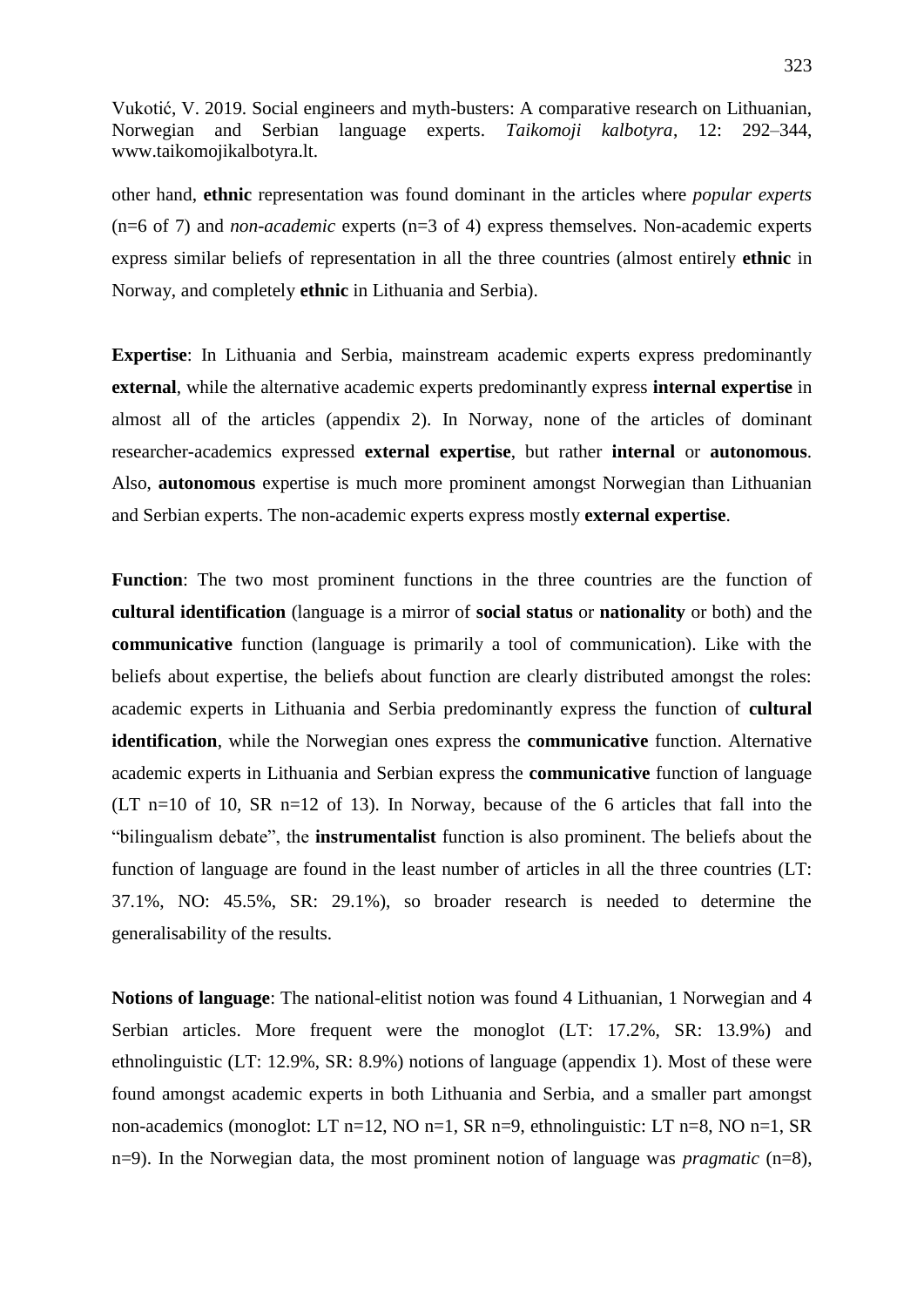and it was exclusively academic experts who expressed this notion in Norway. In Lithuania and Serbia, the distribution is upside-down if compared to Norway; the *pragmatic* notion is found only amongst "alternative" academic experts (LT n=5, SR n=5), and none amongst (mainstream) academic and non-academic experts. In other words, Lithuanian and Serbian mainstream academic experts express monolingual, while Norwegian ones express cognitivist beliefs and notions of language.

As shown, the most similar group in the three countries are non-academic experts (predominantly monolingual). On the other hand, Lithuanian and Serbian alternative experts are similar to Norwegian mainstream academic experts (predominantly *cognitivist* beliefs, but also more *historical* in the Norwegian case). Lithuanian and Serbian "dominant" experts exhibit also a great deal of similarity (*monolingual*), except that the Serbian ones also express **primordial ethnic** representation, not just **ethnic**.

Non-academic experts, along with mainstream Lithuanian and Serbian academic experts can be grouped into the *modernist* category of experts: real language is seen as the one that is "ethnically pure" and "correct" and is thus used to measure one"s loyalty to a nation-state and personal social status (cf. Bauman & Briggs 2003). The Norwegian mainstream and Lithuanian and Serbian alternative academics could be grouped as experts critical of modernity. Their role is sometimes constructed as that of a 'myth buster', the one who speaks against supposedly widespread misconceptions about language. The fact that Lithuanian and Serbian academic experts express beliefs that would be considered 'myths' in the Norwegian discourse points to the fact that a common state-socialist past might have played a role here. The role of the intellectual in a state-socialist system entailed that scientists and researchers contribute to the building of a communist future, and they are often needed (regardless of what they were actually doing) to present their work as compatible with the ideology of the centralist state. Lithuanian and Serbian experts could also see themselves as "social engineers", an idea that gained momentum in the early Soviet Union. The articles in the news can be interpreted as an attempt to, through an appropriate ideological tone, raise public awareness of the importance of their profession. The material conditions could also play a role here: most workplaces were allocated by centralised work planning committees, and one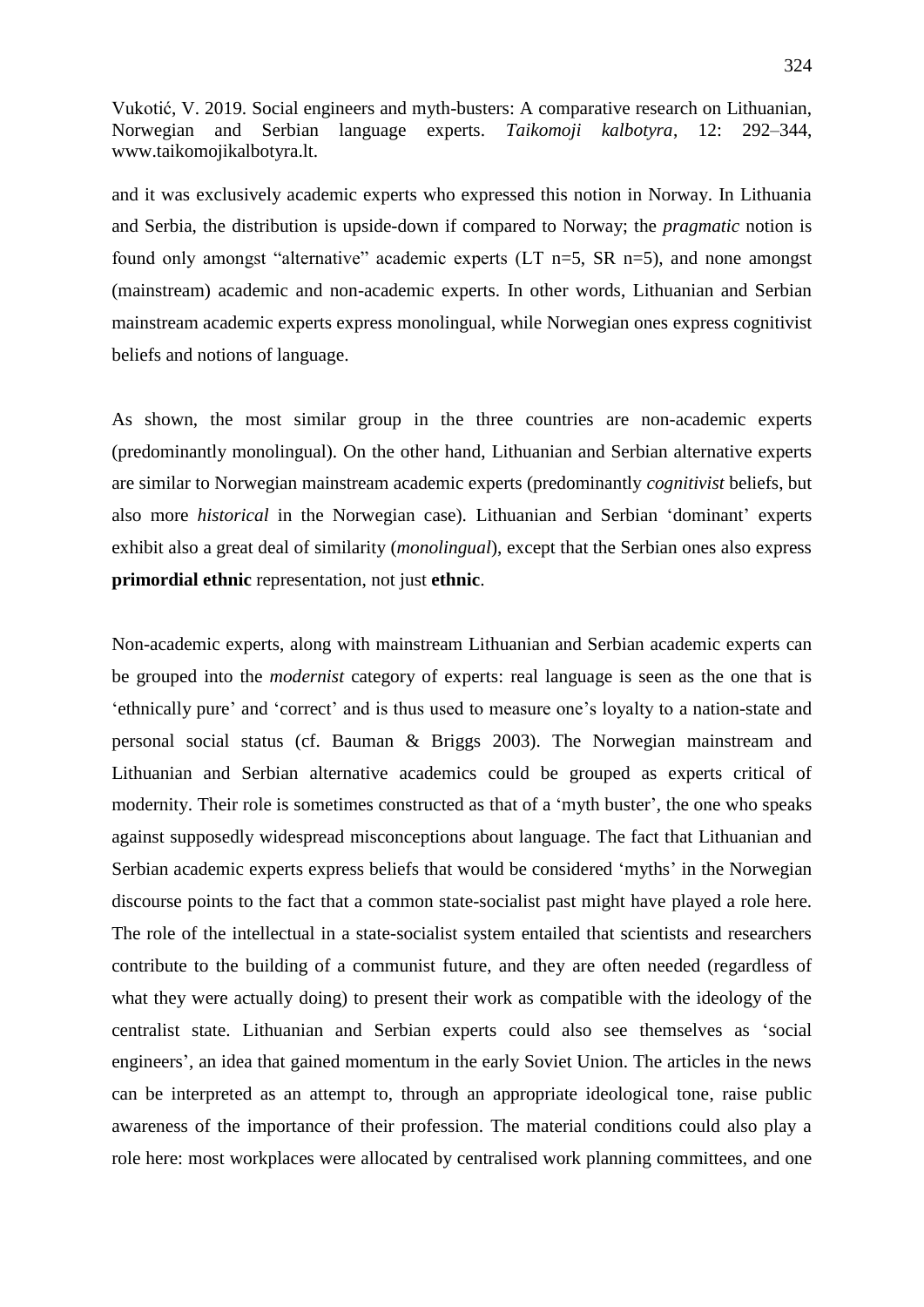of the ways of getting a job would be to publicly show that the system needs your profession. Both Lithuanian and Serbian experts seem to be trying to raise "moral panics" to justify the need for their profession: language control and/or purification.

The difference in the **representation** (largely absent amongst Norwegian experts, and dominantly **ethnic** in Lithuania and Serbia) might come from the fact that Lithuania and Serbia are countries that are in the process of "nation-re-building", and cultural elites are engaged in re-engineering the culture and traditions they feel were damaged by the five decades of state socialism, and language is one of them (the perceived fear of Russification and the Serbo-Croatian language policy amongst others).

The Norwegian academic experts seem to see their role in public life in the tradition of the Enlightenment to battle prejudices and "folk" understandings of language. It is also possible that Norwegian academics take their understanding of **expertise** from various schools of linguistics. **Autonomous** expertise comes from the school of historical linguistics, which sees language change as inevitable and independent of the language users' efforts, while **internal** expertise comes from the study of language variation and change: language is formed and created by its users through acts of communication. It also suggests that the observations made in the Norwegian studies (Ims 2014) are generalizable: non-academic experts express beliefs on the monolingual side, while academic experts express beliefs on the cognitivist side, deconstructing the monolingual beliefs caused by perceived mixing and "bad" language (cf. Svendsen & Marzo 2015).

A separate piece of research would need to investigate how successfully an expert or article transmits their ideology. This could be, for example, an analysis of comments to articles on social networks, the inclusion of the number of reads per article or the numbers of republications on other news portals by adopting the "uses and gratifications" approach. The present study is only an overview of the types of experts, the beliefs they express and their overall dominance in public space.

# **4. Conclusions**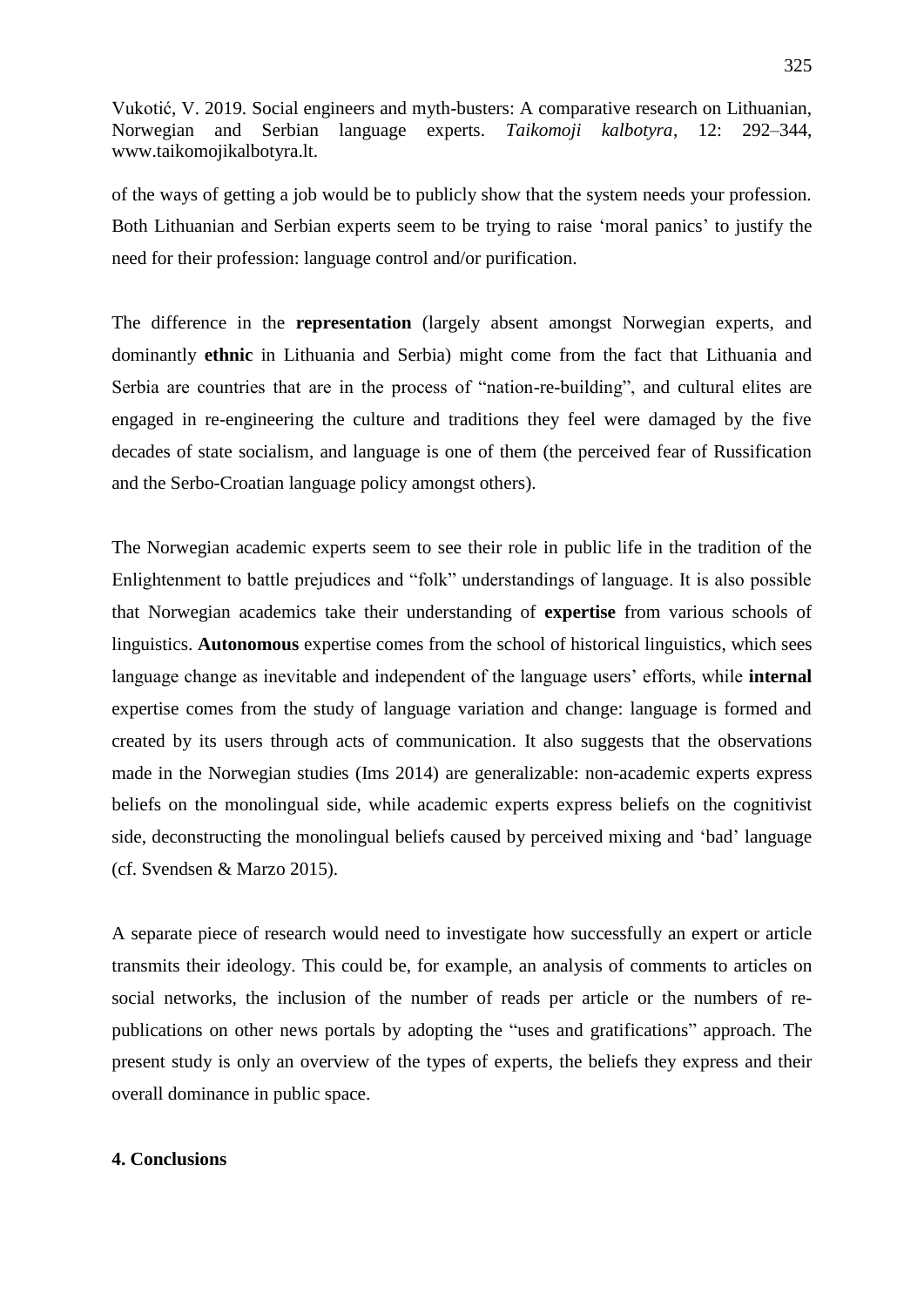This paper aimed to compare the ideologies of language experts in Lithuania, Norway and Serbia. At first, two main types of ideological beliefs were identified. The first set of beliefs is connected to the *monolingual* modernist understanding of language, where language is understood in terms of its symbolic value, ethnic and/or geographical origin and a system based on external rules. The second set of beliefs expresses a *cognitivist* view of language as a product of the human brain, interaction and identity-making. One belief could not be categorised as either, and that is the belief that language is its own master, separate from both individuals and groups, authorities and functions (called *historical* in this paper).

Second, the types of experts participating in the virtual sphere were identified. In all the three countries, these were academic (presented as affiliated with a research institution) and nonacademic experts (teachers, editors, journalists, writers, and others). In Lithuania and Serbia, academic experts are subdivided into a (larger) mainstream and a (smaller) alternative group because of their opposed ideologies. In Norway, academic experts are categorised into researchers, who only comment on issues from the perspective of their research, and "popular experts", who are famous for their non-academic work and are default commentators on virtually all linguistic issues.

Monolingual beliefs dominate the Lithuanian and Serbian public sphere, while in Norway, there are slightly more cognitivist beliefs expressed than monolingual ones (appendix 1). The most surprising finding is the ideology of academic experts. In Lithuania and Serbia, the dominant group of academic experts exhibited almost exclusively monolingual beliefs, while the alternative group exhibited almost only historical and cognitivist beliefs. Norwegian academic experts are ideologically very similar to the Lithuanian and Serbian alternative group, expressing only cognitive and autonomous beliefs. On the other hand, non-academic experts shared very similar ideological views in the three countries, i.e. monolingual views (appendix 2).

Despite that, some general differences emerge: representation is activated significantly more often in the discourse of Lithuanian (75.8%) and Serbian (75.9%) experts than Norwegian (38.6%), while expertise and function are similar. This could be the result of the data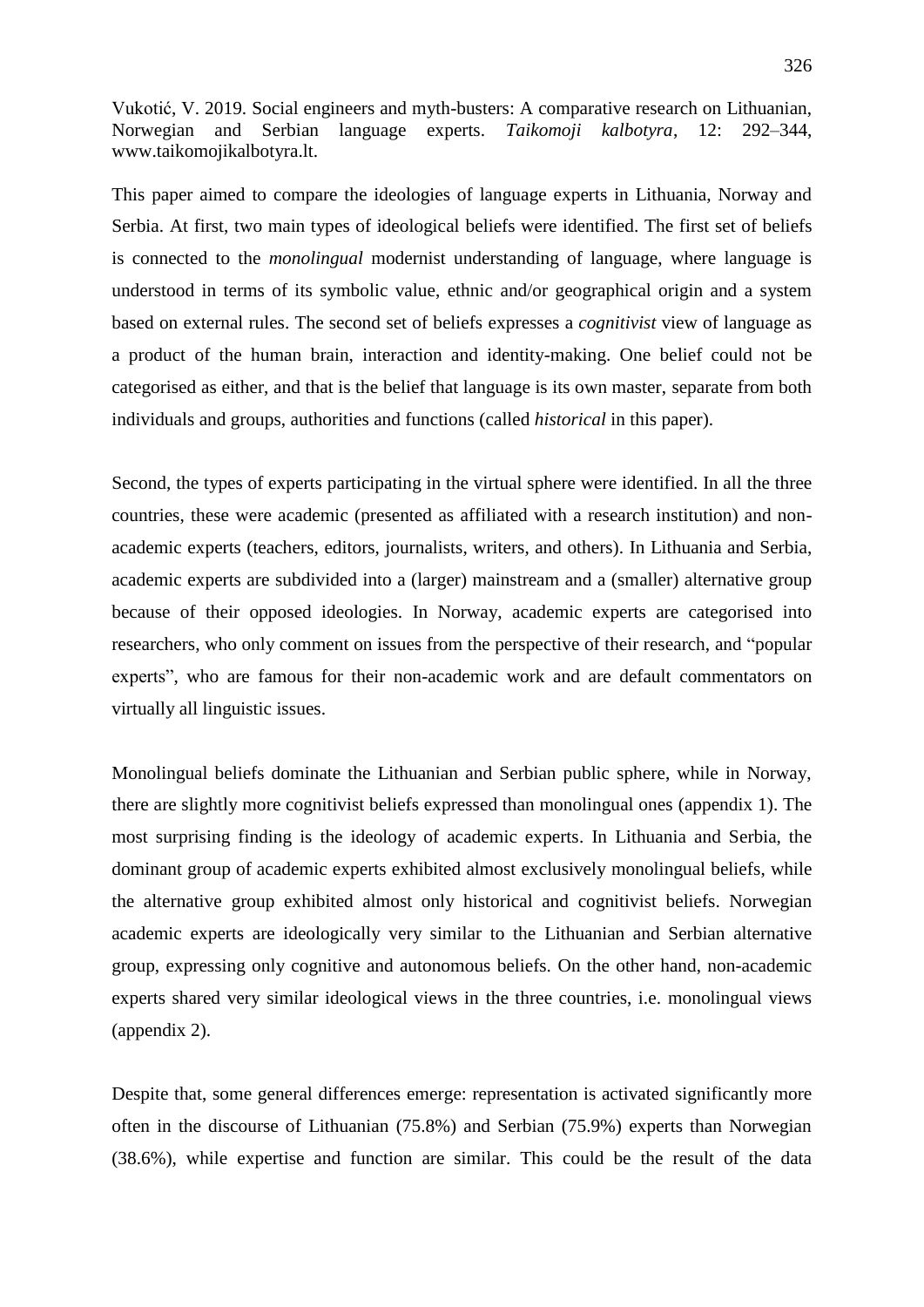collection method and the years covered in this research, but it could also come from the post-state socialist nation-re-building efforts, in which concerns over the "national" and "ethnic" are made a public priority (subjects seen as damaging to the nation such as emigration are high on the national agenda). **Ethnic** representation is dominant in Lithuania and Serbia, but in Serbia the **primordial ethnic** one can also be found. It could be due to the fact that mutually intelligible / almost identical standard languages exist around Serbia; thus, experts have to prove the uniqueness of the Serbian language and nation by reaching for primordial arguments.

The distribution of ideologies can be explained in a number of ways. The similarity between Lithuania and Serbia logically entails that the period of 1945-1990 plays an important role. An expert as a "social engineer" was an idea dominant in the Soviet Union, which could be one source of explanation. Language experts were not supposed to just explain language, but they also had to create and/or sustain it. In the Norwegian case, the role of academic and some popular experts in fighting language myths and "folk" understanding of language reflects the idea popularised by language planning scholars and sociolinguists (such as Joshua Fishman and Deborah Cameron) that linguists should take active part in the debates about language and not leave language to prescriptivists.

#### **Literature**

- Bagdasarov, A. 2018. O etnojezičnoj politici u socijalističkoj Jugoslaviji. *Filologija 71*, 25– 60.
- Bauman, R., Briggs, C. 2003. *Voices of Modernity: Language Ideologies and the Politics of Inequality*. Cambridge: Cambridge University Press.
- Berger, P. L., Luckmann, T. 1991. *The social construction of reality: A treatise in the sociology of knowledge*. London: Penguin UK.
- Bermel, N. 2007. *Linguistic Authority, Language Ideology, and Metaphor: the Czech Orthography Wars.* Berlin: Mouton de Gruyter.
- Berthele, R. 2008. A nation is a territory with one culture and one language: The role of metaphorical folk models in language policy debates. *Cognitive sociolinguistics: Language variation, cultural models, social systems*. G. Kristiansen, R. Dirven (eds.). Berlin and New York: Walter de Gruyter. 301–332.
- Budding, A. H. 1998. Systemic Crisis and National Mobilization: The Case of the "Memorandum of the Serbian Academy". *Harvard Ukrainian Studies 22*, 49–69.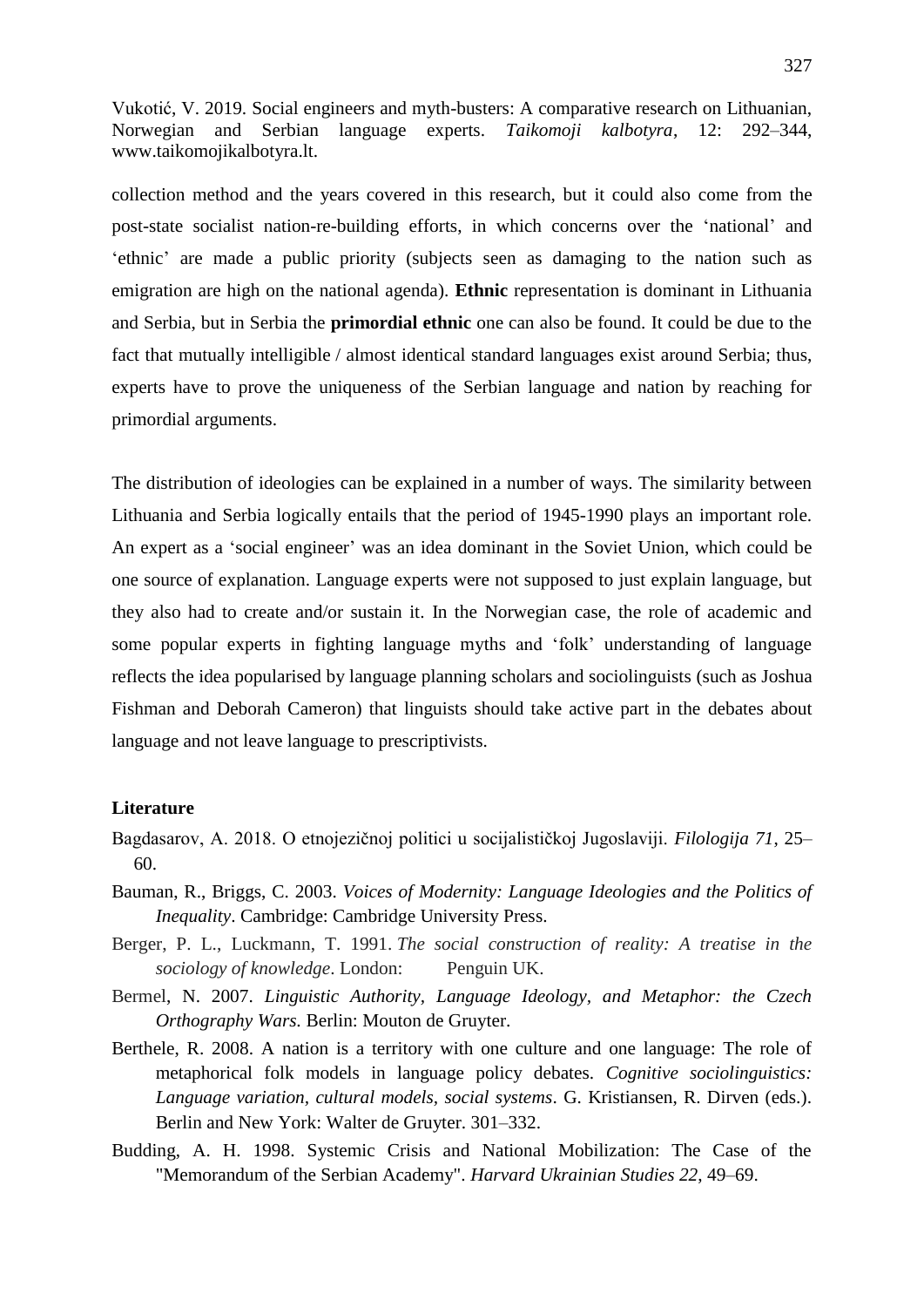Bugarski, R. 2018. *Govorite li zajednički?* Belgrade: XX vek.

- Cameron, D. 2005 [1995]. *Verbal Hygiene.* Electronic edition. Taylor and Francis e-library. Accessed 10 October 2019 at:<http://www.tandfebooks.com/isbn/9780203991695>
- Čičirkaitė, R. 2019. *Vilniaus kalbos fonetinių ypatybių socialinės reikšmės: stigmatizuojamas ilginimas ir santykis su žiniasklaidos kalba.* Daktaro disertacija. Vilnius: Lietuvių kalbos institutas.
- de Saussure, L. 2012. Cognitive Pragmatics Ways into Discourse Analysis: The Case of Discursive Presuppositions. *Lodz papers in pragmatics* 8(1), 37–59.
- Edwards, J. 2012. Foreword: Language, prescriptivism, nationalism–and identity. *The languages of nation: Attitudes and norms*. C. Percy, M. Catherine (eds.). Bristol, Buffalo, Toronto: Multilingual matters. 11–36.
- Fedorova, K. 2010. Language as a battlefield: the rhetoric of class struggle in linguistic debates of the first five-year plan period: the case of E. D. Polivanov vs. G. K. Danilov. Politics and the Theory of Language in the USSR, 1917–1938. The Birth of *Sociological Linguistics*. C. Brandist (ed.). London, New York, Delhi. Anthem Press. 89−104.
- Fishman, J. A. 2006. *Do not leave your language alone: The hidden status agendas within corpus planning in language policy*. London: Routledge.
- Geeraerts, D. 2003. Cultural models of linguistic standardization. *Cognitive Models in Language and Thought. Ideology, Metaphors and Meanings.* R. Dirven, R. Frank & M. Pütz (eds.). Berlin: Mouton de Gruyter. 25–68.
- Gerring, J. 1997. Ideology: A definitional analysis. *Political Research Quarterly* 50(4), 957– 994.
- Gorham, M. S. 2000. Natsiia ili snikerizatsiia? Identity and perversion in the language debates of late-and post-Soviet Russia. *Russian Review* 59(4), 614–629.
- Gorham, M. S. 2010. Language Ideology and the Evolution of Kul'tural Iazyka ('Speech Culture') in Soviet Russia. *Politics and the Theory of Language in the USSR, 1917– 1938. The Birth of Sociological Linguistics*. C. Brandist, K. Chown (eds.). London, New York, Delhi: Anthem Press. 137–150.
- Greenberg, R. 1996. The politics of dialects among Serbs, Croats, and Muslims in the former Yugoslavia. *East European politics and societies 10*(3), 393–415.
- Greenberg, R. 1998. Dialects and ethnicity in the former Yugoslavia: The case of Southern Baranja (Croatia). *The Slavic and East European Journal 42*(4), 710–722.
- Greenberg, R. D. 2004. *Language and Identity in the Balkans: Serbo-Croatian and Its Disintegration: Serbo-Croatian and Its Disintegration*. Oxford: Oxford University Press.
- Habermas, J. 2006. Political communication in media society: Does democracy still enjoy an epistemic dimension? The impact of normative theory on empirical research. *Communication theory* 16(4), 411–426.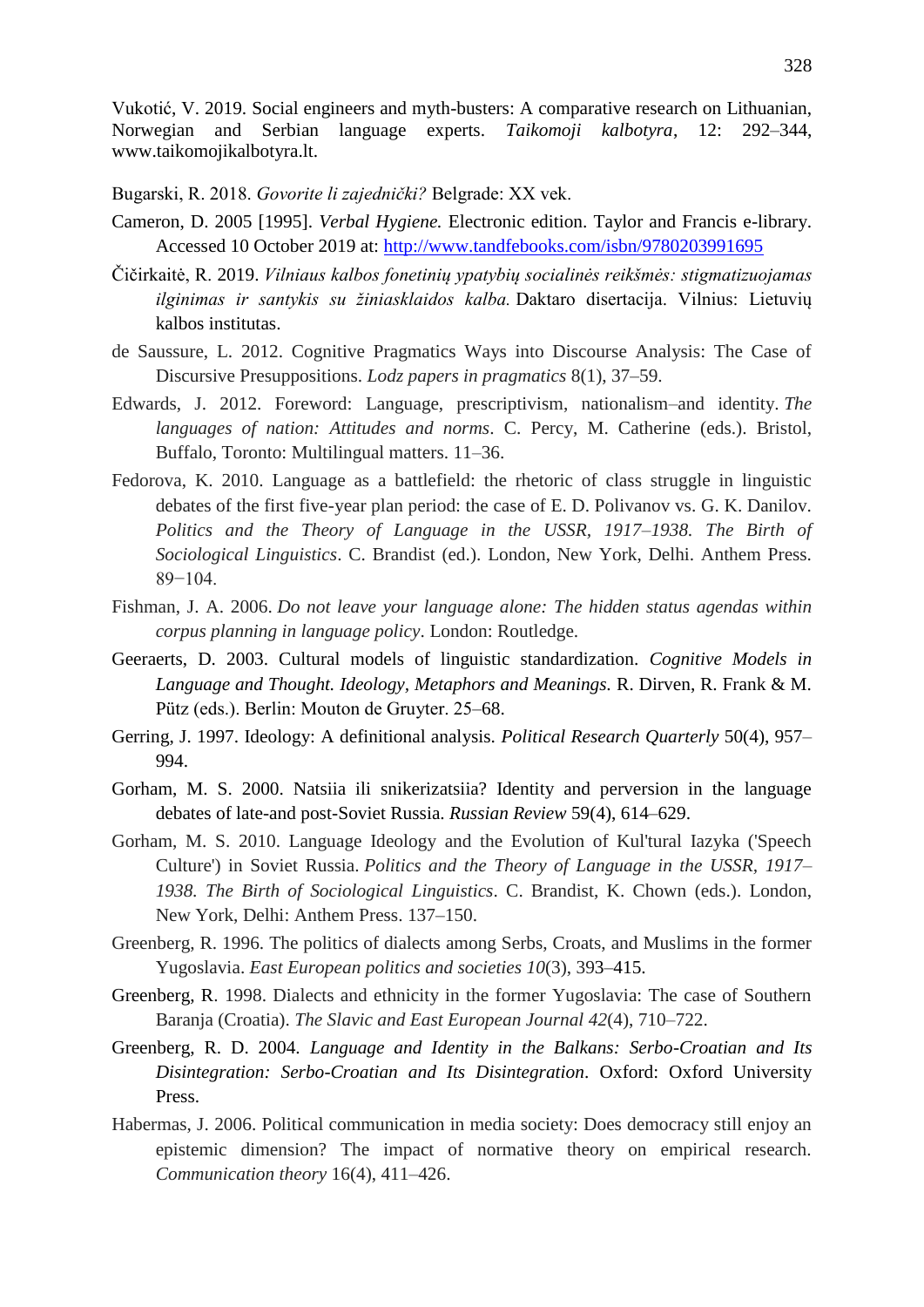- Heller, M. 2011. *Paths to post-nationalism: A critical ethnography of language and identity*. Oxford University Press.
- Ims, I. I. 2014. «Alle snakker norsk.» Språkideologi og språklig differensiering i mediene. NOA-Norsk som andrespråk 30(1), 5–40.
- Jaspers, J. 2014. From unwanted to so-called expertise: Ideologizing sociolinguistics in mainstream media. *Science communication* 36(5), 570–592.
- Johnson, S., T. M. Milani (eds.). 2010. *Language ideologies and media discourse: Texts, practices, politics*. London: Bloomsbury Publishing.
- Jovanović, S. M. 2018. Assertive discourse and folk linguistics: Serbian nationalist discourse about the Cyrillic script in the 21st century. *Language Policy* 17(4), 1–21.
- Keršytė, N. 2016. Kalba disciplinarinės galios ir žinojimo taikinys. *Lietuvių kalbos ideologija: norminimo idėjų ir galios istorija*. L. Vaicekauskienė, N. Šepetys (eds.). Vilnius: Naujasis Židinys–Aidai. 51–111.
- Kordić, S. 2010. *Jezik i nacionalizam*. Zagreb: Durieux.
- Kroskrity, P. V. 2004. Language ideologies. *A companion to linguistic anthropology.* A. Duranti (ed.). Oxford: Blackwell Publishing. 496–517.
- Milani, T. M. 2007. Voices of authority in conflict: The making of the expert in a language debate in Sweden. *Linguistics and Education 18*(2), 99–120.
- Milroy, J. 2001. Language ideologies and the consequences of standardization. *Journal of sociolinguistics 5*(4), 530–555.
- Milroy, J., Milroy, L. 1999. *Authority in Language: Investigating Standard English*. London: Routledge.
- Moschonas, S. A. 2004. Relativism in Language Ideology: Greece's Latest Language Issue. *Journal of Modern Greek Studies* 22(2), 173–206.
- Polzenhagen, F., Dirven, R. 2008. Rationalist or romantic model in globalisation? *Cognitive Sociolinguistics: Language Variation, Cultural Models, Social Systems.* G. Kristiansen and R. Dirven (eds.). Berlin and New York: Mouton de Gruyter. 237–300.
- Raila, E., Subačius, P. 2012. Language standardization and forms of ideological education. *Lituanus* 58 (2), 18–30.
- Reyes, A. 2013. Don't touch my language: attitudes toward institutional language reforms. *Current Issues in Language Planning* 14(2), 337–357.
- Reyes, A., Bonnin, J. E. 2016. Negotiating use, norm and authority in online language forums. *Current Issues in Language Planning* 18(2), 136–160.
- Rumsey, A. 1990. Wording, meaning, and linguistic ideology. *American anthropologist* 92(2), 346–361.
- Silverstein, M. 1996. Monoglot »standard« in America: Standardization and metaphors of linguistic hegemony. *The Matrix of Language*. D. Brenneis, R. Macaulay (eds.) Boulder: Westview Press. 284–306.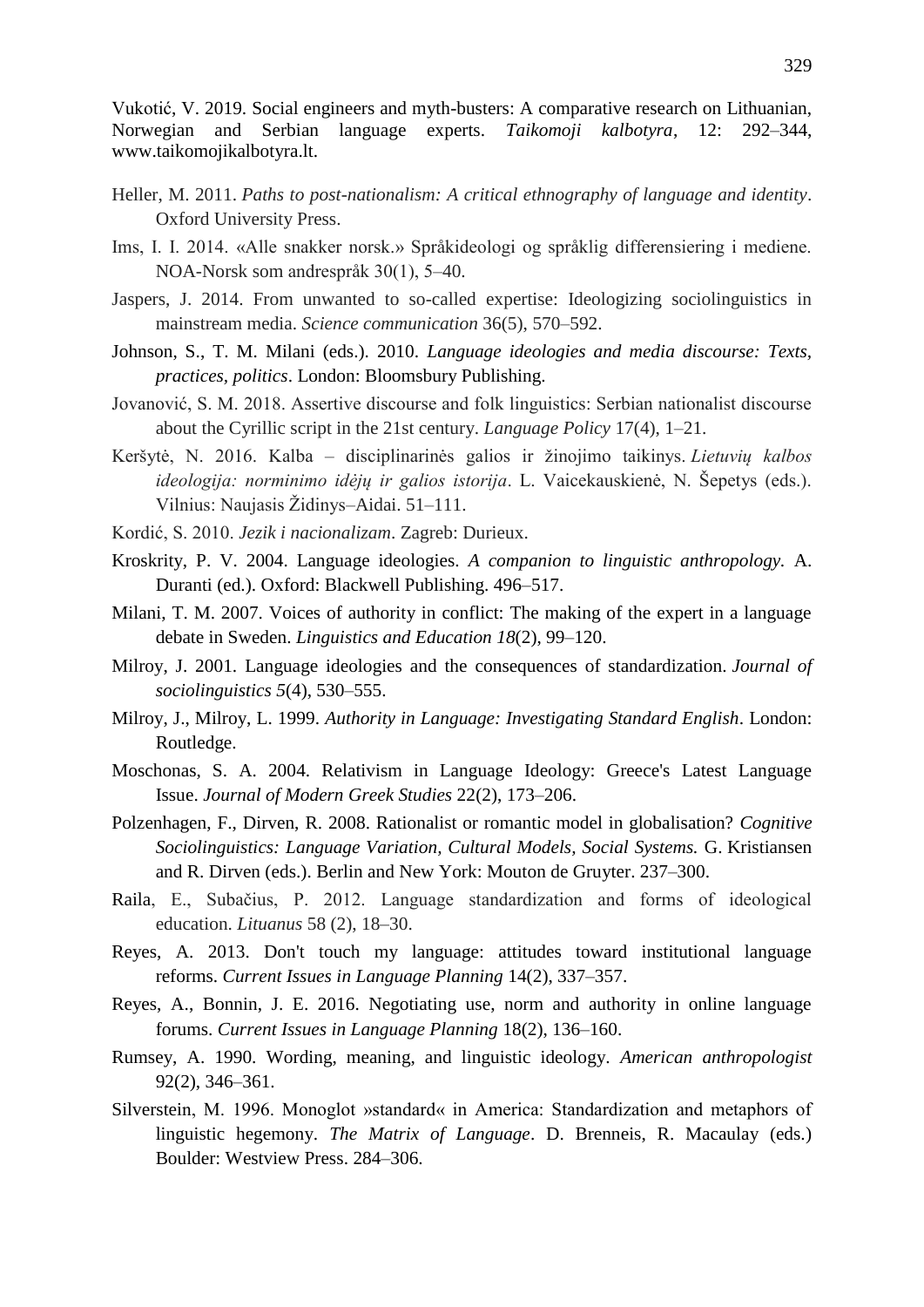- Spitzmüller, J. 2007. Staking the claims of identity: Purism, linguistics and the media in post-1990 Germany. *Journal of Sociolinguistics 11* (2), 261–285.
- Stroud, C. 2004. Rinkeby Swedish and semilingualism in language ideological debates: A Bourdieuean perspective. *Journal of Sociolinguistics* 8(2), 196–214.
- Subačius, G. 2016. Sovietinė preskriptyvinė kalbos suvokimo paradigma. *Lietuvių kalbos ideologija: norminimo idėjų ir galios istorija*. L. Vaicekauskienė, N. Šepetys (eds.). Vilnius: Naujasis Židinys-Aidai. 129–141.
- Svendsen, B. A., Marzo, S. 2015. A "new" speech style is born. *European Journal of Applied Linguistics* 3(1), 47–85.
- Tardy, C. M. 2009. Press 1 for English: Textual and ideological networks in a newspaper debate on US language policy. *Discourse and Society* 20(2), 265–286.
- Tollefson, J. W. 2002. The language debates: preparing for the war in Yugoslavia, 1980-1991. *International journal of the sociology of language 154*, 65–82.
- Vaicekauskienė, L. 2012. "Good Language" and Insecure Speakers: A Study into Metalinguistic Awareness of TV and Radio Journalists in the Context of Language Monitoring in Lithuania. *Multiple Perspectives in Linguistic Research on Baltic Languages.* A. Usonienė, N. Nau, I. Dabašinskienė (eds.). Newcastle upon Tyne: Cambridge Scholars Publishing. 76–103.
- Vaicekauskienė, L. 2016. Dabartinės lietuvių kalbos inžinerijos karkasas. *Lietuvių kalbos ideologija: norminimo idėjų ir galios istorija*. L. Vaicekauskienė, N. Šepetys (eds.). Vilnius: Naujasis Židinys-Aidai. 245–310.
- Vaicekauskienė, L. 2017. Language Regimentation as Soviet Inheritance: Joining Scholarship and State Ideology. *Prescription and Tradition in Language. Establishing Standards across Time and Space*. I. T. B. van Ostade, C. Percy (eds.). Bristol, Buffalo, Toronto: Multilingual Matters. 303–317.
- Vaicekauskienė, L., Šepetys, N. 2018. Lithuanian Language Planning: A Battle for Language and Power. *Language Planning in the Post-Communist Era*. E. Andrews (ed.). London: Palgrave Macmillan. 193–218.
- Vaicekauskienė, L. (in print). Maintaining Power through Language Correction: A Case of L1 Education in Post-Soviet Lithuania. *Values and Multiplicity: Identity and Fluidity in Prescriptivism and Descriptivism*. D. Chapman, J. D. Rawlins (eds.). Bristol: Multilingual Matters.
- Vaicekauskienė, L., Šepetys, N. (eds.). 2016. *Lietuvių kalbos ideologija: norminimo idėjų ir*  galios istorija. Vilnius: Naujasis Židinys-Aidai.

# **Summary**

The article is a comparative research on language expert's ideologies about language in the Lithuanian, Serbian and Norwegian virtual sphere (online news media). Language ideologies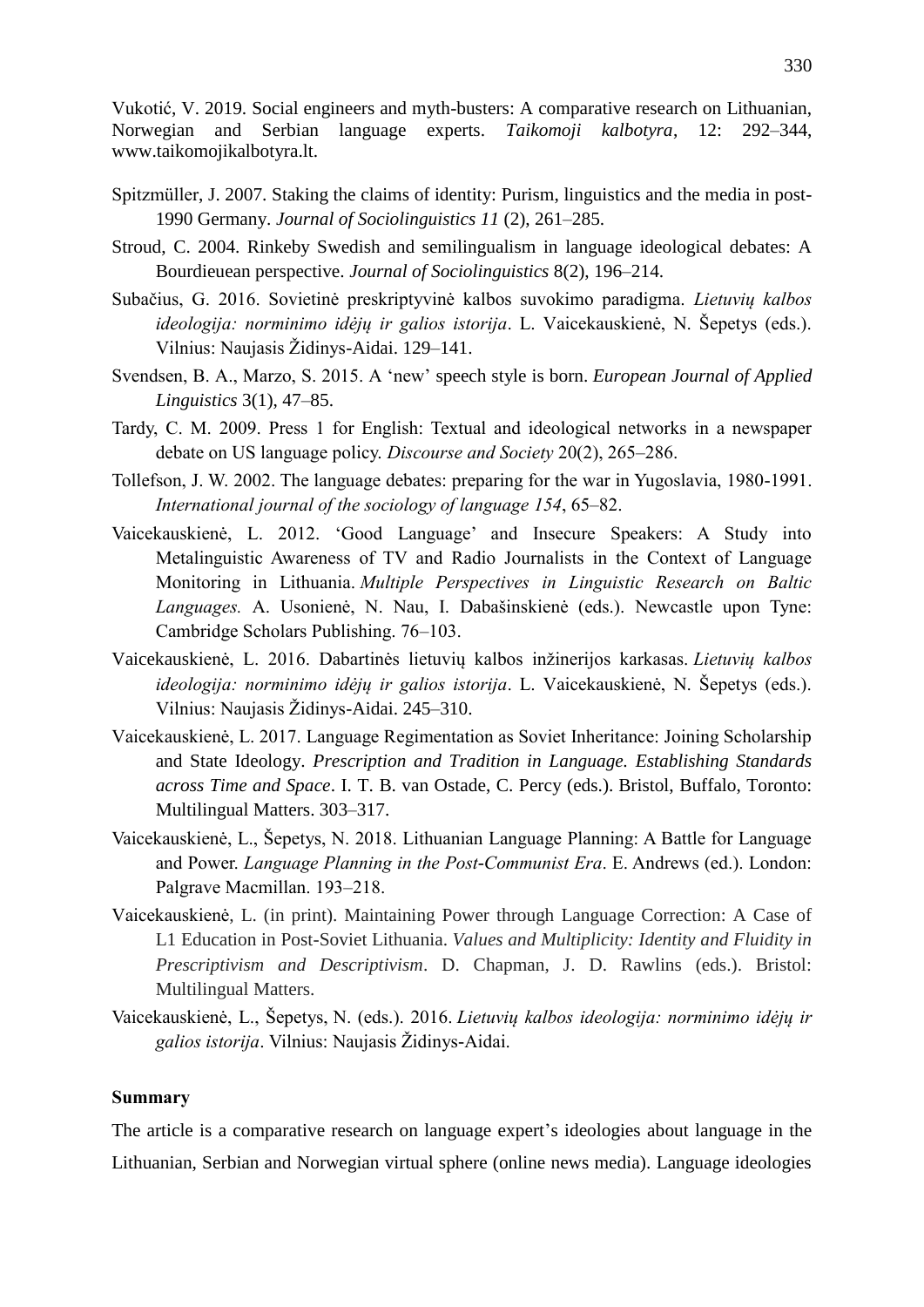are identified using a discourse analytical approach, looking for implicit beliefs about language and their frequency. The comparison is based on a pre-constructed theoretical model of a language ideology, encompassing three ideological aspects: *representation, expertise* and *function*. The first aspect refers to the ideologised relationship between a language / variety and the imagined group that speaks that variety. The second describes what is considered "good" language; it can be the forms of language defined by authorities or the language of the speakers themselves. The third is about which function of language is considered the main one, most often it is the communicative or the symbolic. The results show that various beliefs could be grouped into two main (mutually exclusive) categories, the *monolingual* and the *cognitivist*. The first category includes those beliefs that point to the ideology that one ethnic group is represented by one (homogenous) language, its content is defined by authorities, and its function is to identify one"s patriotism and social status. The second group of beliefs come as a reaction to the first one: language is separated from national identity and connected to personal identities, the common language users are considered the experts, and the function is primarily communicative. Lithuanian and Serbian academic experts exhibited monolingual, while Norwegian academic experts exhibited cognitivist beliefs. In Lithuania and Serbia, only a minority group of linguists exhibited cognitivist beliefs. In all the three countries, non-academic experts (teachers, editors or other experts) exhibited almost exclusively monolingual beliefs.

# **Socialiniai inžinieriai ir mitų griovėjai: Lietuvos, Norvegijos ir Serbijos kalbos ekspertų lyginamasis tyrimas**

## **Vuk Vukotić**

#### **Santrauka**

Šis straipsnis – lyginamasis kalbos ekspertų *kalbos ideologijų* Lietuvoje, Norvegijoje ir Serbijoje (virtualiose sferose) tyrimas. Kalbos ideologijos analizuojamos naudojant diskurso analizę; siekiama aptikti numanomus įsitikinimus apie kalbos prigimtį bei jų dažnumą. Tyrime naudojamas iš anksto nustatytas teorinis modelis, kuris susideda iš trijų ideologinių aspektų: *reprezentacija, ekspertizė* ir *funkcija*. Pirmasis aspektas – įsitikinimai apie tai, kokią ţmonių grupę reprezentuoja kalba arba kalbos atmaina, kuria jie kalba. Antrasis aspektas – skirtingi įsitikinimai apie tai, kas apibrėžia "gerąją kalbą", tai gali būti autoritetų nustatyta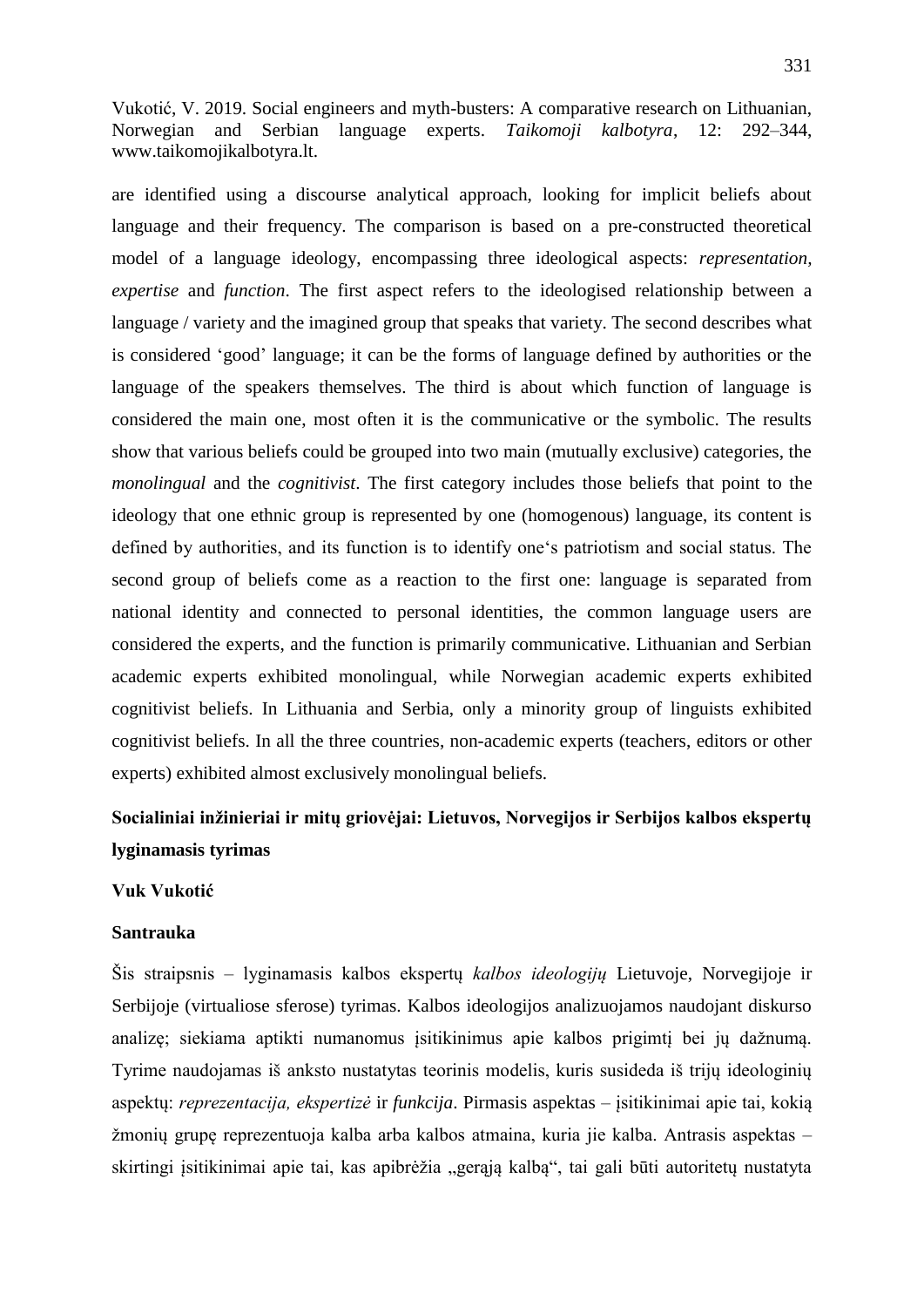kalbos forma arba pačių kalbėtojų kalba. Trečiasis aspektas – įsitikinimai apie tai, kokia yra pagrindinė kalbos funkcija, tai dažniausiai yra komunikacinė arba simbolinė funkcija. Rezultatai parodė, kad aptikti įsitikinimai apie kalbą gali būti grupuojami į dvi pagrindines (viena kitai prieštaraujančias) grupes – *monolingvistinę* ir *kognityvistinę*. Pirmajai kategorijai priklauso tie įsitikinimai, kur vieną tautą reprezentuoja viena (homogeniška) kalba, jos struktūra ir forma yra išorinių autoritetų nustatytos, o jos pagrindinė funkcija – išreikšti savo patriotizmą ir socialinį statusą. Antrajai kategorijai priklauso tie įsitikinimai, kurie atsirado kaip pirmosios kategorijos įsitikinimų kritika: kalba atskiriama nuo etninių ir siejama su asmeniniais identitetais, kalbos ekspertais laikomi paprasti kalbos vartotojai, o pagrindinė kalbos funkcija – komunikacinė. Lietuvos ir Serbijos akademiniai ekspertai išreiškė daugiausia monolingvistinius, o Norvegijos akademiniai ekspertai – kognityvistinius įsitikinimus apie kalbą. Lietuvos ir Serbijos virtualioje sferoje tik mažuma akademinių ekspertų laikėsi kognityvistinių įsitikinimų. Neakademinių (kalbos mokytojų, redaktorių ir pan.) kalbos ekspertų įsitikinimai buvo panašūs visose trijose šalyse – daugiausia monolingvistiniai.

**Raktažodžiai:** *kalbinės ideologijos, kalbos ekspertai, virtualioji erdvė, modernybė, vienkalbystė*

Įteikta 2019 m. lapkritį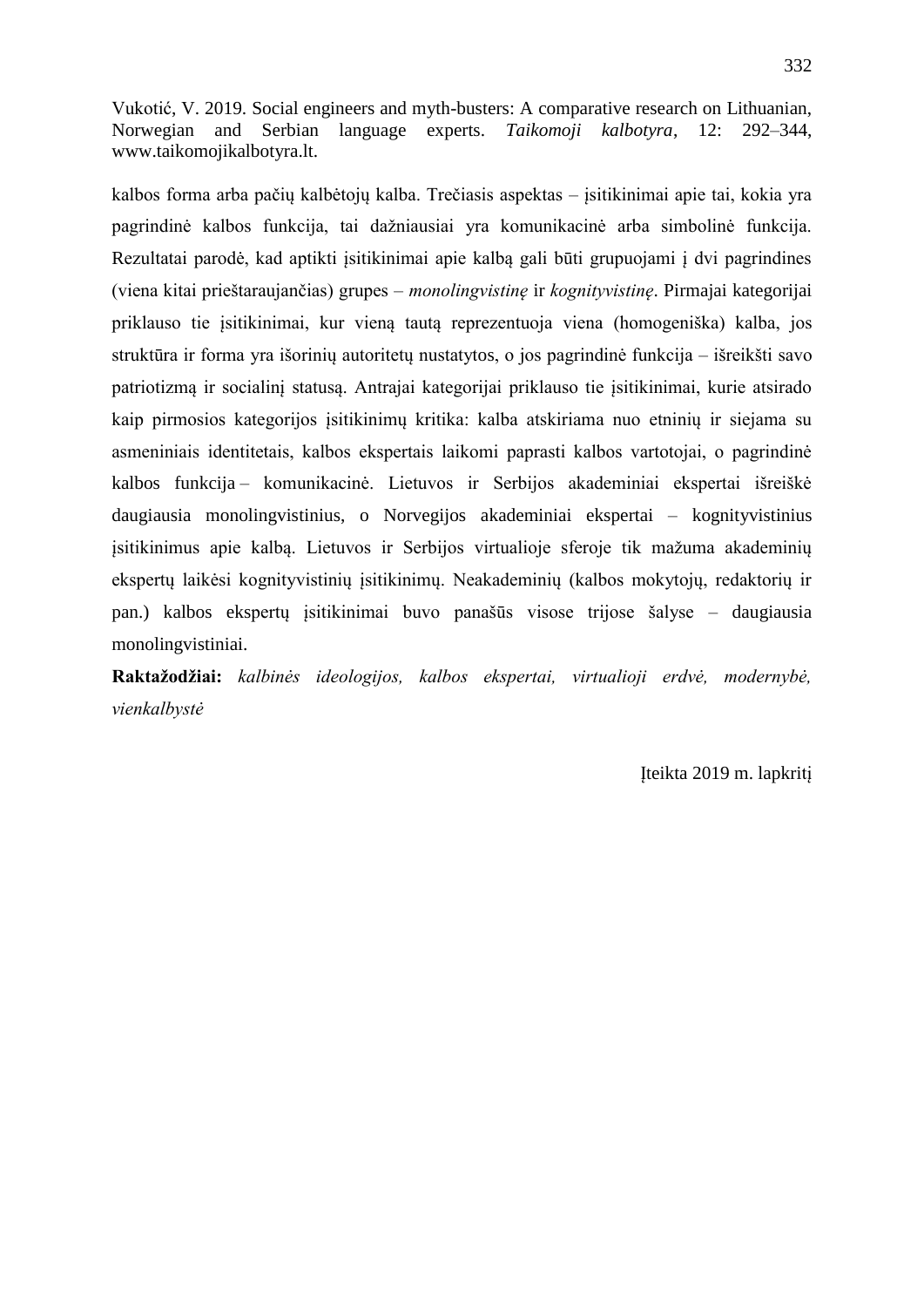# **Appendices**

**Appendix 1.** Expert articles. Comparison of beliefs about language in the articles

|                                |                                                         | Nr. of occurrences |                  |                |           | % of articles |               |  |  |
|--------------------------------|---------------------------------------------------------|--------------------|------------------|----------------|-----------|---------------|---------------|--|--|
| <b>Aspect</b>                  | <b>Belief</b>                                           | Lithuania          | <b>Norway</b>    | <b>Serbia</b>  | Lithuania | <b>Norway</b> | <b>Serbia</b> |  |  |
|                                | Ethnic                                                  | 37                 | 10               | 52             | 59.7%     | 22.7%         | 65.8%         |  |  |
|                                | Geographical                                            | $\overline{4}$     | $\mathbf{1}$     | 3              | 6.5%      | 2.3%          | 3.8%          |  |  |
|                                | Social group                                            | $\mathbf{1}$       | 3                | $\equiv$       | 1.6%      | 6.8%          |               |  |  |
| Representation                 | Individual                                              | 6                  | $\overline{2}$   | $\overline{2}$ | 9.7%      | 4.5%          | 2.5%          |  |  |
|                                | Anti-ethnic                                             | $\mathbf{1}$       | $\overline{4}$   | 3              | 1.6%      | 9.1%          | 3.8%          |  |  |
|                                | Articles containing a<br>belief about<br>representation | 47                 | 17               | 60             | 75.8%     | 38.6%         | 75.9%         |  |  |
|                                | External                                                | 26                 | 5                | 26             | 41.9%     | 11.4%         | 32.9%         |  |  |
|                                | Internal                                                | 14                 | 12               | 13             | 22.6%     | 27.3%         | 16.5%         |  |  |
| Expertise                      | Autonomous                                              | 8                  | 11               | 3              | 12.9%     | 25%           | 3.8%          |  |  |
|                                | Articles containing a<br>belief about expertise         | 42                 | 23               | 40             | 67.7%     | 52.3%         | 50.6%         |  |  |
|                                | ID-cultural                                             | 13                 | $\tau$           | 15             | 21%       | 15.9%         | 19%           |  |  |
|                                | ID-horizontal                                           | $\mathbf{1}$       | $\overline{2}$   | $\mathbf{1}$   | 1.6%      | 4.5%          | 1.3%          |  |  |
|                                | Communicative                                           | 9                  | 9                | 8              | 14.5%     | 20.5%         | 10.1%         |  |  |
| Function                       | Instrumentalist                                         | $\mathbf{1}$       | 6                |                | 1.6%      | 13.6%         |               |  |  |
|                                | Articles containing a<br>belief about function          | 23                 | 20               | 23             | 37.1%     | 45.5%         | 29.1%         |  |  |
|                                | National-elitist                                        | $\overline{4}$     | $\mathbf{1}$     | $\overline{4}$ | 6.5%      | 2.3%          | 5.1%          |  |  |
| Complex notions<br>of language | Monoglot                                                | 11                 | $\mathbf{1}$     | 11             | 17.7%     | 2.3%          | 13.9%         |  |  |
|                                | Ethnolinguistic                                         | 8                  | 3                | $\overline{7}$ | 12.9%     | 6.8%          | 8.9%          |  |  |
|                                | Normativist                                             | $\overline{4}$     | $\boldsymbol{0}$ | $\overline{3}$ | 6.5%      | $0\%$         | 3.8%          |  |  |
|                                | Prescriptivist                                          | $\overline{2}$     | $\boldsymbol{0}$ | $\mathbf{1}$   | 3.2%      | 0%            | 1.3%          |  |  |
|                                | Pragmatic                                               | 5                  | 9                | 5              | 8.1%      | 20.5%         | 6.3%          |  |  |
|                                | Variationist                                            | $\overline{3}$     | $\mathbf{1}$     | $\overline{0}$ | 4.8%      | 2.3%          | 2.5%          |  |  |
|                                | Atomic                                                  | 3                  | $\overline{2}$   | $\overline{2}$ | 1.6%      | 0%            | $0\%$         |  |  |
| <b>Total articles</b>          |                                                         | 62                 | 44               | 79             |           |               |               |  |  |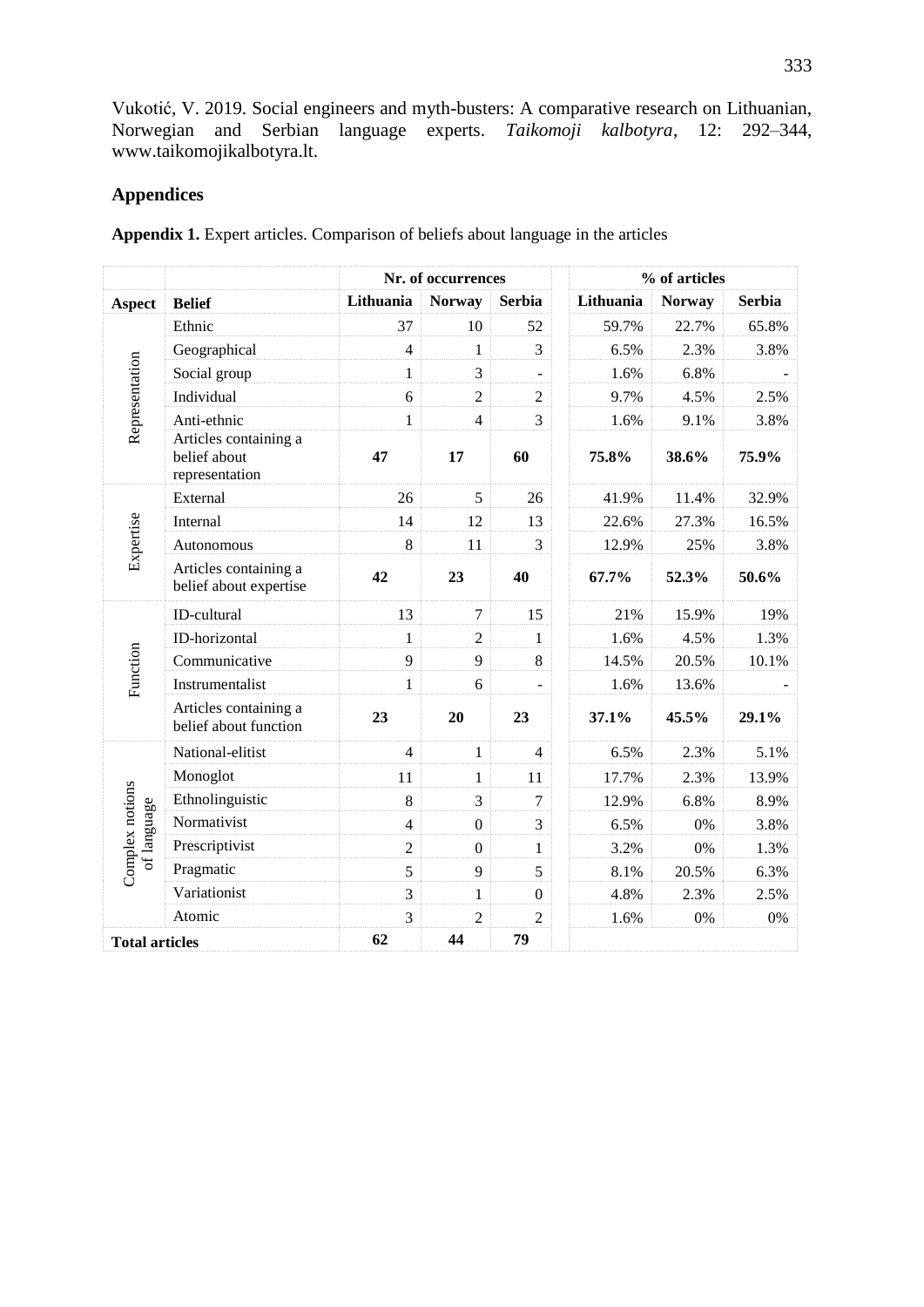**Appendix 2:** Expert articles. Occurrences of notions and beliefs about language, per country / expert type

|                                 |                                                           | Lithuania                |                          | <b>Norway</b>            |                |                          | <b>Serbia</b>            |                          |                          |                          |
|---------------------------------|-----------------------------------------------------------|--------------------------|--------------------------|--------------------------|----------------|--------------------------|--------------------------|--------------------------|--------------------------|--------------------------|
|                                 |                                                           | Acd.                     | Acd.<br>$\mathbf{I}$     | Non-<br>acd.             | Acd.           | Pop-<br>acd.             | Non-<br>acd.             | Acd.                     | Acd.<br>$\mathbf{I}$     | Non-<br>acd.             |
|                                 | National-elitist                                          | $\overline{2}$           | ÷,                       | 2                        | $\overline{a}$ | $\overline{a}$           | 1                        | 3                        | $\overline{\phantom{a}}$ | $\mathbf{1}$             |
|                                 | Monoglot                                                  | 12                       | L.                       | 5                        | $\mathbf{1}$   | $\overline{a}$           | $\theta$                 | 9                        | $\overline{a}$           | $\mathbf{1}$             |
|                                 | Ethnolinguistic                                           | $\,8\,$                  | $\blacksquare$           | $\overline{4}$           | 1              | $\mathbf{1}$             | $\mathbf{1}$             | 9                        | ÷,                       | $\overline{2}$           |
|                                 | Normativist                                               | $\overline{4}$           | $\blacksquare$           | 4                        | ÷,             | $\frac{1}{2}$            | $\blacksquare$           | $\overline{\phantom{a}}$ | $\overline{\phantom{a}}$ | $\blacksquare$           |
| Complex notions                 | Prescriptivist                                            | $\overline{2}$           | $\overline{\phantom{a}}$ | $\blacksquare$           | ÷,             | $\overline{\phantom{0}}$ | $\overline{\phantom{a}}$ | $\blacksquare$           | $\overline{\phantom{a}}$ | $\blacksquare$           |
|                                 | Pragmatic                                                 | $\blacksquare$           | 5                        | $\overline{\phantom{a}}$ | 8              | $\mathbf{1}$             | $\blacksquare$           | $\blacksquare$           | 5                        | $\overline{\phantom{a}}$ |
|                                 | Variationist                                              | $\overline{\phantom{a}}$ | 3                        | $\overline{\phantom{0}}$ | 1              | $\overline{a}$           | $\overline{\phantom{a}}$ | $\blacksquare$           | $\mathbf{1}$             | $\overline{a}$           |
|                                 | Atomic                                                    | $\overline{\phantom{a}}$ | $\overline{2}$           | $\mathbf{1}$             | $\overline{2}$ | $\overline{a}$           | $\blacksquare$           | $\equiv$                 | $\overline{2}$           | $\overline{a}$           |
|                                 |                                                           |                          |                          |                          |                |                          |                          |                          |                          |                          |
|                                 | Ethnic                                                    | 28                       | $\overline{2}$           | 6                        | $\mathbf{1}$   | 6                        | 3                        | 44*                      | $\blacksquare$           | 6                        |
|                                 | Geographical                                              | 3                        | $\overline{a}$           | $\mathbf{1}$             | $\mathbf{1}$   | $\overline{a}$           | $\blacksquare$           | $\overline{2}$           | $\mathbf{1}$             | $\mathbb{L}$             |
|                                 | Social group                                              | $\overline{a}$           | $\mathbf{1}$             | $\overline{a}$           | 3              | $\overline{a}$           | $\overline{a}$           | $\overline{a}$           | $\mathbf{1}$             | $\overline{a}$           |
|                                 | Individual                                                | $\overline{a}$           | 5                        | 1                        | $\overline{2}$ | $\overline{a}$           | $\overline{a}$           | $\equiv$                 | $\overline{2}$           | $\overline{a}$           |
|                                 | Anti                                                      | $\blacksquare$           | $\mathbf{1}$             | $\blacksquare$           | 3              | $\mathbf{1}$             | 1                        | $\Box$                   | 3                        | $\overline{a}$           |
| Representation                  | # articles containing<br>a belief about<br>representation | 31                       | 10                       | 6                        | 7              | 7                        | 4                        | 45                       | $\overline{7}$           | 6                        |
|                                 | External                                                  | 20                       | $\overline{a}$           | $8\,$                    | $\overline{a}$ | $\overline{2}$           | 4                        | 21                       | ÷,                       | 5                        |
|                                 | Internal                                                  |                          | 10                       | $\overline{c}$           | 9              | $\overline{3}$           |                          |                          | 12                       | $\mathbf{1}$             |
|                                 | Autonomous                                                | 6                        | $\mathbf{1}$             | $\mathbf{1}$             | 6              | $\overline{3}$           | 3                        | 1                        | $\mathbf{1}$             | $\mathbf{1}$             |
| Expertise                       | # articles containing<br>a belief about<br>expertise      | 23                       | 10                       | 10                       | 12             | 7                        | 6                        | 22                       | 13                       | $\overline{7}$           |
|                                 | ID-cultural                                               | 9                        | $\overline{a}$           | 4                        | $\mathfrak{2}$ | $\mathbf{1}$             | $\mathfrak{2}$           | 12                       | ÷,                       | $\overline{2}$           |
|                                 | ID-horizontal                                             | $\overline{a}$           | $\mathbf{1}$             | $\overline{a}$           | $\mathbf{1}$   | $\mathbf{1}$             | $\overline{\phantom{a}}$ | $\equiv$                 | ÷.                       | $\mathbf{1}$             |
|                                 | Communicative                                             | 3                        | 6                        | $\blacksquare$           | 8              | $\mathbf{1}$             | $\blacksquare$           | 1                        | $\overline{4}$           | $\overline{2}$           |
| Function                        | Instrumentalist                                           | $\overline{a}$           | ÷,                       | $\mathbf{1}$             | 6              | $\overline{a}$           | $\overline{a}$           | $\blacksquare$           |                          | $\overline{a}$           |
|                                 | # articles containing<br>a belief about<br>function       | 12                       | 6                        | 4                        | 16             | $\overline{2}$           | 3                        | 13                       | $\overline{4}$           | 5                        |
| # roles identified in articles: |                                                           | 43                       | 12                       | 10                       | 38             | 12                       | $\,8\,$                  | 54                       | 14                       | 12                       |
| # total articles:               |                                                           | 62                       |                          |                          | 44             |                          |                          | 79                       |                          |                          |

Acad.: dominant academic experts; Acad. II: alternative academic experts; Non-acad.: non-academic experts

\*In the Serbian case, 4 instances of **ethnic representation** can be regarded as **primordial ethnic**, a unique trait of the Serbian discourse, but in this table, it is not presented, as it falls under the general category of **ethnic representation**.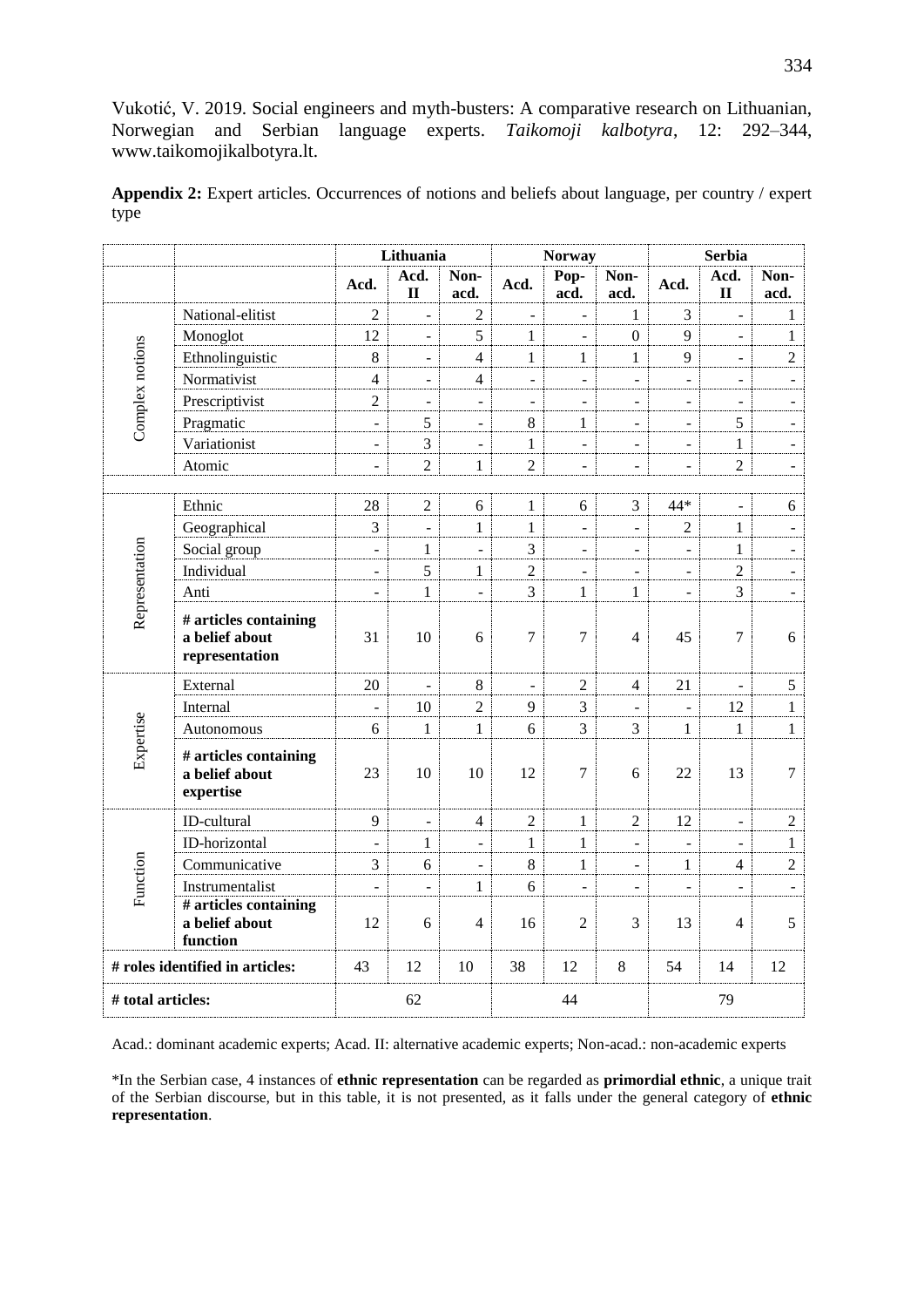# **Appendix 3: Sources (online news portal articles)**

# **Lithuania:**

- LT-1 Delfi.lt, 13.01.2008. Užduotis politikams liepti svetimvardžius rašyti lietuviškai. http://www.delfi.lt/veidai/kultura/uzduotis-politikams-liepti-svetimvardzius-rasytilietuviskai.d?id=15597222
- LT-2 Delfi.lt, 22.10.2008. A.Smetona: įteisinti dvikalbystę nusikaltimas. http://www.delfi.lt/news/daily/lithuania/asmetona-iteisinti-dvikalbystenusikaltimas.d?id=18972724
- LT-3 15min.lt, 13.05.2009. Kalbininkai priešinasi lenkų pavardžių rašymui originalo kalba. [https://www.15min.lt/naujiena/aktualu/lietuva/kalbininkai-priesinasi-lenku-pavardziu](https://www.15min.lt/naujiena/aktualu/lietuva/kalbininkai-priesinasi-lenku-pavardziu-rasymui-originalo-kalba-56-40858)[rasymui-originalo-kalba-56-40858](https://www.15min.lt/naujiena/aktualu/lietuva/kalbininkai-priesinasi-lenku-pavardziu-rasymui-originalo-kalba-56-40858)
- LT-4 Delfi.lt, 21.05.2009. M.Ramonienė: užsienio kalbos mokymasis lietuvių kalbai nepakenks. [https://www.delfi.lt/news/daily/education/mramoniene-uzsienio-kalbos-mokymasis-lietuviu](https://www.delfi.lt/news/daily/education/mramoniene-uzsienio-kalbos-mokymasis-lietuviu-kalbai-nepakenks.d?id=22265622)[kalbai-nepakenks.d?id=22265622](https://www.delfi.lt/news/daily/education/mramoniene-uzsienio-kalbos-mokymasis-lietuviu-kalbai-nepakenks.d?id=22265622)
- LT-5 Delfi.lt, 04.08.2009. Kalbininkas: lietuvių kalbai krizė negresia. [http://www.delfi.lt/news/daily/lithuania/kalbininkas-lietuviu-kalbai-krizes](http://www.delfi.lt/news/daily/lithuania/kalbininkas-lietuviu-kalbai-krizes-negresia.d?id=23423701)[negresia.d?id=23423701](http://www.delfi.lt/news/daily/lithuania/kalbininkas-lietuviu-kalbai-krizes-negresia.d?id=23423701)
- LT-6 Bernardinai.lt, 08.11.2009. Jūratė Laučiūtė. Lietuvių kalba yra daugiau nei vien kalba. [http://www.bernardinai.lt/index.php/straipsnis/2009-11-08-jurate-lauciute-lietuviu-kalba-yra](http://www.bernardinai.lt/index.php/straipsnis/2009-11-08-jurate-lauciute-lietuviu-kalba-yra-daugiau-nei-vien-kalba/34926)[daugiau-nei-vien-kalba/34926](http://www.bernardinai.lt/index.php/straipsnis/2009-11-08-jurate-lauciute-lietuviu-kalba-yra-daugiau-nei-vien-kalba/34926)
- LT-7 Delfi.lt, 14.04.2010. Vengimas kalbėti tarmiškai prestižo reikalas? [http://www.delfi.lt/news/daily/lithuania/vengimas-kalbeti-tarmiskai-prestizo](http://www.delfi.lt/news/daily/lithuania/vengimas-kalbeti-tarmiskai-prestizo-reikalas.d?id=31054757)[reikalas.d?id=31054757](http://www.delfi.lt/news/daily/lithuania/vengimas-kalbeti-tarmiskai-prestizo-reikalas.d?id=31054757)
- LT-8 Delfi.lt, 23.05.2010 Z.Zinkevičius: apie tautą ne mažiau nei istorija pasako jos kalba [http://www.delfi.lt/veidai/kultura/zzinkevicius-apie-tauta-ne-maziau-nei-istorija-pasako-jos](http://www.delfi.lt/veidai/kultura/zzinkevicius-apie-tauta-ne-maziau-nei-istorija-pasako-jos-kalba.d?id=32659203)[kalba.d?id=32659203](http://www.delfi.lt/veidai/kultura/zzinkevicius-apie-tauta-ne-maziau-nei-istorija-pasako-jos-kalba.d?id=32659203)
- LT-9 Bernardinai.lt, 09.06.2010. Rita Miliūnaitė. "Kokie būsim mes patys, tokia bus ir lietuvių kalba". [http://www.bernardinai.lt/straipsnis/2010-06-09-rita-miliunaite-kokie-busim-mes](http://www.bernardinai.lt/straipsnis/2010-06-09-rita-miliunaite-kokie-busim-mes-patys-tokia-bus-ir-lietuviu-kalba-i/46031)[patys-tokia-bus-ir-lietuviu-kalba-i/46031](http://www.bernardinai.lt/straipsnis/2010-06-09-rita-miliunaite-kokie-busim-mes-patys-tokia-bus-ir-lietuviu-kalba-i/46031)
- LT-10 Lrytas.lt, 09.09.2010. Lietuvių kalbos instituto direktorė J.Zabarskaitė: "Nesuprantu, kodėl šiuolaikinis jaunimas vis dar kalba rusišku žargonu". [http://lietuvosdiena.lrytas.lt/-](http://lietuvosdiena.lrytas.lt/-12839668711283239457-lietuvių-kalbos-instituto-direktorė-j-zabarskaitė-nesuprantu-kodėl-šiuolaikinis-jaunimas-vis-dar-kalba-rusišku-žargonu-nuotraukos.htm) [12839668711283239457-lietuvi%C5%B3-kalbos-instituto-direktor%C4%97-j](http://lietuvosdiena.lrytas.lt/-12839668711283239457-lietuvių-kalbos-instituto-direktorė-j-zabarskaitė-nesuprantu-kodėl-šiuolaikinis-jaunimas-vis-dar-kalba-rusišku-žargonu-nuotraukos.htm)[zabarskait%C4%97-nesuprantu-kod%C4%97l-%C5%A1iuolaikinis-jaunimas-vis-dar-kalba](http://lietuvosdiena.lrytas.lt/-12839668711283239457-lietuvių-kalbos-instituto-direktorė-j-zabarskaitė-nesuprantu-kodėl-šiuolaikinis-jaunimas-vis-dar-kalba-rusišku-žargonu-nuotraukos.htm)[rusi%C5%A1ku-%C5%BEargonu-nuotraukos.htm](http://lietuvosdiena.lrytas.lt/-12839668711283239457-lietuvių-kalbos-instituto-direktorė-j-zabarskaitė-nesuprantu-kodėl-šiuolaikinis-jaunimas-vis-dar-kalba-rusišku-žargonu-nuotraukos.htm)
- LT-11 Delfi.lt, 22.11.2010. Kalbininkai kritikuoja populiarėjančius nepritaikytus užsienietiškus vardus. [http://www.delfi.lt/news/daily/lithuania/kalbininkai-kritikuoja-populiarejancius](http://www.delfi.lt/news/daily/lithuania/kalbininkai-kritikuoja-populiarejancius-nepritaikytus-uzsienietiskus-vardus.d?id=38856921)[nepritaikytus-uzsienietiskus-vardus.d?id=38856921](http://www.delfi.lt/news/daily/lithuania/kalbininkai-kritikuoja-populiarejancius-nepritaikytus-uzsienietiskus-vardus.d?id=38856921)
- LT-12 Bernardinai.lt, 10.01.2011. Rita Miliūnaitė. laikraštinės ir interneto žiniasklaidos kalba. [http://www.bernardinai.lt/straipsnis/2011-01-10-laikrastines-ir-interneto-ziniasklaidos](http://www.bernardinai.lt/straipsnis/2011-01-10-laikrastines-ir-interneto-ziniasklaidos-ypatumai/55777)[ypatumai/55777](http://www.bernardinai.lt/straipsnis/2011-01-10-laikrastines-ir-interneto-ziniasklaidos-ypatumai/55777)
- LT-13 Lrytas.lt. 26.01.2011. Kalbininkė L.Vaicekauskienė: "Mes manipuliuojame visuomene, kai nuolat kalbame apie grėsmes lietuvių kalbai".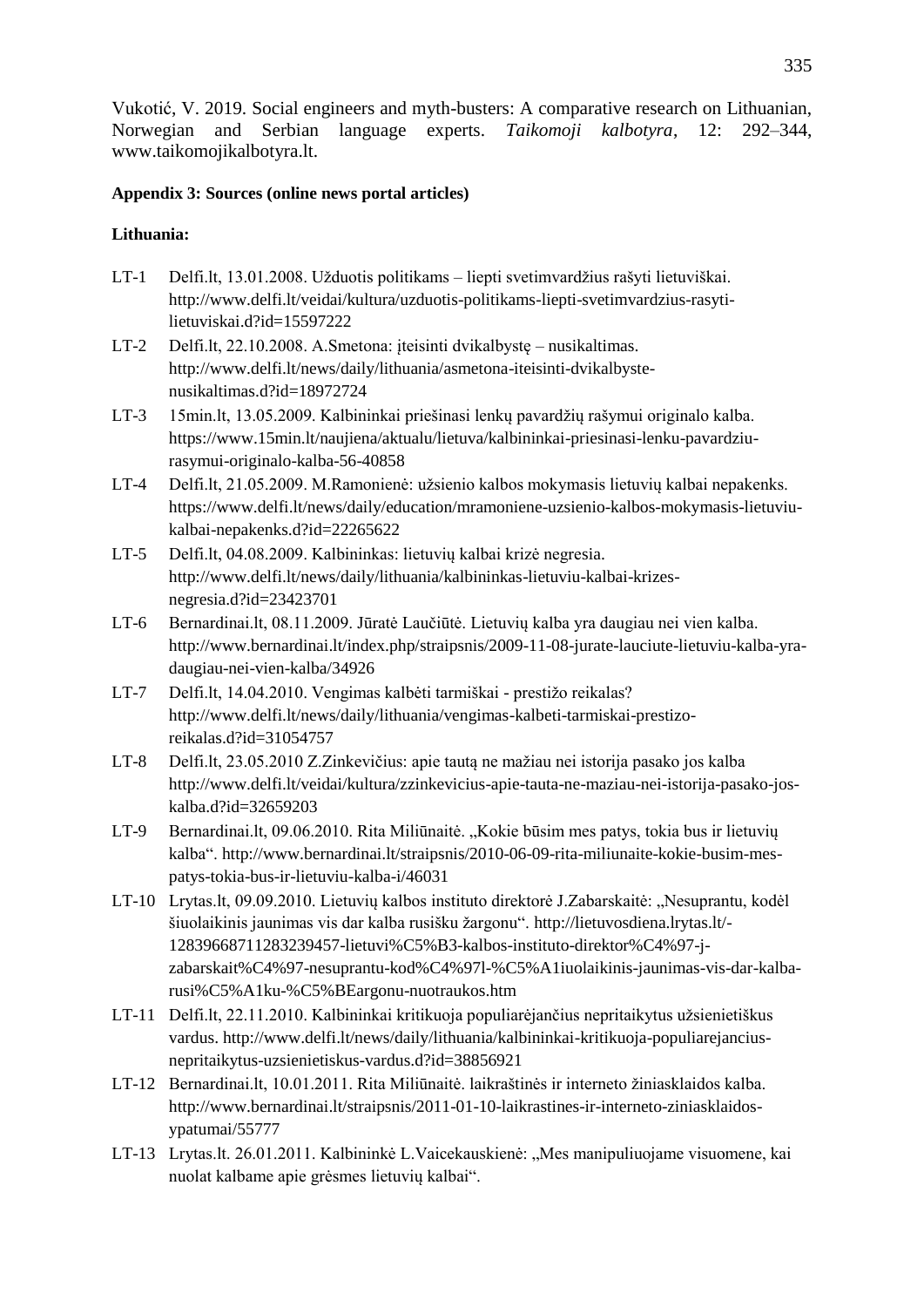[https://lietuvosdiena.lrytas.lt/aktualijos/2011/01/26/news/kalbininke-l-vaicekauskiene-mes](https://lietuvosdiena.lrytas.lt/aktualijos/2011/01/26/news/kalbininke-l-vaicekauskiene-mes-manipuliuojame-visuomene-kai-nuolat-kalbame-apie-gresmes-lietuviu-kalbai--5590321/)[manipuliuojame-visuomene-kai-nuolat-kalbame-apie-gresmes-lietuviu-kalbai--5590321/](https://lietuvosdiena.lrytas.lt/aktualijos/2011/01/26/news/kalbininke-l-vaicekauskiene-mes-manipuliuojame-visuomene-kai-nuolat-kalbame-apie-gresmes-lietuviu-kalbai--5590321/)

- LT-14 Delfi.lt, 11.06.2011. Kas labiausiai griauna lietuvių kalbos sistemą? [https://www.delfi.lt/news/daily/lithuania/kas-labiausiai-griauna-lietuviu-kalbos](https://www.delfi.lt/news/daily/lithuania/kas-labiausiai-griauna-lietuviu-kalbos-sistema.d?id=61597537)[sistema.d?id=61597537](https://www.delfi.lt/news/daily/lithuania/kas-labiausiai-griauna-lietuviu-kalbos-sistema.d?id=61597537)
- LT-15 Delfi.lt, 21.09.2011. Garsioji kalbininkė gyvena močiutės džiaugsmais. [http://www.delfi.lt/gyvenimas/istorijos/garsioji-kalbininke-gyvena-mociutes](http://www.delfi.lt/gyvenimas/istorijos/garsioji-kalbininke-gyvena-mociutes-dziaugsmais.d?id=49809088)[dziaugsmais.d?id=49809088](http://www.delfi.lt/gyvenimas/istorijos/garsioji-kalbininke-gyvena-mociutes-dziaugsmais.d?id=49809088)
- LT-16 Delfi.lt, 08.05.2012. Beraščių karta: dėl klaidų jau tenka atmesti ir disertacijas. [http://www.delfi.lt/news/daily/education/berasciu-karta-del-klaidu-jau-tenka-atmesti-ir](http://www.delfi.lt/news/daily/education/berasciu-karta-del-klaidu-jau-tenka-atmesti-ir-disertacijas.d?id=58666579)[disertacijas.d?id=58666579](http://www.delfi.lt/news/daily/education/berasciu-karta-del-klaidu-jau-tenka-atmesti-ir-disertacijas.d?id=58666579)
- LT-17 Delfi.lt, 31.05.2012. A.Smetona: neleisti rašybos lenkų kalba yra politika ir nieko daugiau. [http://www.delfi.lt/news/daily/lithuania/asmetona-neleisti-rasybos-lenku-kalba-yra-politika](http://www.delfi.lt/news/daily/lithuania/asmetona-neleisti-rasybos-lenku-kalba-yra-politika-ir-nieko-daugiau.d?id=58827349)[ir-nieko-daugiau.d?id=58827349](http://www.delfi.lt/news/daily/lithuania/asmetona-neleisti-rasybos-lenku-kalba-yra-politika-ir-nieko-daugiau.d?id=58827349)
- LT-18 Delfi.lt 12.06.2012. Naujoji Kalbos komisijos pirmininkė į kalbos politiką ir norminimą žiūri konservatyviai. [http://www.delfi.lt/news/daily/lithuania/naujoji-kalbos-komisijos-pirmininke](http://www.delfi.lt/news/daily/lithuania/naujoji-kalbos-komisijos-pirmininke-i-kalbos-politika-ir-norminima-ziuri-konservatyviai.d?id=58936493)[i-kalbos-politika-ir-norminima-ziuri-konservatyviai.d?id=58936493](http://www.delfi.lt/news/daily/lithuania/naujoji-kalbos-komisijos-pirmininke-i-kalbos-politika-ir-norminima-ziuri-konservatyviai.d?id=58936493)
- LT-19 Delfi.lt, 19.08.2012. Kalbininkas: lietuvių kalba keisis svarbu, kad pavadinimas. [http://www.delfi.lt/news/daily/emigrants/kalbininkas-lietuviu-kalba-keisis-svarbu-kad](http://www.delfi.lt/news/daily/emigrants/kalbininkas-lietuviu-kalba-keisis-svarbu-kad-pavadinimas-isliktu.d?id=59329637)[pavadinimas-isliktu.d?id=59329637](http://www.delfi.lt/news/daily/emigrants/kalbininkas-lietuviu-kalba-keisis-svarbu-kad-pavadinimas-isliktu.d?id=59329637)
- LT-20 Delfi.lt, 24.09.2012. Lituanistai: nauja stojimo į aukštąsias mokyklas tvarka pažeidžia ES daugiakalbystės principą. [http://www.delfi.lt/news/daily/education/lituanistai-nauja-stojimo-i](http://www.delfi.lt/news/daily/education/lituanistai-nauja-stojimo-i-aukstasias-mokyklas-tvarka-pazeidzia-es-daugiakalbystes-principa.d?id=59580655)[aukstasias-mokyklas-tvarka-pazeidzia-es-daugiakalbystes-principa.d?id=59580655](http://www.delfi.lt/news/daily/education/lituanistai-nauja-stojimo-i-aukstasias-mokyklas-tvarka-pazeidzia-es-daugiakalbystes-principa.d?id=59580655)
- LT-21 15min.lt, 16.10.2012. Televizinę kalbą tiriantis Giedrius Tamaševičius: "Prieš 25 metus eteryje niekas nevartojo žodžių "grybauti" ar "išdurti", o dabar juos jau rašome be kabučių". [https://www.15min.lt/naujiena/aktualu/interviu/televizine-kalba-tiriantis-giedrius](https://www.15min.lt/naujiena/aktualu/interviu/televizine-kalba-tiriantis-giedrius-tamasevicius-pries-25-metus-eteryje-niekas-nevartojo-zodziu-grybauti-ar-isdurti-o-dabar-juos-jau-rasome-be-kabuciu-599-264946)[tamasevicius-pries-25-metus-eteryje-niekas-nevartojo-zodziu-grybauti-ar-isdurti-o-dabar](https://www.15min.lt/naujiena/aktualu/interviu/televizine-kalba-tiriantis-giedrius-tamasevicius-pries-25-metus-eteryje-niekas-nevartojo-zodziu-grybauti-ar-isdurti-o-dabar-juos-jau-rasome-be-kabuciu-599-264946)[juos-jau-rasome-be-kabuciu-599-264946](https://www.15min.lt/naujiena/aktualu/interviu/televizine-kalba-tiriantis-giedrius-tamasevicius-pries-25-metus-eteryje-niekas-nevartojo-zodziu-grybauti-ar-isdurti-o-dabar-juos-jau-rasome-be-kabuciu-599-264946)
- LT-22 LRT.lt, 13.01.2013. D. Mikulėnienė: kaip žiūrime į kalbą, taip žiūrime ir į tarmę. [http://www.lrt.lt/naujienos/lietuvoje/2/10250/d-mikuleniene-kaip-ziurime-i-kalba-taip](http://www.lrt.lt/naujienos/lietuvoje/2/10250/d-mikuleniene-kaip-ziurime-i-kalba-taip-ziurime-ir-i-tarme)[ziurime-ir-i-tarme](http://www.lrt.lt/naujienos/lietuvoje/2/10250/d-mikuleniene-kaip-ziurime-i-kalba-taip-ziurime-ir-i-tarme)
- LT-23 LRT.lt, 01.03.2013. V. Ališauskas: kalbininkas turi būti tarnas, o ne diktatorius. <http://www.lrt.lt/naujienos/lietuvoje/2/16880>
- LT-24 Delfi.lt, 05.03.2013. A.Smetona: bendrojo ugdymo pagrindas tautiškumas, dabar jis yra griaunamas. [http://www.delfi.lt/news/daily/education/asmetona-bendrojo-ugdymo-pagrindas](http://www.delfi.lt/news/daily/education/asmetona-bendrojo-ugdymo-pagrindas-tautiskumas-dabar-jis-yra-griaunamas.d?id=60830325)[tautiskumas-dabar-jis-yra-griaunamas.d?id=60830325](http://www.delfi.lt/news/daily/education/asmetona-bendrojo-ugdymo-pagrindas-tautiskumas-dabar-jis-yra-griaunamas.d?id=60830325)
- LT-25 Delfi.lt, 02.04.2013. Lituanistai: moksleiviai mokykloje patiria per mažai intelektinės įtampos. [http://www.delfi.lt/news/daily/education/lituanistai-moksleiviai-mokykloje-patiria](http://www.delfi.lt/news/daily/education/lituanistai-moksleiviai-mokykloje-patiria-per-mazai-intelektines-itampos.d?id=61048203)[per-mazai-intelektines-itampos.d?id=61048203](http://www.delfi.lt/news/daily/education/lituanistai-moksleiviai-mokykloje-patiria-per-mazai-intelektines-itampos.d?id=61048203)
- LT-26 Delfi.lt, 04.05.2013. Lituanistai: maža garbė tarmėm kalbėti, didi gėda bendrinės kalbos nemokėti. [http://www.delfi.lt/news/daily/lithuania/lituanistai-maza-garbe-tarmem-kalbeti](http://www.delfi.lt/news/daily/lithuania/lituanistai-maza-garbe-tarmem-kalbeti-didi-geda-bendrines-kalbos-nemoketi.d?id=61304523)[didi-geda-bendrines-kalbos-nemoketi.d?id=61304523](http://www.delfi.lt/news/daily/lithuania/lituanistai-maza-garbe-tarmem-kalbeti-didi-geda-bendrines-kalbos-nemoketi.d?id=61304523)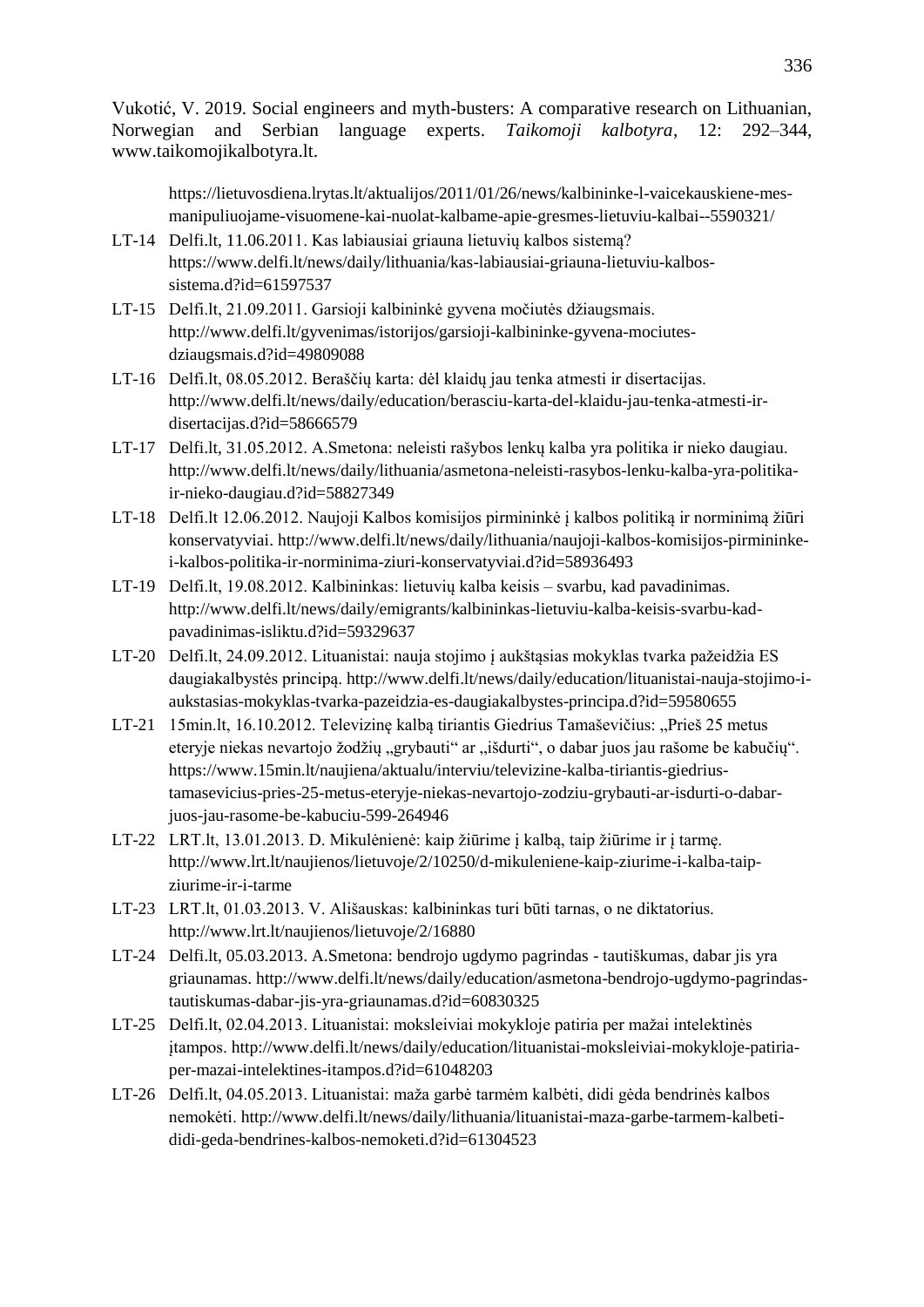- LT-27 Delfi.lt, 04.05.2013. Rašyti be klaidų prestižas ar formali nebūtinybė? [http://www.delfi.lt/news/daily/education/rasyti-be-klaidu-prestizas-ar-formali](http://www.delfi.lt/news/daily/education/rasyti-be-klaidu-prestizas-ar-formali-nebutinybe.d?id=61075237)[nebutinybe.d?id=61075237](http://www.delfi.lt/news/daily/education/rasyti-be-klaidu-prestizas-ar-formali-nebutinybe.d?id=61075237)
- LT-28 Delfi.lt, 08.05.2013. Lietuvių tarmės ne nyksta, o keičiasi. <http://www.delfi.lt/news/daily/lithuania/lietuviu-tarmes-ne-nyksta-o-keiciasi.d?id=61341465>
- LT-29 Delfi.lt, 09.05.2013. G.Songaila: lietuvių kalbą būtina ginti nuo siūlymų ją vartoti liberaliau. [http://www.delfi.lt/news/daily/lithuania/gsongaila-lietuviu-kalba-butina-ginti-nuo-siulymu-ja](http://www.delfi.lt/news/daily/lithuania/gsongaila-lietuviu-kalba-butina-ginti-nuo-siulymu-ja-vartoti-liberaliau.d?id=22111916)[vartoti-liberaliau.d?id=22111916](http://www.delfi.lt/news/daily/lithuania/gsongaila-lietuviu-kalba-butina-ginti-nuo-siulymu-ja-vartoti-liberaliau.d?id=22111916)
- LT-30 Delfi.lt, 22.05.2013. Kai kalnas eina pas Mahometą: ar reikės lietuvių kalbą pritaikyti beraščiams. [http://www.delfi.lt/news/daily/education/kai-kalnas-eina-pas-mahometa-ar](http://www.delfi.lt/news/daily/education/kai-kalnas-eina-pas-mahometa-ar-reikes-lietuviu-kalba-pritaikyti-berasciams.d?id=61384439)[reikes-lietuviu-kalba-pritaikyti-berasciams.d?id=61384439](http://www.delfi.lt/news/daily/education/kai-kalnas-eina-pas-mahometa-ar-reikes-lietuviu-kalba-pritaikyti-berasciams.d?id=61384439)
- LT-31 Delfi.lt, 02.06.2013. Kas laukia lietuvių kalbos. [https://www.delfi.lt/news/daily/lithuania/kas](https://www.delfi.lt/news/daily/lithuania/kas-laukia-lietuviu-kalbos.d?id=61532066)[laukia-lietuviu-kalbos.d?id=61532066](https://www.delfi.lt/news/daily/lithuania/kas-laukia-lietuviu-kalbos.d?id=61532066)
- LT-32 Delfi.lt, 05.06.2013. I. Smetonienė: grįžta paplovę indus Anglijoje ir nebemoka lietuviškai. [http://www.delfi.lt/news/daily/lithuania/i-smetoniene-grizta-paplove-indus-anglijoje-ir](http://www.delfi.lt/news/daily/lithuania/i-smetoniene-grizta-paplove-indus-anglijoje-ir-nebemoka-lietuviskai.d?id=61557402)[nebemoka-lietuviskai.d?id=61557402](http://www.delfi.lt/news/daily/lithuania/i-smetoniene-grizta-paplove-indus-anglijoje-ir-nebemoka-lietuviskai.d?id=61557402)
- LT-33 Delfi.lt, 17.04.2013. L.Vaicekauskienė. Jaunimo raštingumas mažėja? Nedarykime stabo iš lietuvių kalbos. [http://www.delfi.lt/news/ringas/lit/lvaicekauskiene-jaunimo-rastingumas](http://www.delfi.lt/news/ringas/lit/lvaicekauskiene-jaunimo-rastingumas-mazeja-nedarykime-stabo-is-lietuviu-kalbos.d?id=61155115)[mazeja-nedarykime-stabo-is-lietuviu-kalbos.d?id=61155115](http://www.delfi.lt/news/ringas/lit/lvaicekauskiene-jaunimo-rastingumas-mazeja-nedarykime-stabo-is-lietuviu-kalbos.d?id=61155115)
- LT-34 Delfi.lt, 24.06.2013. G. Subačius. Lietuvių kalbos mirtis. <http://www.delfi.lt/news/ringas/lit/g-subacius-lietuviu-kalbos-mirtis.d?id=61667397>
- LT-35 Delfi.lt, 29.06.2013. Kalbininkė: kalbos kontrole esame panašiausi į Kiniją. [http://www.delfi.lt/news/daily/lithuania/kalbininke-kalbos-kontrole-esame-panasiausi-i](http://www.delfi.lt/news/daily/lithuania/kalbininke-kalbos-kontrole-esame-panasiausi-i-kinija.d?id=61742065)[kinija.d?id=61742065](http://www.delfi.lt/news/daily/lithuania/kalbininke-kalbos-kontrole-esame-panasiausi-i-kinija.d?id=61742065)
- LT-36 LRT.lt, 29.06.2013. Kalbininkas: negalime susipriešinti su savo kalba. [http://www.lrt.lt/naujienos/kalba-vilnius/32/20616/kalbininkas-negalime-susipriesinti-su](http://www.lrt.lt/naujienos/kalba-vilnius/32/20616/kalbininkas-negalime-susipriesinti-su-savo-kalba)[savo-kalba](http://www.lrt.lt/naujienos/kalba-vilnius/32/20616/kalbininkas-negalime-susipriesinti-su-savo-kalba)
- LT-37 Lrt.lt, 30.06.2013. Kas iš tiesų kuria naujus lietuviškus žodžius?. [http://www.lrt.lt/naujienos/kalba\\_vilnius/32/20437](http://www.lrt.lt/naujienos/kalba_vilnius/32/20437)
- LT-38 Delfi.lt, 2013.07.01. L. Vaicekauskienė. Kalba keičiasi, kalbos kontrolieriai ne. [http://www.delfi.lt/news/ringas/lit/l-vaicekauskiene-kalba-keiciasi-kalbos-kontrolieriai](http://www.delfi.lt/news/ringas/lit/l-vaicekauskiene-kalba-keiciasi-kalbos-kontrolieriai-ne.d?id=61752747)[ne.d?id=61752747](http://www.delfi.lt/news/ringas/lit/l-vaicekauskiene-kalba-keiciasi-kalbos-kontrolieriai-ne.d?id=61752747)
- LT-39 Delfi.lt, 02.10.2013. Nieko guodžiančio: po 25 metų lietuvių kalba gali tapti virtuvine. [http://www.delfi.lt/news/daily/education/nieko-guodziancio-po-25-metu-lietuviu-kalba-gali](http://www.delfi.lt/news/daily/education/nieko-guodziancio-po-25-metu-lietuviu-kalba-gali-tapti-virtuvine.d?id=62700149)[tapti-virtuvine.d?id=62700149](http://www.delfi.lt/news/daily/education/nieko-guodziancio-po-25-metu-lietuviu-kalba-gali-tapti-virtuvine.d?id=62700149)
- LT-40 Lrytas.lt, 17.10.2013. Lenkai nori, kad valdiškos institucijos juos aptarnautų ne tik valstybine kalba. [https://lietuvosdiena.lrytas.lt/aktualijos/lenkai-nori-kad-valdiskos-institucijos-juos](https://lietuvosdiena.lrytas.lt/aktualijos/lenkai-nori-kad-valdiskos-institucijos-juos-aptarnautu-ne-tik-valstybine-kalba.htm)[aptarnautu-ne-tik-valstybine-kalba.htm](https://lietuvosdiena.lrytas.lt/aktualijos/lenkai-nori-kad-valdiskos-institucijos-juos-aptarnautu-ne-tik-valstybine-kalba.htm)
- LT-41 15min.lt, 20.11.2013. Antanas Smetona siūlo nesistebėti, kad kalbininkai nebedraudžia sakyti "domkratas", "bordiūras" ar "kapišonas". [https://www.15min.lt/naujiena/aktualu/lietuva/kalbininkai-nebedraudzia-sakyti-domkratas](https://www.15min.lt/naujiena/aktualu/lietuva/kalbininkai-nebedraudzia-sakyti-domkratas-bordiuras-kapisonas-56-386491)[bordiuras-kapisonas-56-386491](https://www.15min.lt/naujiena/aktualu/lietuva/kalbininkai-nebedraudzia-sakyti-domkratas-bordiuras-kapisonas-56-386491)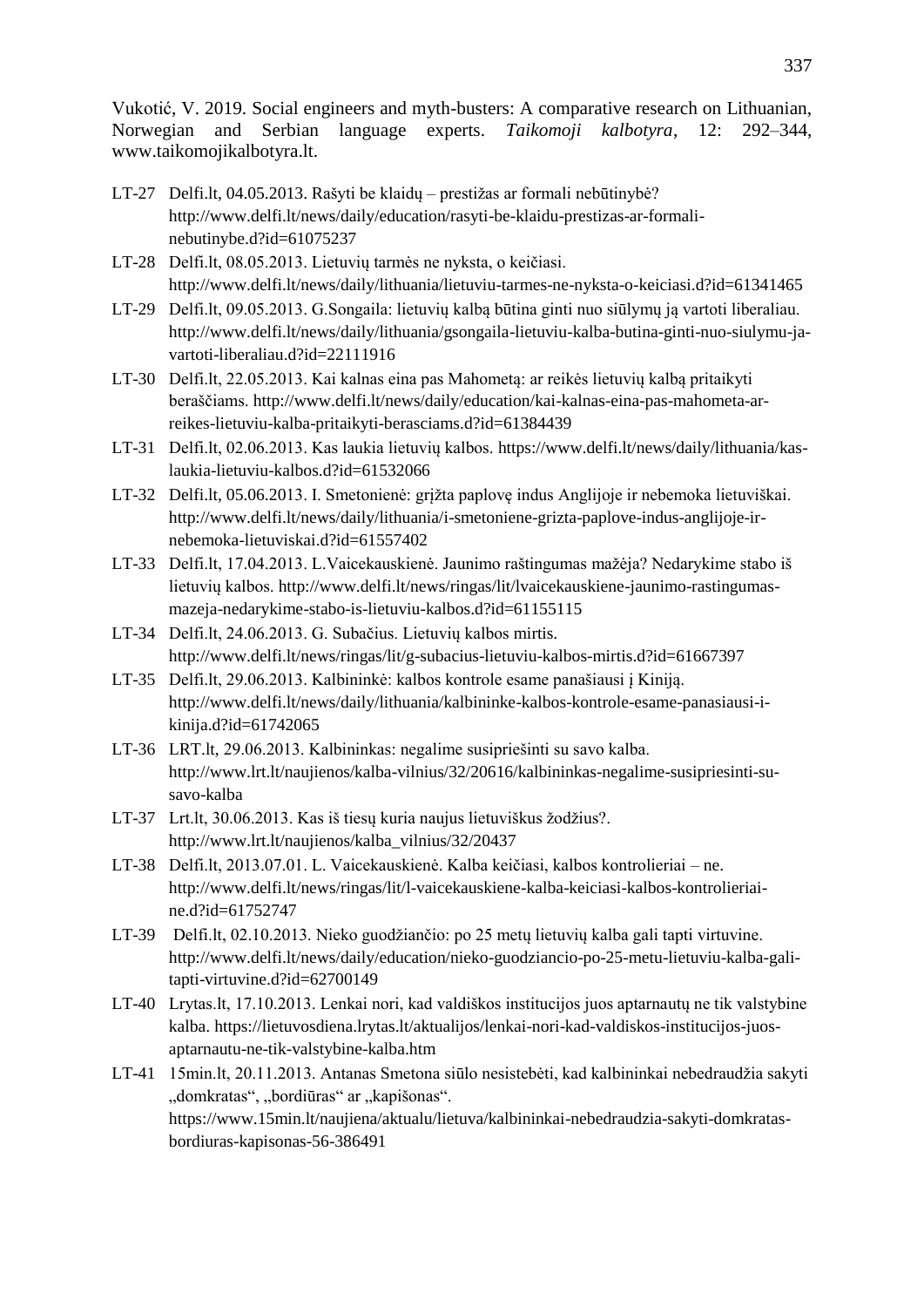- LT-42 Delfi.lt, 22.11.2013. G. Subačius. Kalbos klaidų didybė. [http://www.delfi.lt/news/ringas/lit/g](http://www.delfi.lt/news/ringas/lit/g-subacius-kalbos-klaidu-didybe.d?id=63258244)[subacius-kalbos-klaidu-didybe.d?id=63258244](http://www.delfi.lt/news/ringas/lit/g-subacius-kalbos-klaidu-didybe.d?id=63258244)
- LT-43 Delfi.lt, 24.03.2014. Ar išsaugosime lietuvių kalbą: kai kuriose srityse linkstama pasirinkti perspektyvesnę. [http://www.delfi.lt/news/daily/lithuania/ar-issaugosime-lietuviu-kalba-kai](http://www.delfi.lt/news/daily/lithuania/ar-issaugosime-lietuviu-kalba-kai-kuriose-srityse-linkstama-pasirinkti-perspektyvesne.d?id=64352922)[kuriose-srityse-linkstama-pasirinkti-perspektyvesne.d?id=64352922](http://www.delfi.lt/news/daily/lithuania/ar-issaugosime-lietuviu-kalba-kai-kuriose-srityse-linkstama-pasirinkti-perspektyvesne.d?id=64352922)
- LT-44 Delfi.lt, 30.03.2014. Legendiniam kalbininkui kalbos laisvamaniai primena Leniną. [http://www.delfi.lt/news/daily/lithuania/legendiniam-kalbininkui-kalbos-laisvamaniai](http://www.delfi.lt/news/daily/lithuania/legendiniam-kalbininkui-kalbos-laisvamaniai-primena-lenina.d?id=64332924)[primena-lenina.d?id=64332924](http://www.delfi.lt/news/daily/lithuania/legendiniam-kalbininkui-kalbos-laisvamaniai-primena-lenina.d?id=64332924)
- LT-45 LRT.lt, 26.04.2014. Mokslininkė: jaunimas neretai tarmę moka geriau nei jų tėvai. [http://www.lrt.lt/naujienos/mokslas-ir-it/1/41931/mokslininke-jaunimas-neretai-tarme-moka](http://www.lrt.lt/naujienos/mokslas-ir-it/1/41931/mokslininke-jaunimas-neretai-tarme-moka-geriau-nei-ju-tevai)[geriau-nei-ju-tevai](http://www.lrt.lt/naujienos/mokslas-ir-it/1/41931/mokslininke-jaunimas-neretai-tarme-moka-geriau-nei-ju-tevai)
- LT-46 Delfi.lt, 05.05.2014. Kalbininkas perspėja: abėcėlėje atsiras 150 naujų raidžių. [http://www.delfi.lt/news/daily/lithuania/kalbininkas-perspeja-abeceleje-atsiras-150-nauju](http://www.delfi.lt/news/daily/lithuania/kalbininkas-perspeja-abeceleje-atsiras-150-nauju-raidziu.d?id=64703121)[raidziu.d?id=64703121](http://www.delfi.lt/news/daily/lithuania/kalbininkas-perspeja-abeceleje-atsiras-150-nauju-raidziu.d?id=64703121)
- LT-47 Delfi.lt, 09.05.2014. Po 20 metų pakartotas lituanisto eksperimentas patvirtino liūdną tiesą. [http://www.delfi.lt/news/daily/education/po-20-metu-pakartotas-lituanisto-eksperimentas](http://www.delfi.lt/news/daily/education/po-20-metu-pakartotas-lituanisto-eksperimentas-patvirtino-liudna-tiesa.d?id=64706999)[patvirtino-liudna-tiesa.d?id=64706999](http://www.delfi.lt/news/daily/education/po-20-metu-pakartotas-lituanisto-eksperimentas-patvirtino-liudna-tiesa.d?id=64706999)
- LT-48 LRT.lt, 02.07.2014. Paaiškino, kodėl tiek daug beraščių. <http://www.lrt.lt/naujienos/lietuvoje/2/50033/paaiskino-kodel-tiek-daug-berasciu>
- LT-49 Delfi.lt, 25.08.2014. Dėl prasto raštingumo signalas apie rimtesnes problemas. [https://www.delfi.lt/projektai/archive/del-prasto-rastingumo-signalas-apie-rimtesnes](https://www.delfi.lt/projektai/archive/del-prasto-rastingumo-signalas-apie-rimtesnes-problemas.d?id=65527594)[problemas.d?id=65527594](https://www.delfi.lt/projektai/archive/del-prasto-rastingumo-signalas-apie-rimtesnes-problemas.d?id=65527594)
- LT-50 Lrytas.lt, 31.08.2014. Kalbininkus ima neviltis: kada verslininkai išmoks rašyti? [https://verslas.lrytas.lt/rinkos-pulsas/2014/08/31/news/kalbininkus-ima-neviltis-kada](https://verslas.lrytas.lt/rinkos-pulsas/2014/08/31/news/kalbininkus-ima-neviltis-kada-verslininkai-ismoks-rasyti--905452/)[verslininkai-ismoks-rasyti--905452/](https://verslas.lrytas.lt/rinkos-pulsas/2014/08/31/news/kalbininkus-ima-neviltis-kada-verslininkai-ismoks-rasyti--905452/)
- LT-51 Bernardinai.lt, 31.01.2015. VLKK pirmininkė: kalbos norminimas kaip bokšto statymas iš kaladėlių[. http://www.bernardinai.lt/straipsnis/2015-10-31-vlkk-pirmininke-kalbos](http://www.bernardinai.lt/straipsnis/2015-10-31-vlkk-pirmininke-kalbos-norminimas-kaip-boksto-statymas-is-kaladeliu/136776)[norminimas-kaip-boksto-statymas-is-kaladeliu/136776](http://www.bernardinai.lt/straipsnis/2015-10-31-vlkk-pirmininke-kalbos-norminimas-kaip-boksto-statymas-is-kaladeliu/136776)
- LT-52 LRT.lt, 02.05.2015. A. Smetona: SMS be nosinių ir taškiukų nebūtinai rodo, kad mūsų jaunimas neraštingas. [https://lietuvosdiena.lrytas.lt/aktualijos/antanas-smetona-ramina](https://lietuvosdiena.lrytas.lt/aktualijos/antanas-smetona-ramina-nesikeicia-mirusios-kalbos.htm)[nesikeicia-mirusios-kalbos.htm](https://lietuvosdiena.lrytas.lt/aktualijos/antanas-smetona-ramina-nesikeicia-mirusios-kalbos.htm)
- LT-53 Delfi.lt, 28.08.2015. Z. Zinkevičius. Lietuvos piliečių pavardes rašyti lenkiškomis raidėmis nesąmonė. [https://www.delfi.lt/news/ringas/lit/z-zinkevicius-lietuvos-pilieciu-pavardes](https://www.delfi.lt/news/ringas/lit/z-zinkevicius-lietuvos-pilieciu-pavardes-rasyti-lenkiskomis-raidemis-nesamone.d?id=68838808)[rasyti-lenkiskomis-raidemis-nesamone.d?id=68838808](https://www.delfi.lt/news/ringas/lit/z-zinkevicius-lietuvos-pilieciu-pavardes-rasyti-lenkiskomis-raidemis-nesamone.d?id=68838808)
- LT-54 Lrytas.lt, 30.09.2015. Ar būtina lietuvinti žodžius "singlas" ir "hitas". [https://kultura.lrytas.lt/literatura/2015/09/30/news/ar-butina-lietuvinti-zodzius-singlas-ir](https://kultura.lrytas.lt/literatura/2015/09/30/news/ar-butina-lietuvinti-zodzius-singlas-ir-hitas--2920500/)[hitas--2920500/](https://kultura.lrytas.lt/literatura/2015/09/30/news/ar-butina-lietuvinti-zodzius-singlas-ir-hitas--2920500/)
- LT-55 Delfi.lt, 05.11.2015. A. Smetona. Kaip 150 visuomenės veikėjų kalbą gelbėjo. [http://www.delfi.lt/news/ringas/lit/a-smetona-kaip-150-visuomenes-veikeju-kalba](http://www.delfi.lt/news/ringas/lit/a-smetona-kaip-150-visuomenes-veikeju-kalba-gelbejo.d?id=69482020)[gelbejo.d?id=69482020](http://www.delfi.lt/news/ringas/lit/a-smetona-kaip-150-visuomenes-veikeju-kalba-gelbejo.d?id=69482020)
- LT-56 Delfi.lt, 17.12.2015. A. Smetona. Dėl lietuvių kalbos raidyno. <https://www.delfi.lt/news/ringas/lit/a-smetona-del-lietuviu-kalbos-raidyno.d?id=69867580>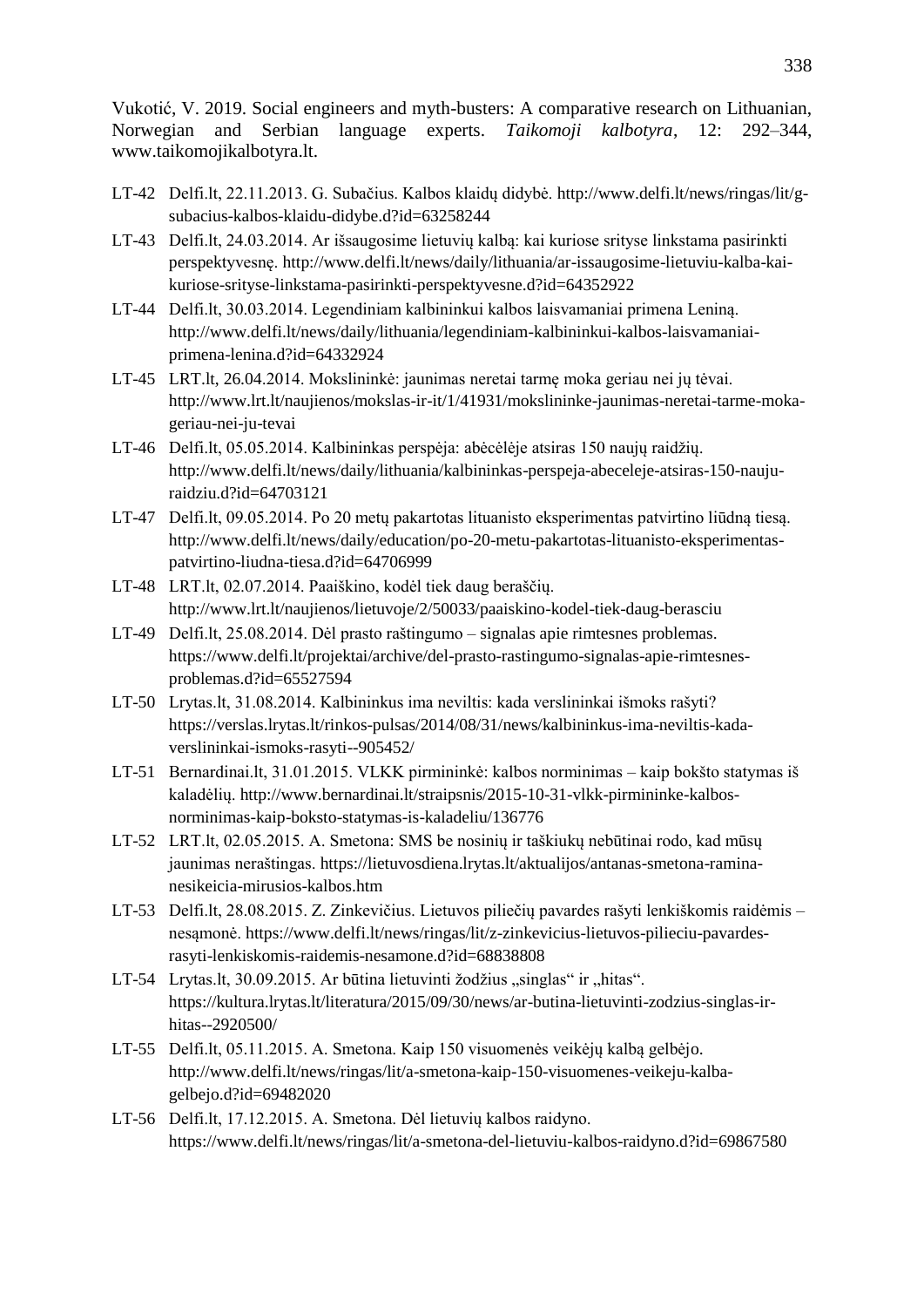- LT-57 Delfi.lt, 12.02.2016. A. Piročkinas. Papildomų raidžių nereikia! <http://www.delfi.lt/news/ringas/lit/a-pirockinas-papildomu-raidziu-nereikia.d?id=70344838>
- LT-58 Delfi.lt, 20.02.2016. Kalbininkė pasipiktino: neįtikėtina, kad tai vis dar vyksta. [http://www.delfi.lt/news/daily/lithuania/kalbininke-pasipiktino-neitiketina-kad-tai-vis-dar](http://www.delfi.lt/news/daily/lithuania/kalbininke-pasipiktino-neitiketina-kad-tai-vis-dar-vyksta.d?id=70442120)[vyksta.d?id=70442120](http://www.delfi.lt/news/daily/lithuania/kalbininke-pasipiktino-neitiketina-kad-tai-vis-dar-vyksta.d?id=70442120)
- LT-59 15min.lt, 06.06.2016. LRT kalbininkė E.Dominienė: senoji kalbininkų karta suluošino visuomenę. [https://www.15min.lt/naujiena/aktualu/lietuva/lrt-kalbininke-e-dominiene-senoji](https://www.15min.lt/naujiena/aktualu/lietuva/lrt-kalbininke-e-dominiene-senoji-kalbininku-karta-suluosino-visuomene-56-637453)[kalbininku-karta-suluosino-visuomene-56-637453](https://www.15min.lt/naujiena/aktualu/lietuva/lrt-kalbininke-e-dominiene-senoji-kalbininku-karta-suluosino-visuomene-56-637453)
- LT-60 Bernardinai.lt, 12.09.2016. Miglė Keturkienė: "Kalbos specialistai gali tik patarti, bet nenurodinėti ar bausti" [http://www.bernardinai.lt/straipsnis/2016-09-12-migle-keturkiene](http://www.bernardinai.lt/straipsnis/2016-09-12-migle-keturkiene-kalbos-specialistai-gali-tik-patarti-bet-nenurodineti-ar-bausti/148673)[kalbos-specialistai-gali-tik-patarti-bet-nenurodineti-ar-bausti/148673](http://www.bernardinai.lt/straipsnis/2016-09-12-migle-keturkiene-kalbos-specialistai-gali-tik-patarti-bet-nenurodineti-ar-bausti/148673)
- LT-61 Lzinios.lt, 05.10.2016. Kaip stabdytas lietuvių kalbos nuopuolis. <http://lzinios.lt/lzinios/Kultura-ir-pramogos/kaip-stabdytas-lietuviu-kalbos-nuopuolis/230548>
- LT-62 LRT.lt, 07.12.2016. Ilinojaus universiteto profesorius G. Subačius: lietuvių kalba tarp 100 stipriausių pasaulio kalbų. [http://www.lrt.lt/naujienos/lietuvoje/2/156494/ilinojaus](http://www.lrt.lt/naujienos/lietuvoje/2/156494/ilinojaus-universiteto-profesorius-g-subacius-lietuviu-kalba-tarp-100-stipriausiu-pasaulio-kalbu)[universiteto-profesorius-g-subacius-lietuviu-kalba-tarp-100-stipriausiu-pasaulio-kalbu](http://www.lrt.lt/naujienos/lietuvoje/2/156494/ilinojaus-universiteto-profesorius-g-subacius-lietuviu-kalba-tarp-100-stipriausiu-pasaulio-kalbu)

# **Norway**

| $No-1$  | Aftenposten.no, 12.03.2007. Grammatikk - et skjellsord?                                       |
|---------|-----------------------------------------------------------------------------------------------|
|         | https://www.aftenposten.no/meninger/debatt/i/oWwwV/Grammatikk---et-skjellsord                 |
| $No-2$  | Aftenposten.no, 29.09.2007. Når språk er en mangel.                                           |
|         | https://www.aftenposten.no/meninger/i/23R0a/Nar-sprak-er-en-mangel                            |
| $No-3$  | VG.no, 16.11.2007. Vil verne norsk, men omfavner engelsk.                                     |
|         | https://www.vg.no/nyheter/innenriks/vil-verne-norsk-men-omfavner-engelsk/a/185753/            |
| $No-4$  | Aftenposten.no, 28.05.2008. Er Sylfest Lomheim dum?                                           |
|         | https://www.aftenposten.no/meninger/debatt/i/jzbqo/Er-Sylfest-Lomheim-dum                     |
| $No-5$  | VG.no, 23.10.2008. Ungdom vil ha engelsk, ikke norsk.                                         |
|         | https://www.vg.no/nyheter/innenriks/ungdom-vil-ha-engelsk-ikke-norsk/a/530935/                |
| $No-6$  | Aftenposten.no, 22.01.2010. Norsk er et sunt språk.                                           |
|         | https://www.aftenposten.no/kultur/i/oAbMK/--Norsk-er-et-sunt-sprak                            |
| $No-7$  | NRK.no, 03.05.2010. Er ikke redd for språklig forfall. https://www.nrk.no/kultur/bok/er-ikke- |
|         | redd-for-spraklig-forfall-1.7108238                                                           |
| $No-8$  | Aftenposten.no, 21.12.2010. La oss avor, baosj kommer!                                        |
|         | https://www.aftenposten.no/kultur/i/yv86e/--La-oss-avor_-baosj-kommer                         |
| $No-9$  | Aftenposten.no, 27.12.2010. Helt naturlig å bruke engelsk.                                    |
|         | https://www.aftenposten.no/kultur/i/BrVdv/--Helt-naturlig-a-bruke-engelsk                     |
|         | No-10 Aftenposten.no, 29.12.2010. Dialekt r qlt på sms.                                       |
|         | https://www.aftenposten.no/kultur/i/6zkX3/Dialekt-r-qlt-pa-sms                                |
| $No-11$ | Aftenposten.no, 04.01.2011. Språket som former deg.                                           |
|         | https://www.aftenposten.no/meninger/i/EoRQ3/Spraket-som-former-deg                            |
| $No-12$ | NRK.no, 08.03.2011. Disse ordene irriterer språkfolket. https://www.nrk.no/kultur/disse-      |
|         | ordene-irriterer-sprakfolket-1.7539706                                                        |
| $No-13$ | NRK.no, 11.07.2011. Bli med og redd et ord! https://www.nrk.no/kultur/bli-med-og-redd-et-     |
|         | ord_-1.7700748                                                                                |
| $No-14$ | Dagbladet.no, 08.09.2012. «Hvem dialekt likær du best a?»                                     |
|         | https://www.dagbladet.no/kultur/hvem-dialekt-likaer-du-best-a/63141594                        |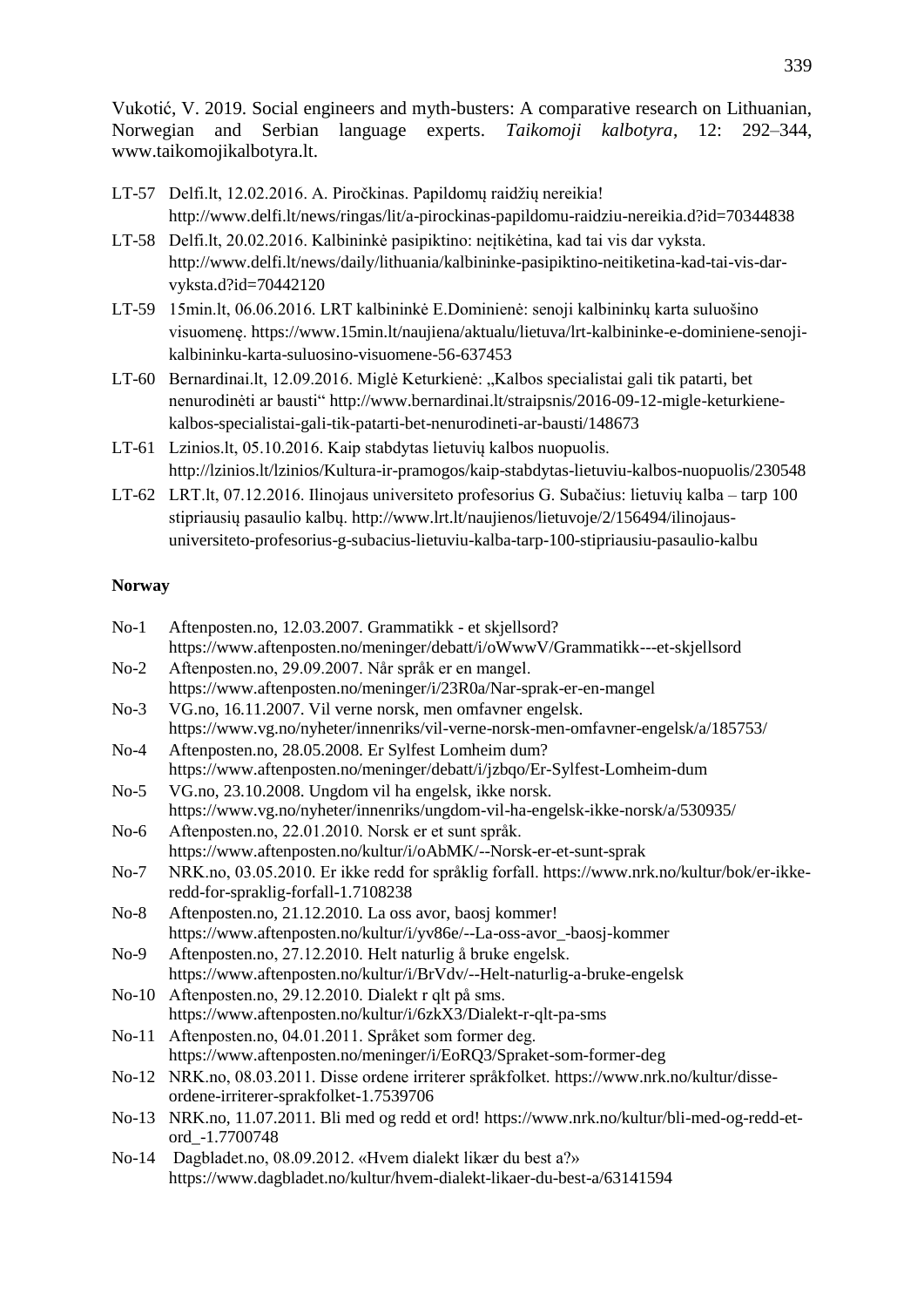- No-15 Aftenposten.no, 15.11.2012. Feilen som irriterer Sylfest mest. <https://www.nrk.no/kultur/feilen-som-irriterer-sylfest-mest-1.8397593>
- No-16 Dagbladet.no, 25.11.2012. Ordets makt. [https://www.dagbladet.no/nyheter/ordets](https://www.dagbladet.no/nyheter/ordets-makt/63050040)[makt/63050040](https://www.dagbladet.no/nyheter/ordets-makt/63050040)
- No-17 Aftenposten.no, 15.02.2013. My Fair Lady får schjeft. <https://www.aftenposten.no/osloby/i/P3P47/My-Fair-Lady-far-schjeft>
- No-18 Aftenposten.no, 24.11.2013. 7 av 10 norskpakistanske barn må ha ekstra språkhjelp. [https://www.aftenposten.no/osloby/i/7l119/7-av-10-norskpakistanske-barn-ma-ha-ekstra](https://www.aftenposten.no/osloby/i/7l119/7-av-10-norskpakistanske-barn-ma-ha-ekstra-sprakhjelp)[sprakhjelp](https://www.aftenposten.no/osloby/i/7l119/7-av-10-norskpakistanske-barn-ma-ha-ekstra-sprakhjelp)
- No-19 Aftenposten.no, 25.11.2013. Uri utfordrer: Nice, fælt eller scary? [https://www.aftenposten.no/meninger/kronikk/i/4dM9e/Uri-utfordrer-Nice\\_-falt-eller-scary](https://www.aftenposten.no/meninger/kronikk/i/4dM9e/Uri-utfordrer-Nice_-falt-eller-scary)
- No-20 Aftenposten.no, 27.11.2013. Misvisende å påstå at tospråklighet generelt er problematisk [https://www.aftenposten.no/viten/i/p6zJR/Misvisende-a-pasta-at-tospraklighet-generelt-er](https://www.aftenposten.no/viten/i/p6zJR/Misvisende-a-pasta-at-tospraklighet-generelt-er-problematisk)[problematisk](https://www.aftenposten.no/viten/i/p6zJR/Misvisende-a-pasta-at-tospraklighet-generelt-er-problematisk)
- No-21 Aftenposten.no, 27.11.2013. Forsker: Tospråklighet er først og fremst en fordel for ressurssterke. [https://www.aftenposten.no/norge/i/BJQwQ/Forsker-Tospraklighet-er-forst-og](https://www.aftenposten.no/norge/i/BJQwQ/Forsker-Tospraklighet-er-forst-og-fremst-en-fordel-for-ressurssterke)[fremst-en-fordel-for-ressurssterke](https://www.aftenposten.no/norge/i/BJQwQ/Forsker-Tospraklighet-er-forst-og-fremst-en-fordel-for-ressurssterke)
- No-22 Aftenposten.no, NRK.no, 27.11.2013. SMS-dialekt kan true nynorsken Nyheter, tv og radio fra hele verden. [https://www.nrk.no/kultur/bok/\\_-sms-dialekt-kan-true-nynorsken-](https://www.nrk.no/kultur/bok/_-sms-dialekt-kan-true-nynorsken-1.11369400)[1.11369400](https://www.nrk.no/kultur/bok/_-sms-dialekt-kan-true-nynorsken-1.11369400)
- No-23 Aftenposten.no, 03.12.2013. Finn fem feil i debatten om tospråklighet. <https://www.aftenposten.no/viten/i/ngpRx/Finn-fem-feil-i-debatten-om-tospraklighet>
- No-24 Aftenposten.no, 06.12.2013. Mye ideologi, lite empiri. [https://www.aftenposten.no/viten/i/m6Agl/Mye-ideologi\\_-lite-empiri](https://www.aftenposten.no/viten/i/m6Agl/Mye-ideologi_-lite-empiri)
- No-25 Aftenposten.no, 08.12.2013. Kebabnorsk og retten til det norske. <https://www.nrk.no/ytring/kebabnorsk-og-retten-til-det-norske-1.11401618>
- No-26 NRK.no, 31.08.2014. Sjempefin sjampanje på sjino[. https://www.nrk.no/ytring/sjempefin](https://www.nrk.no/ytring/sjempefin-sjampanje-pa-sjino-1.11903361)[sjampanje-pa-sjino-1.11903361](https://www.nrk.no/ytring/sjempefin-sjampanje-pa-sjino-1.11903361)
- No-27 VG.no, 08.09.2014. Det norske språkets forfall. https://www.vg.no/nyheter/meninger/kronikk-det-norske-spraakets-forfall/a/23290970/
- No-28 Dagbladet.no, 23.09.2014. Sover Språkrådet? [https://www.dagbladet.no/kultur/sover](https://www.dagbladet.no/kultur/sover-sprakradet/60200505)[sprakradet/60200505](https://www.dagbladet.no/kultur/sover-sprakradet/60200505)
- No-29 Aftenposten.no, 21.10.2014. Adda er det nyeste ordet i skolegården. <https://www.aftenposten.no/norge/i/qQP0/--Adda-er-det-nyeste-ordet-i-skolegarden>
- No-30 VG.no, 30.10.2014. Ut med engelsk! [https://www.vg.no/nyheter/meninger/ut-med](https://www.vg.no/nyheter/meninger/ut-med-engelsk/a/23325628/)[engelsk/a/23325628/](https://www.vg.no/nyheter/meninger/ut-med-engelsk/a/23325628/)
- No-31 Aftenposten.no, 19.12.2014. «Norsklish» inntar ungdomsspråket. <https://www.aftenposten.no/norge/i/V5zV/Norsklish-inntar-ungdomsspraket>
- No-32 VG.no, 29.12.2014. Danse-Trygve er blitt Knote-Trygve. [https://www.vg.no/nyheter/innenriks/oppvekst/danse-trygve-er-blitt-knote](https://www.vg.no/nyheter/innenriks/oppvekst/danse-trygve-er-blitt-knote-trygve/a/23354811/)[trygve/a/23354811/](https://www.vg.no/nyheter/innenriks/oppvekst/danse-trygve-er-blitt-knote-trygve/a/23354811/)
- No-33 VG.no, 29.12.2014. Kronikk: Knoteren slangen i dialektparadiset Norge. [https://www.vg.no/nyheter/meninger/spraak/kronikk-knoteren-slangen-i-dialektparadiset](https://www.vg.no/nyheter/meninger/spraak/kronikk-knoteren-slangen-i-dialektparadiset-norge/a/23364538/)[norge/a/23364538/](https://www.vg.no/nyheter/meninger/spraak/kronikk-knoteren-slangen-i-dialektparadiset-norge/a/23364538/)
- No-34 VG.no, 30.12.2014. Dialektforskere bekymret: Frykter dialekter kan forsvinne. [https://www.vg.no/nyheter/innenriks/i/49E2E/dialektforskere-bekymret-frykter-dialekter-kan](https://www.vg.no/nyheter/innenriks/i/49E2E/dialektforskere-bekymret-frykter-dialekter-kan-forsvinne)[forsvinne](https://www.vg.no/nyheter/innenriks/i/49E2E/dialektforskere-bekymret-frykter-dialekter-kan-forsvinne)
- No-35 Dagbladet.no, 2.01.2015. Er det greit å spise skjøttkaker? [https://www.dagbladet.no/kultur/er](https://www.dagbladet.no/kultur/er-det-greit-aring-spise-skjoslashttkaker/60193852)[det-greit-aring-spise-skjoslashttkaker/60193852](https://www.dagbladet.no/kultur/er-det-greit-aring-spise-skjoslashttkaker/60193852)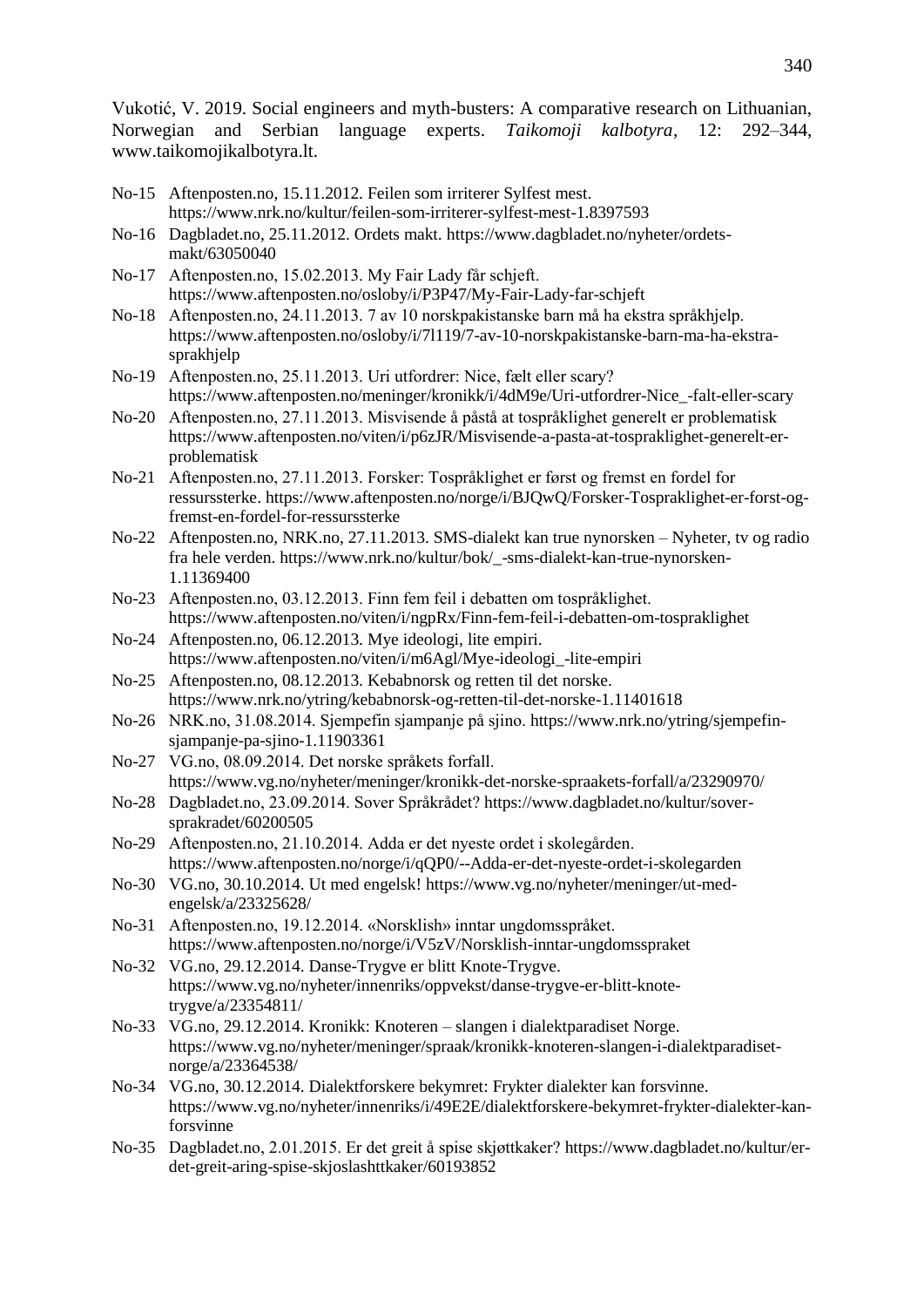- No-36 VG.no, 07.02.2015. Slik unngår du språklig sjikanering. <https://www.vg.no/nyheter/innenriks/slik-unngaar-du-spraaklig-sjikanering/a/23390456/>
- No-37 Aftenposten.no, 05.08.2015. Kort sagt, 6. august. [https://www.aftenposten.no/meninger/i/GXRl/Kort-sagt\\_-6-august](https://www.aftenposten.no/meninger/i/GXRl/Kort-sagt_-6-august)
- No-38 Dagbladet.no, 31.08.2015. Bevisst språkbruk og makt. <https://www.dagbladet.no/kultur/bevisst-spraringkbruk-og-makt/60173642>
- No-39 VG.no, 04.11.2015. Ny norsk forskning~ Språksvake toåringer faller utenfor sosialt [https://www.vg.no/nyheter/innenriks/ny-norsk-forskning-spraaksvake-toaaringer-faller](https://www.vg.no/nyheter/innenriks/ny-norsk-forskning-spraaksvake-toaaringer-faller-utenfor-sosialt/a/23554809/)[utenfor-sosialt/a/23554809/](https://www.vg.no/nyheter/innenriks/ny-norsk-forskning-spraaksvake-toaaringer-faller-utenfor-sosialt/a/23554809/)
- No-40 Aftenposten.no, 18.11.2015. Er norsk et språk for fremtiden? <https://www.dagbladet.no/kultur/er-norsk-et-sprak-for-framtida/60165788>
- No-41 Aftenposten.no, 03.12.2015. «Det grønne skiftet» er årets nyord. <https://www.aftenposten.no/kultur/i/rdrA/Det-gronne-skiftet-er-arets-nyord>
- No-42 Aftenposten.no, 28.02.2016. Kronikk: Sæd bokstavelig talt. [https://www.aftenposten.no/meninger/kronikk/i/Ewej/Kronikk-Sad--bokstavelig-talt--Helene-](https://www.aftenposten.no/meninger/kronikk/i/Ewej/Kronikk-Sad--bokstavelig-talt--Helene-Uri)[Uri](https://www.aftenposten.no/meninger/kronikk/i/Ewej/Kronikk-Sad--bokstavelig-talt--Helene-Uri)
- No-43 NRK.no, 03.05.2016. Språkvitar: Folk må bli vant til at smilefjes er ein del av skriftspråket. [https://www.nrk.no/sognogfjordane/sprakvitar\\_-folk-ma-bli-vant-til-at-smilefjes-er-ein-del](https://www.nrk.no/sognogfjordane/sprakvitar_-folk-ma-bli-vant-til-at-smilefjes-er-ein-del-av-skriftspraket-1.13275092)[av-skriftspraket-1.13275092](https://www.nrk.no/sognogfjordane/sprakvitar_-folk-ma-bli-vant-til-at-smilefjes-er-ein-del-av-skriftspraket-1.13275092)
- No-44 Aftenposten.no, 03.05.2016. Oslo eller «Oschlo», kjøtt eller «sjøtt». [https://www.aftenposten.no/osloby/i/zL4rr/Oslo-eller-Oschlo\\_-kjott-eller-sjott](https://www.aftenposten.no/osloby/i/zL4rr/Oslo-eller-Oschlo_-kjott-eller-sjott)

# **Serbia**

| $SR-1$       | Politika.rs, 19.08.2007. Ко се брине о нашем језику.                                          |
|--------------|-----------------------------------------------------------------------------------------------|
|              | http://www.politika.rs/sr/clanak/3537/Ko-se-brine-o-na%C5%A1em-jeziku                         |
| $SR-2$       | Politika.rs, 12.09.2007. Дробљење једног језика.                                              |
|              | http://www.politika.rs/scc/clanak/4068/Drobljenje-jednog-jezika                               |
| $SR-3$       | Politika.rs, 02.11.2009. Српски језик за 21. век.                                             |
|              | http://www.politika.rs/scc/clanak/110169/Srpski-jezik-za-21-vek                               |
| $SR-4$       | Blic.rs, 04.05.2010. Osnovci mešaju srpski i engleski.                                        |
|              | http://www.blic.rs/vesti/drustvo/osnovci-mesaju-srpski-i-engleski/jy8j9f1                     |
| $SR-5$       | Blic.rs, 04.09.2010. Crnogorski jezik je veštačka kreacija.                                   |
|              | http://www.blic.rs/kultura/vesti/crnogorski-jezik-je-vestacka-kreacija/0ckje35                |
| SR-6         | Politika.rs, 16.09.2010. Како се зове српски језик.                                           |
|              | http://www.politika.rs/scc/clanak/149570/Kako-se-zove-srpski-jezik                            |
| $SR-7$       | Blic.rs, 21.09.2010. Kako smo preko noći postali poliglote. http://www.blic.rs/vesti/tema-    |
|              | dana/kako-smo-preko-noci-postali-poliglote/cmbj004                                            |
| $SR-8$       | Politika.rs, 12.02.2011. Kevo brate skuvaj mi fuka.                                           |
|              | http://www.politika.rs/scc/clanak/167028/Kevo-brate-skuvaj-mi-fuka                            |
| $SR-9$       | Politika.rs, 30.06.2011. Језичке недоумице: пао матуру или пао на матури.                     |
|              | http://www.politika.rs/scc/clanak/182761/Jezicke-nedoumice-pao-maturu-ili-pao-na-maturi       |
| <b>SR-10</b> | Danas.rs, 10.02.2012. Može li srpski jezik postati rodno osetljiv jezik.                      |
|              | https://www.danas.rs/nedelja/moze-li-srpski-jezik-postati-rodno-osetljiv-jezik/               |
| $SR-11$      | Telegraf.rs, 28.11.2012. LINGVISTA UPOZORAVA: Hrvati nam otimaju ćirilicu!                    |
|              | http://www.telegraf.rs/vesti/434686-lingvista-milos-kovacevic-hrvati-falsifikuju-istoriju-da- |
|              | bi-polagali-prava-na-srpski-jezik                                                             |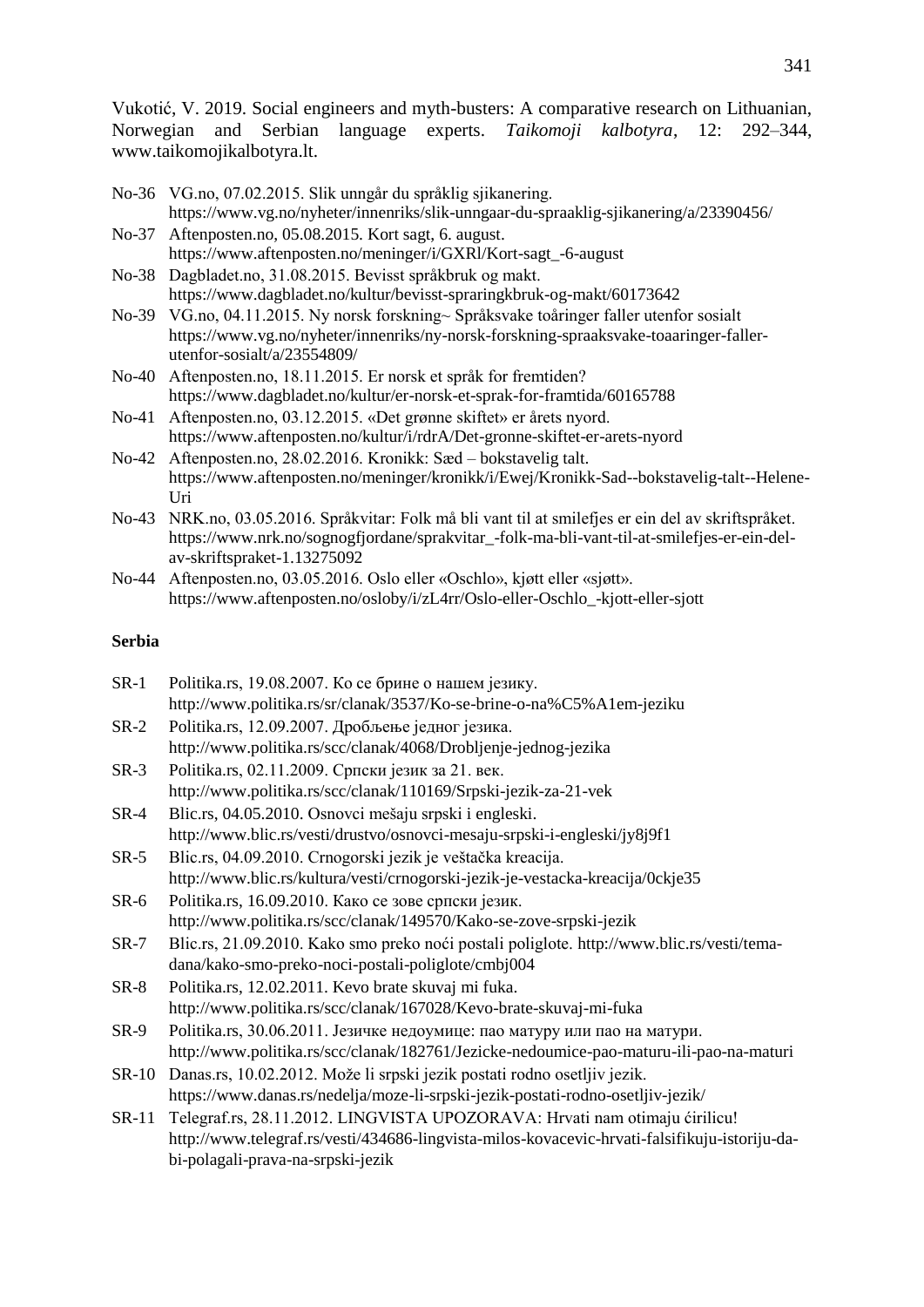- SR-12 Politika.rs, 09.01.2013. Хрвати "пригрлили српски језик". http://www.politika.rs/scc/clanak/245497/Hrvati-prigrlili-srpski-jezik
- SR-13 Politika.rs, 21.02.2013 Српски језик занемарен. http://www.politika.rs/scc/clanak/249690/Srpski-jezik-zanemaren
- SR-14 Danas.rs, 04.03.2013. Tuđice su actually neophodne[. https://www.danas.rs/kultura/tudjice-su](https://www.danas.rs/kultura/tudjice-su-actually-neophodne/)[actually-neophodne/](https://www.danas.rs/kultura/tudjice-su-actually-neophodne/)
- SR-15 Politika.rs, 09.04.2013. Заборављени матерњи језик. http://www.politika.rs/scc/clanak/254398/Zaboravljeni-maternji-jezik
- SR-16 Telegraf rs. 17.04.2013. PROFIL SRPSKOG ĐAKA: Meša srpski i engleski, latinicu i ćirilicu, čita "Kama sutru za ljubavnike"! [http://www.telegraf.rs/vesti/650736-profil-srpskog](http://www.telegraf.rs/vesti/650736-profil-srpskog-djaka-mesa-srpski-i-engleski-latinicu-i-cirilicu-cita-kama-sutru-za-ljubavnike)[djaka-mesa-srpski-i-engleski-latinicu-i-cirilicu-cita-kama-sutru-za-ljubavnike](http://www.telegraf.rs/vesti/650736-profil-srpskog-djaka-mesa-srpski-i-engleski-latinicu-i-cirilicu-cita-kama-sutru-za-ljubavnike)
- SR-17 Politika.rs, 16.07.2013. О језику и доследности. <http://www.politika.rs/scc/clanak/263962/O-jeziku-i-doslednosti>
- SR-18 Politika.rs, 17.07.2013. Ћао, Ал Пачино. http://www.politika.rs/scc/clanak/264067/%C4%86ao-Al-Pa%C4%8Dino
- SR-19 Politika.rs, 19.07.2013. О језику и лингвистима. http://www.politika.rs/scc/clanak/264278/O-jeziku-i-lingvistima
- SR-20 Blic.rs, 28.07.2013. Srpski učimo manje nego strani jezik. <http://www.blic.rs/vesti/drustvo/srpski-ucimo-manje-nego-strani-jezik/ltz0wt8>
- SR-21 Danas.rs, 30.08.2013. Francuski lingvisti ozvanicili BCHS jezik. [www.danas.rs/dodaci/nedelja/francuski\\_slavisti\\_ozvanicili\\_bchs\\_jezik.26.html?news\\_id=266](http://www.danas.rs/dodaci/nedelja/francuski_slavisti_ozvanicili_bchs_jezik.26.html?news_id=266849) [849](http://www.danas.rs/dodaci/nedelja/francuski_slavisti_ozvanicili_bchs_jezik.26.html?news_id=266849)
- SR-22 Danas.rs, 14.10.2013. Jedan narod, jedan jezik. [https://www.danas.rs/kultura/jedan-narod](https://www.danas.rs/kultura/jedan-narod-jedan-jezik/)[jedan-jezik/](https://www.danas.rs/kultura/jedan-narod-jedan-jezik/)
- SR-23 Danas.rs, 22.10.2013. U Vukovaru vlada jezični aparthejd. [http://www.danas.rs/danasrs/drustvo/u\\_vukovaru\\_vlada\\_jezicni\\_aparthejd\\_.55.html?news\\_id](http://www.danas.rs/danasrs/drustvo/u_vukovaru_vlada_jezicni_aparthejd_.55.html?news_id=269784)  $=269784$
- SR-24 Danas.rs, 22.01.2014. Normativna gramatika, ideologija i rod. <https://www.danas.rs/dijalog/licni-stavovi/normativna-gramatika-ideologija-i-rod/>
- SR-25 Politika.rs, 08.05.2014. Говоримо ли англосрпски језик. <http://www.politika.rs/scc/clanak/292288/Govorimo-li-anglosrpski-jezik>
- SR-26 Danas.rs, 10.10.2014. Nijedno ministarstvo ne zanima jezička politika. <https://www.danas.rs/drustvo/nijedno-ministarstvo-ne-zanima-jezicka-politika/>
- SR-27 Blic.rs, 28.10.2014. Najviše reči pozajmili smo iz turskog jezika. <http://www.blic.rs/vesti/drustvo/najvise-reci-pozajmili-smo-iz-turskog-jezika/x4rqb0x>
- SR-28 Politika.rs, 11.12.2014. Kako je srpski preimenovan u srpskohrvatski. http://www.politika.rs/sr/clanak/313203/Kako-je-srpski-preimenovan-u-srpskohrvatski
- SR-29 Politika.rs, 11.12.2014. Како је српски преименован у српскохрватски. [http://www.politika.rs/scc/clanak/313203/Kultura/Kako-je-sccpski-preimenovan-u](http://www.politika.rs/scc/clanak/313203/Kultura/Kako-je-sccpski-preimenovan-u-sccpskohrvatski)[sccpskohrvatski](http://www.politika.rs/scc/clanak/313203/Kultura/Kako-je-sccpski-preimenovan-u-sccpskohrvatski)
- SR-30 Danas.rs, 24.12.2014. Srpski jezik nije ugrožen. [https://www.danas.rs/kultura/srpski-jezik](https://www.danas.rs/kultura/srpski-jezik-nije-ugrozen/)[nije-ugrozen/](https://www.danas.rs/kultura/srpski-jezik-nije-ugrozen/)
- SR-31 Novosti.rs, 18.01.2015. Srbi ubijaju srpski jezik. [http://www.novosti.rs/vesti/naslovna/drustvo/aktuelno.290.html:529470-Srbi-ubijaju-srpski](http://www.novosti.rs/vesti/naslovna/drustvo/aktuelno.290.html:529470-Srbi-ubijaju-srpski-jezik)[jezik](http://www.novosti.rs/vesti/naslovna/drustvo/aktuelno.290.html:529470-Srbi-ubijaju-srpski-jezik)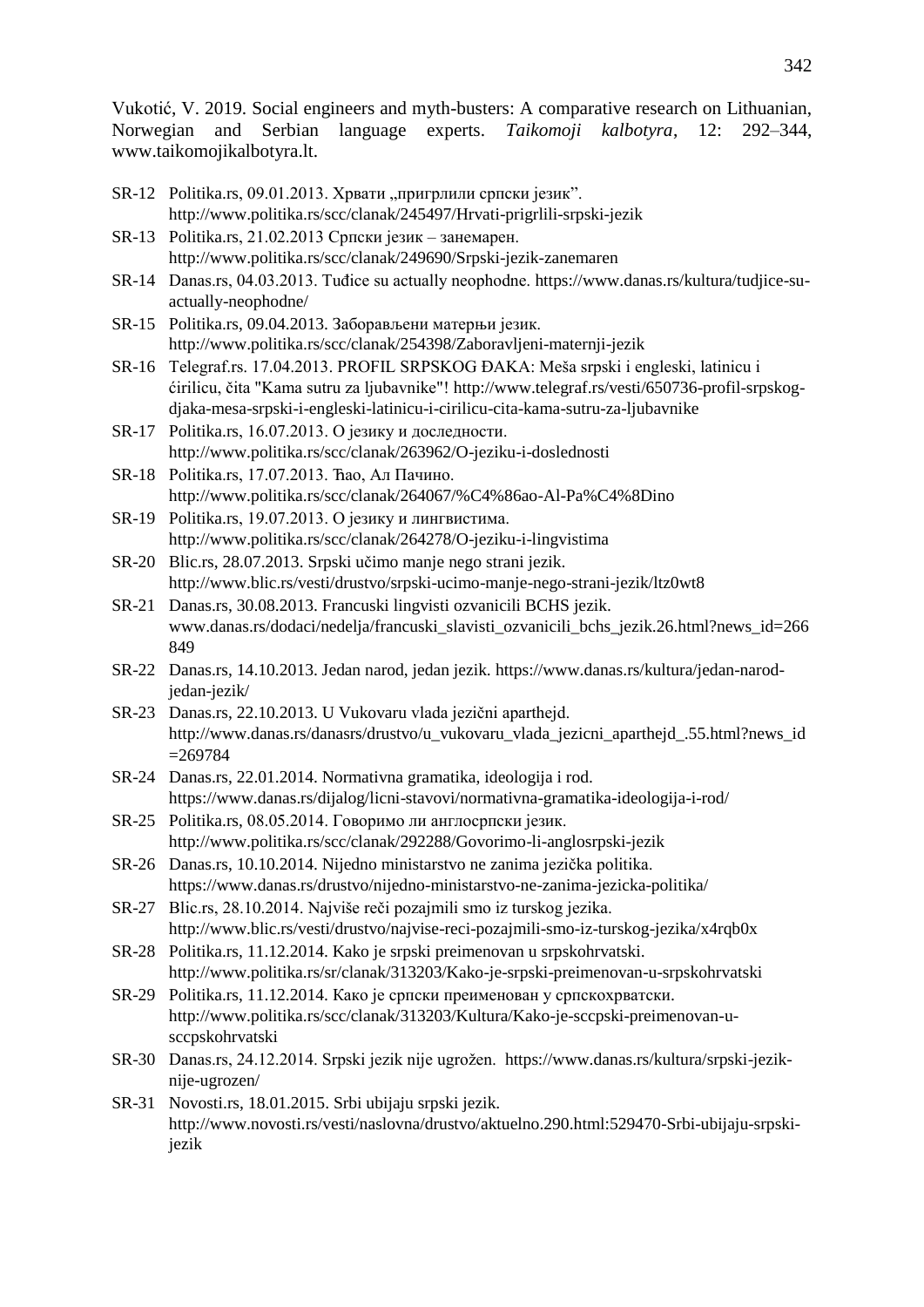- SR-32 Politika.rs, 18.03.2015. Законом до заштите ћирилице. <http://www.politika.rs/scc/clanak/322102/Region/Zakonom-do-zastite-cirilice>
- SR-33 Danas.rs, 13.04.2015. Malograđanska normativnost našeg mentaliteta. [http://www.danas.rs/danasrs/kultura/malogradjanska\\_normativnost\\_naseg\\_mentaliteta.11.htm](http://www.danas.rs/danasrs/kultura/malogradjanska_normativnost_naseg_mentaliteta.11.html?news_id=300264) [l?news\\_id=300264](http://www.danas.rs/danasrs/kultura/malogradjanska_normativnost_naseg_mentaliteta.11.html?news_id=300264)
- SR-34 Politika.rs, 23.04.2015. Српски језик се умножава дељењем. http://www.politika.rs/scc/clanak/325567/Srpski-jezik-se-umno%C5%BEava-deljenjem
- SR-35 Danas.rs, 20.06.2015. Kako smo (p)ostali nepismeni. [https://www.danas.rs/kultura/kako-smo](https://www.danas.rs/kultura/kako-smo-postali-nepismeni/)[postali-nepismeni/](https://www.danas.rs/kultura/kako-smo-postali-nepismeni/)
- SR-36 Politika.rs, 26.08.2015. Више босански него језик. http://www.politika.rs/scc/clanak/336634/Vise-bosanski-nego-jezik
- SR-37 Politika.rs, 01.09.2015. Хлеба и језика. http://politika.rs/scc/clanak/337216/Hleba-i-jezika
- SR-38 Politika.rs, 03.09.2015. Све је више бораца за неписменост. <http://www.politika.rs/scc/clanak/337382/Kultura/Sve-je-vise-boraca-za-nepismenost>
- SR-39 Politika.rs, 06.09.2015. Српски језик предаје хрватски лектор. <http://www.politika.rs/scc/clanak/337504/Srpski-jezik-predaje-hrvatski-lektor>
- SR-40 Danas.rs, 01.10.2015. Selfi je naša reč.<https://www.danas.rs/drustvo/selfi-je-nasa-rec/>
- SR-41 Novosti.rs, 08.10.2015. Томови непостојећег језика, https://www.novosti.rs/vesti/kultura.487.html:570960-Tomovi-nepostojeceg-jezika
- SR-42 Politika.rs, 13.10.2015. Српски језик кроз историју. http://www.politika.rs/scc/clanak/340746/Srpksi-jezik-kroz-istoriju
- SR-43 Politika.rs, 20.10.2015. Српскохрватски језик никад није постојао. http://www.politika.rs/scc/clanak/341384/Drustvo/Srpskohrvatski-jezik-nikada-nije-postojao
- SR-44 Novosti.rs, 22.10.2015. Српски језик је брига свих нас. https://www.novosti.rs/vesti/kultura.487.html:573153-Srpski-jezik-je-briga-svih-nas
- SR-45 Politika.rs, 23.10.2015. Уџбеници су постали роба. http://www.politika.rs/scc/clanak/341659/Kultura/Udzbenici-su-postali-roba
- SR-46 Politika.rs, 24.10.2015. Незналачко и искривљено тумачење Европске повеље о мањинским језицима. http://www.politika.rs/scc/clanak/341759/Kultura/Neznalacko-iiskrivljeno-tumacenje-Evropske-povelje-o-manjnskim-jezicima
- SR-47 Politika.rs, 03.11.2015. Najbolje pismo za srpski jezik. <http://www.politika.rs/scc/clanak/342610/Najbolje-pismo-za-srpski-jezik>
- SR-48 Politika.rs, 05.11.2015. Насиље над српским језиком. http://www.politika.rs/scc/clanak/342807/Kultura/Nasilje-nad-srpskim-jezikom
- SR-49 Politika.rs, 12.11.2015. Политичари би требало да слушају филологе. http://www.politika.rs/scc/clanak/343391/Kultura/Politicati-bi-trebalo-da-slusaju-filologe
- SR-50 Politika.rs, 17.11.2015. Глобализација језика. <http://www.politika.rs/scc/clanak/343597/Drustvo/Glo-ba-li-za-ci-ja-jezika>
- SR-51 Politika.rs, 18.11.2015. Студенти језика уче и о духовности једног народа. http://www.politika.rs/scc/clanak/343651/Drustvo/Studenti-jezika-uce-i-o-duhovnostijednog-naroda
- SR-52 Politika.rs, 20.11.2015. Зашто шапућемо на српском. http://www.politika.rs/scc/clanak/343782/Kultura/Zasto-sapucemo-na-srpskom
- SR-53 Politika.rs, 21.11.2015. Примање хришћанства преко глагољице и ћирилице. http://www.politika.rs/scc/clanak/343827/Kultura/Primanje-hriscanstva-preko-glagoljice-icirilice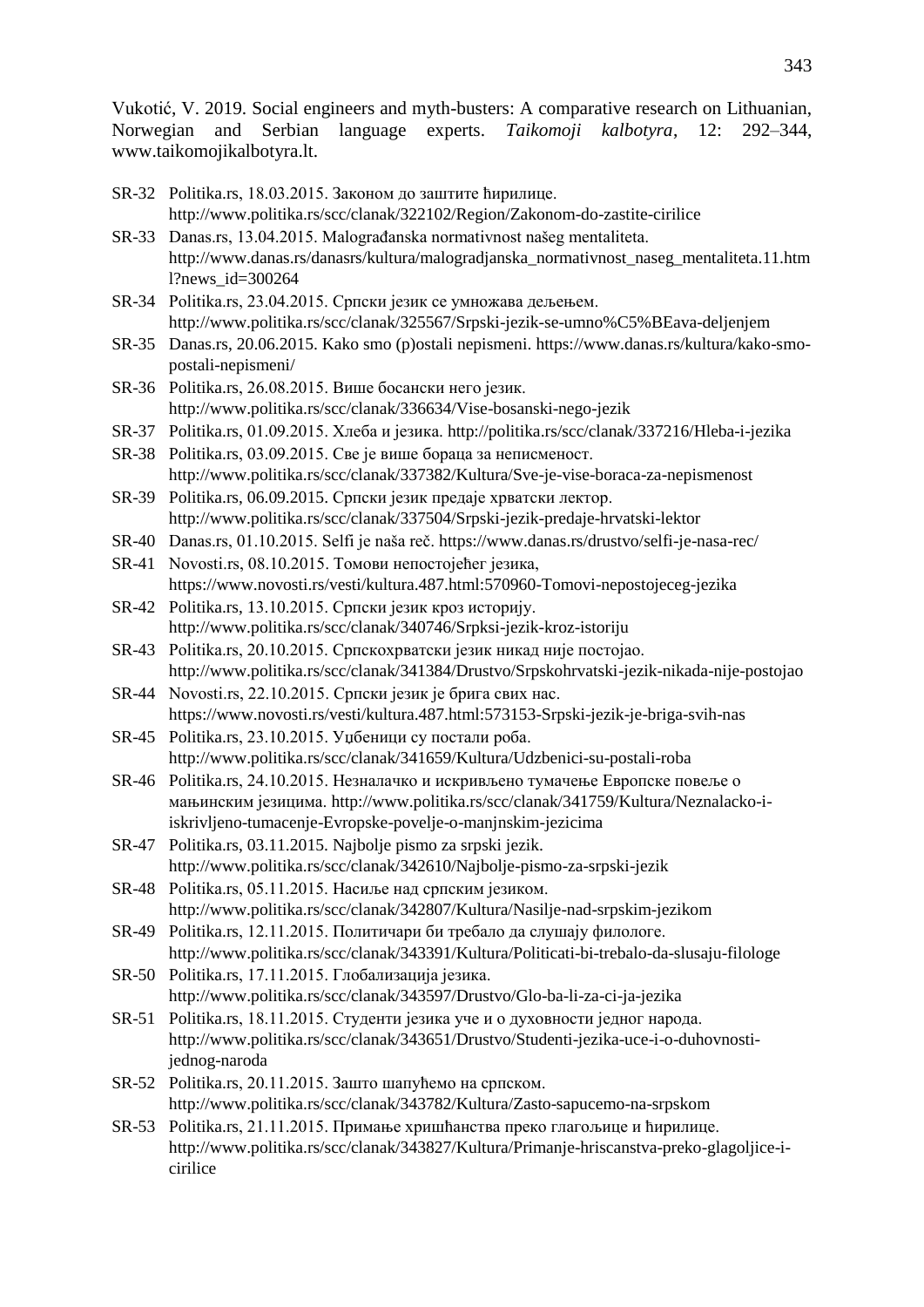- SR-54 Politika.rs, 25.11.2015. Treba li nam glagol trebati. <http://www.politika.rs/sr/clanak/344047/Kultura/Treba-li-nam-glagol-trebati>
- SR-55 Politika.rs, 25.11.2015. Кад кажем реч, изговарам човек. http://www.politika.rs/scc/clanak/343827/Kultua/Kad-kazem-rec-izgovaram-covek
- SR-56 Politika.rs, 01.12.2015. Јесте да смо на Балкану, али имамо и своје. http://www.politika.rs/scc/clanak/344429/Drustvo/Jeste-da-smo-na-Balkanu-ali-imamo-isvoje
- SR-57 Politika.rs, 01.12.2015. Језик Бошњака, босански. http://www.politika.rs/scc/clanak/344435/Jezik-Bosnjaka-bosanski
- SR-58 Politika.rs, 02.12.2015. Како је правилно рећи: хлеб, "леб или "лебац ако си гладан. http://www.politika.rs/scc/clanak/344498/Kultura/Kako-je-pravilno-reci-hleb-leb-ili-lebacako-si-gladan
- SR-59 Blic.rs, 06.12.2015. DA LI SMO NEPISMENI? Koliko poznajemo jezik kojim govorimo? [http://www.blic.rs/vesti/drustvo/da-li-smo-nepismeni-koliko-poznajemo-jezik-kojim](http://www.blic.rs/vesti/drustvo/da-li-smo-nepismeni-koliko-poznajemo-jezik-kojim-govorimo/p2m7lwe)[govorimo/p2m7lwe](http://www.blic.rs/vesti/drustvo/da-li-smo-nepismeni-koliko-poznajemo-jezik-kojim-govorimo/p2m7lwe)
- SR-60 Blic.rs, 06.12.2015. Klajn: Moramo da odbranimo ЋИРИЛИЦУ. <http://www.blic.rs/kultura/vesti/klajn-moramo-da-odbranimo-cirilicu/7fnhjs5>
- SR-61 Politika.rs, 06.12.2015. Шеровање језика. http://www.politika.rs/scc/clanak/344784/Drustvo/Serovanje-jezika
- SR-62 Politika.rs, 07.12.2015. Ничим неоправдано писање. http://www.politika.rs/scc/clanak/349580/Kultura/Koji-su-jezici-nepozeljni-u-Parizu
- SR-63 Novosti.rs, 20.12.2015. Чему правопис кад пишемо само СМС. https://www.novosti.rs/vesti/naslovna/preportaze.409.html:582261-Cemu-pravopis-kadpisemo-samo-SMS
- SR-64 Politika.rs, 09.02.2016. Језик на удару медијске површности. http://www.politika.rs/scc/clanak/348811/Kultura/jezik-na-udaru-medijske-povrsnosti
- SR-65 Novosti.rs, 04.03.2016. Poigravanje sa Vukom. <http://www.novosti.rs/vesti/kultura.71.html:593972-Poigravanje-sa-Vukom>
- SR-66 Danas.rs, 26.04.2016. Južnjački dijalekti se ne doživljavaju kao kulturna vrednost. <https://www.danas.rs/drustvo/juznjacki-dijalekti-se-ne-dozivljavaju-kao-kulturna-vrednost/>
- SR-67 Danas.rs, 24.05.2016. Piši kao što govoriš, čitaj kako umeš. <https://www.danas.rs/dijalog/licni-stavovi/pisi-kao-sto-govoris-citaj-kako-umes/>
- SR-68 Novosti.rs, 10.06.2016. Mihailo Šćepanović: Svetlost iz tmine vekova. [http://www.novosti.rs/vesti/naslovna/drustvo/aktuelno.290.html:609538-Mihailo-Scepanovic-](http://www.novosti.rs/vesti/naslovna/drustvo/aktuelno.290.html:609538-Mihailo-Scepanovic-Svetlost-iz-tmine-vekova)[Svetlost-iz-tmine-vekova](http://www.novosti.rs/vesti/naslovna/drustvo/aktuelno.290.html:609538-Mihailo-Scepanovic-Svetlost-iz-tmine-vekova)
- SR-69 Blic.rs, 24.06.2016. NE ZANIMAJU GA NI LINGVISTI NI DODIK Ramiz Salkić, potpredsednik RS u Banjaluci promoviše bosanski. [http://www.blic.rs/vesti/republika](http://www.blic.rs/vesti/republika-srpska/ne-zanimaju-ga-ni-lingvisti-ni-dodik-ramiz-salkic-potpredsednik-rs-u-banjaluci/p0y5vtd)[srpska/ne-zanimaju-ga-ni-lingvisti-ni-dodik-ramiz-salkic-potpredsednik-rs-u](http://www.blic.rs/vesti/republika-srpska/ne-zanimaju-ga-ni-lingvisti-ni-dodik-ramiz-salkic-potpredsednik-rs-u-banjaluci/p0y5vtd)[banjaluci/p0y5vtd](http://www.blic.rs/vesti/republika-srpska/ne-zanimaju-ga-ni-lingvisti-ni-dodik-ramiz-salkic-potpredsednik-rs-u-banjaluci/p0y5vtd)
- SR-70 Politika.rs, 26.09.2016. Језик најбрже пропада немаром. http://www.politika.rs/scc/clanak/364329/Jezik-najbrze-propada-nemarom
- SR-71 Danas.rs, 05.10.2016. Bugarski: Jezici pripadaju govornicima. [http://www.danas.rs/drustvo.55.html?news\\_id=329239&title=Bugarski%3A+Jezici+pripadaj](http://www.danas.rs/drustvo.55.html?news_id=329239&title=Bugarski%3A+Jezici+pripadaju+govornicima) [u+govornicima](http://www.danas.rs/drustvo.55.html?news_id=329239&title=Bugarski%3A+Jezici+pripadaju+govornicima)
- SR-72 Danas.rs, 05.10.2016. Lingvisti plešu u nacionalističkom kolu. <https://www.danas.rs/drustvo/lingvisti-plesu-u-nacionalistickom-kolu/>